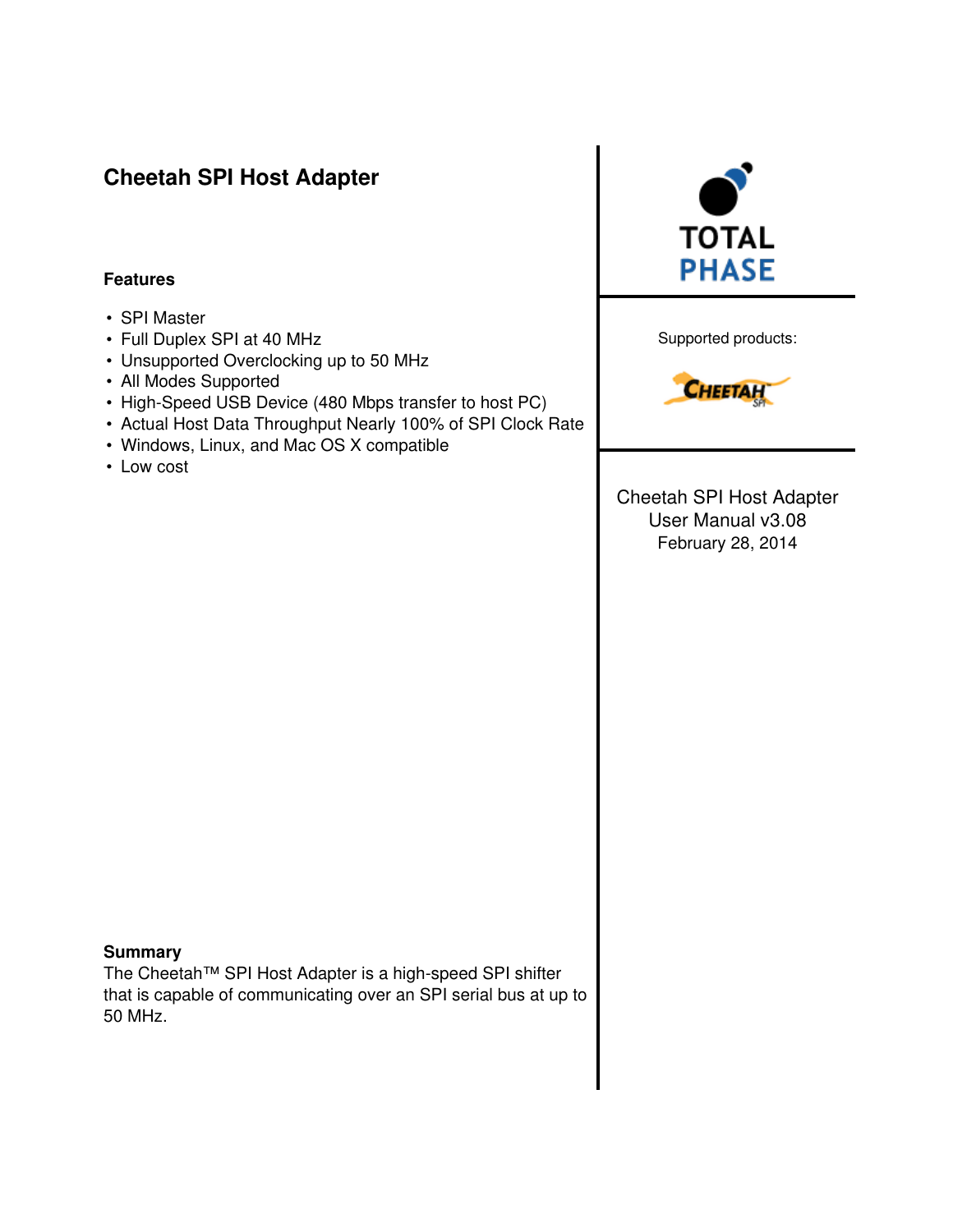

# 1 General Overview

# 1.1 SPI Background

# 1.1.1 SPI History

SPI is a serial communication bus developed by Motorola. It is a full-duplex protocol which functions on a master-slave paradigm that is ideally suited to data streaming applications.

## 1.1.2 SPI Theory of Operation

SPI requires four signals: clock (SCLK), master output/slave input (MOSI), master input/ slave output (MISO), and slave select (SS).



**Figure 1** : Sample SPI Implementation. Each slave device requires a separate slave select signal (SS). This means that as devices are added, the circuit increases in complexity.

Three signals are shared by all devices on the SPI bus: SCLK, MOSI and MISO. SCLK is generated by the master device and is used for synchronization. MOSI and MISO are the data lines. The direction of transfer is indicated by their names. Data is always transferred in both directions in SPI, but an SPI device interested in only transmitting data can choose to ignore the receive bytes. Likewise, a device only interested in the incoming bytes can transmit dummy bytes.

Each device has its own SS line. The master pulls low on a slaves SS line to select a device for communication.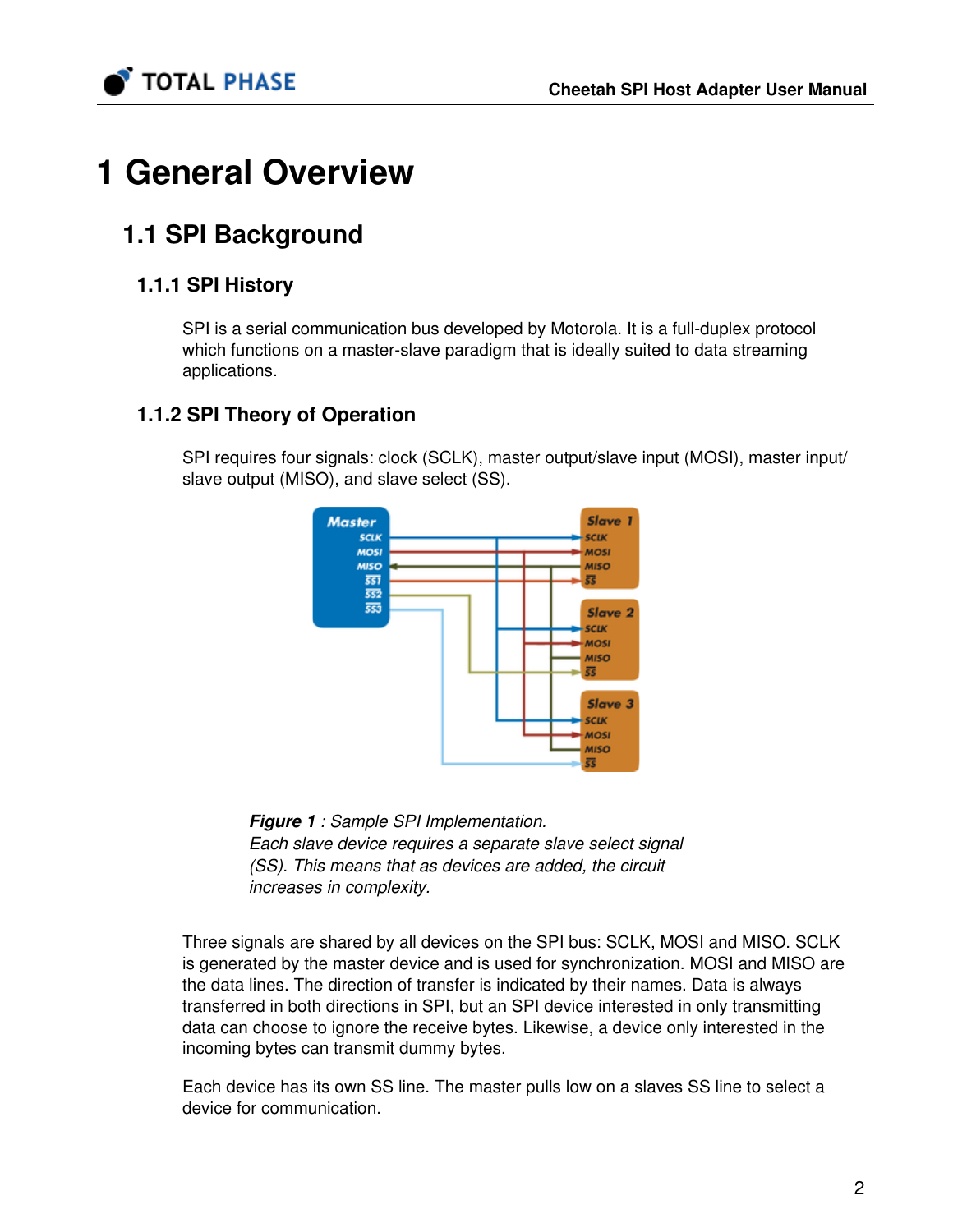

## 1.1.3 SPI Modes

**TOTAL PHASE** 

<span id="page-2-0"></span>Although there is no protocol, the master and slave need to agree about the data frame for the exchange. The data frame is described by two parameters: clock polarity (CPOL) and clock phase (CPHA). Both parameters have two states which results in four possible combinations. These combinations are shown in figure [2.](#page-2-0)



#### Figure 2 : SPI Modes

The frame of the data exchange is described by two parameters, the clock polarity (CPOL) and the clock phase (CPHA). This diagram shows the four possible states for these parameters and the corresponding mode in SPI.

## 1.1.4 SPI Benefits and Drawbacks

SPI is a very simple communication protocol. It does not have a specific high-level protocol which means that there is almost no overhead. Data can be shifted at very high rates in full duplex. This makes it very simple and efficient in a single master single slave scenario.

Because each slave needs its own SS, the number of traces required is n+3, where n is the number of SPI devices. This means increased board complexity when the number of slaves is increased.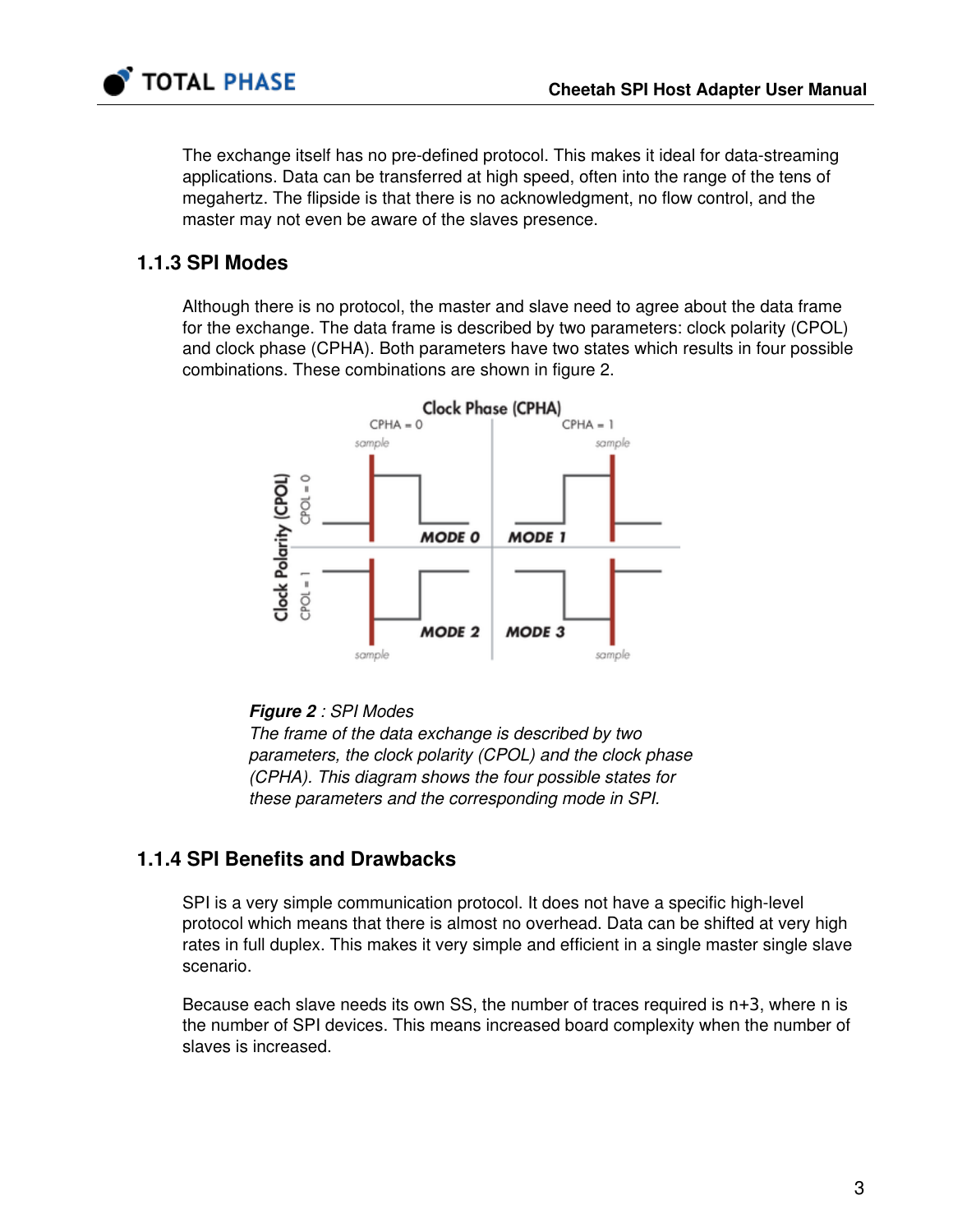

# 1.1.5 SPI References

- [Introduction to Serial Peripheral Interface](http://www.embedded.com/story/OEG20020124S0116) Embedded.com
- • [SPI Serial Peripheral Interface](http://www.mct.net/faq/spi.html)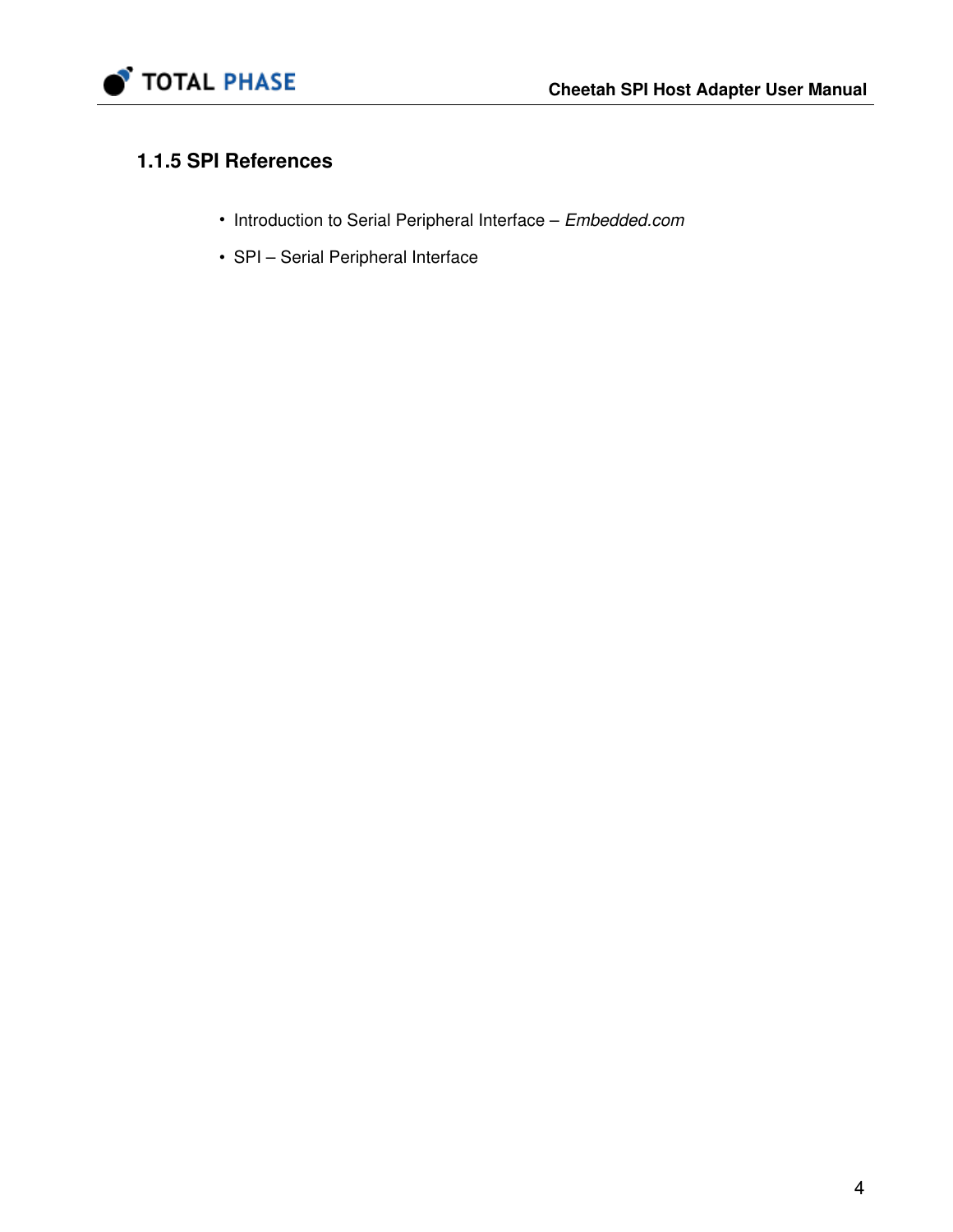

# 2 Hardware Specifications

# 2.1 Connector Specification

The ribbon cable connector is a standard 0.100" (2.54 mm) pitch IDC type connector. This connector will mate with a standard keyed boxed header.

Alternatively, a split cable is available which connects to the ribbon cable and provides individual leads for each pin.

## 2.1.1 Orientation

<span id="page-4-0"></span>The ribbon cable pin order follows the standard convention. The red line indicates the first position. When looking at your Cheetah adapter in the upright position (Figure [3](#page-4-0) ), pin 1 is in the top left corner and pin 10 is in the bottom right corner.



**Figure 3** : The Cheetah SPI Host Adapter in the upright position.

Pin 1 is located in the upper left corner of the connector and Pin 10 is located in the lower right corner of the connector.

<span id="page-4-1"></span>If you flip your Cheetah adapter over (Figure [4](#page-4-1)) such that the text on the serial number label is in the proper upright position, the pin order is as shown in the following diagram.

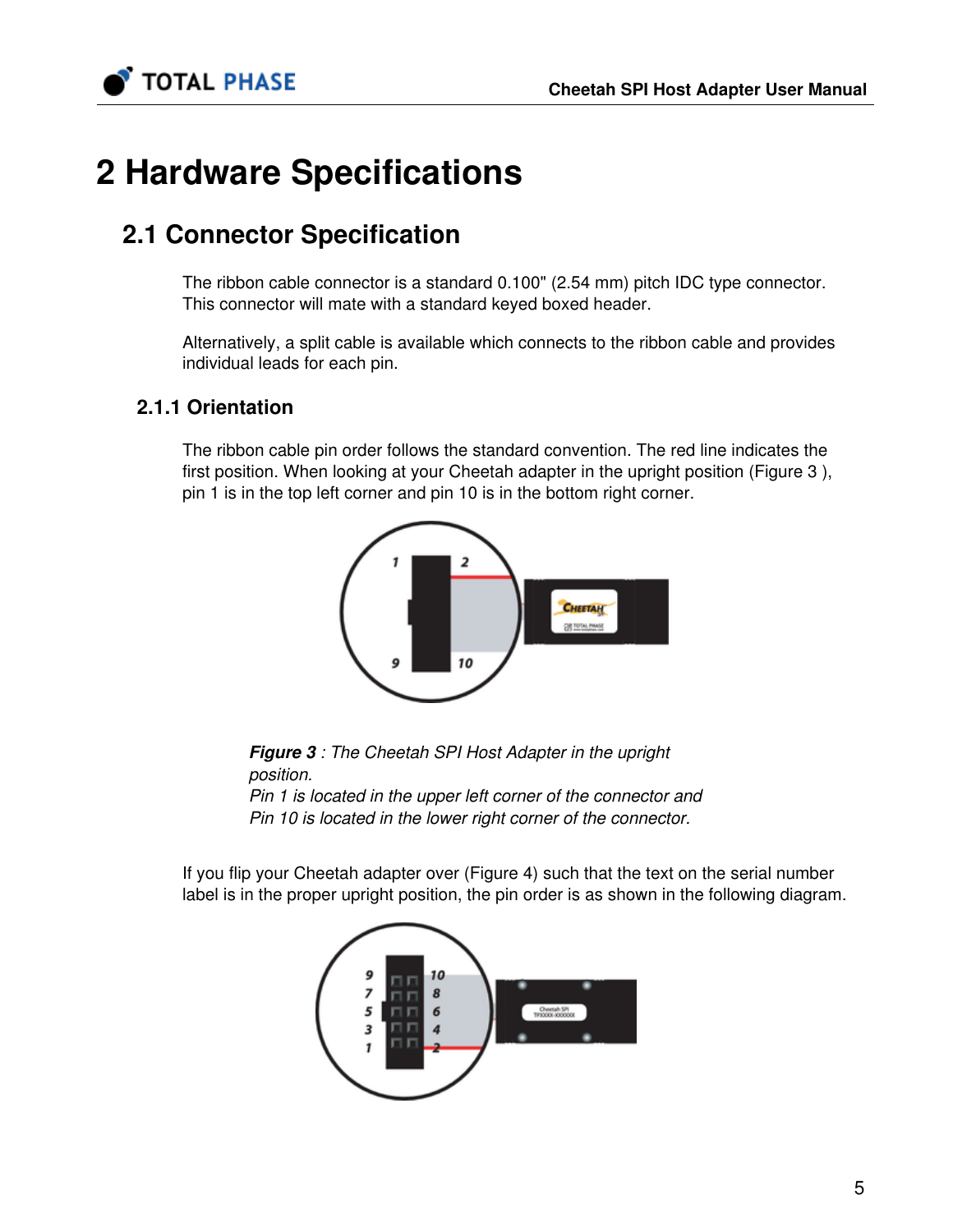

**Figure 4** : The Cheetah SPI Host Adapter in the upside down position. Pin 1 is located in the lower left corner of the connector and Pin 10 is located in the upper right corner of the connector.

## 2.1.2 Order of Leads

- 1. SS2
- 2. GND
- 3. SS3
- 4. NC/+5V
- 5. MISO
- 6. NC/+5V
- 7. SCLK
- 8. MOSI
- 9. SS1
- 10. GND

#### 2.1.3 Ground

#### GND (Pin 2): GND (Pin 10):

It is imperative that the Cheetah adapter's ground lead is connected to the ground of the target system. Without a common ground between the two, the signaling will be unpredictable and communication will likely be corrupted. Two ground pins are provided to ensure a secure ground path.

#### 2.1.4 SPI Pins

#### SCLK (Pin 7):

Serial Clock – control line that is driven by the master and regulates the flow of the data bits.

#### MOSI (Pin 8):

Master Out Slave In – this data line supplies output data from the master which is shifted into the slave.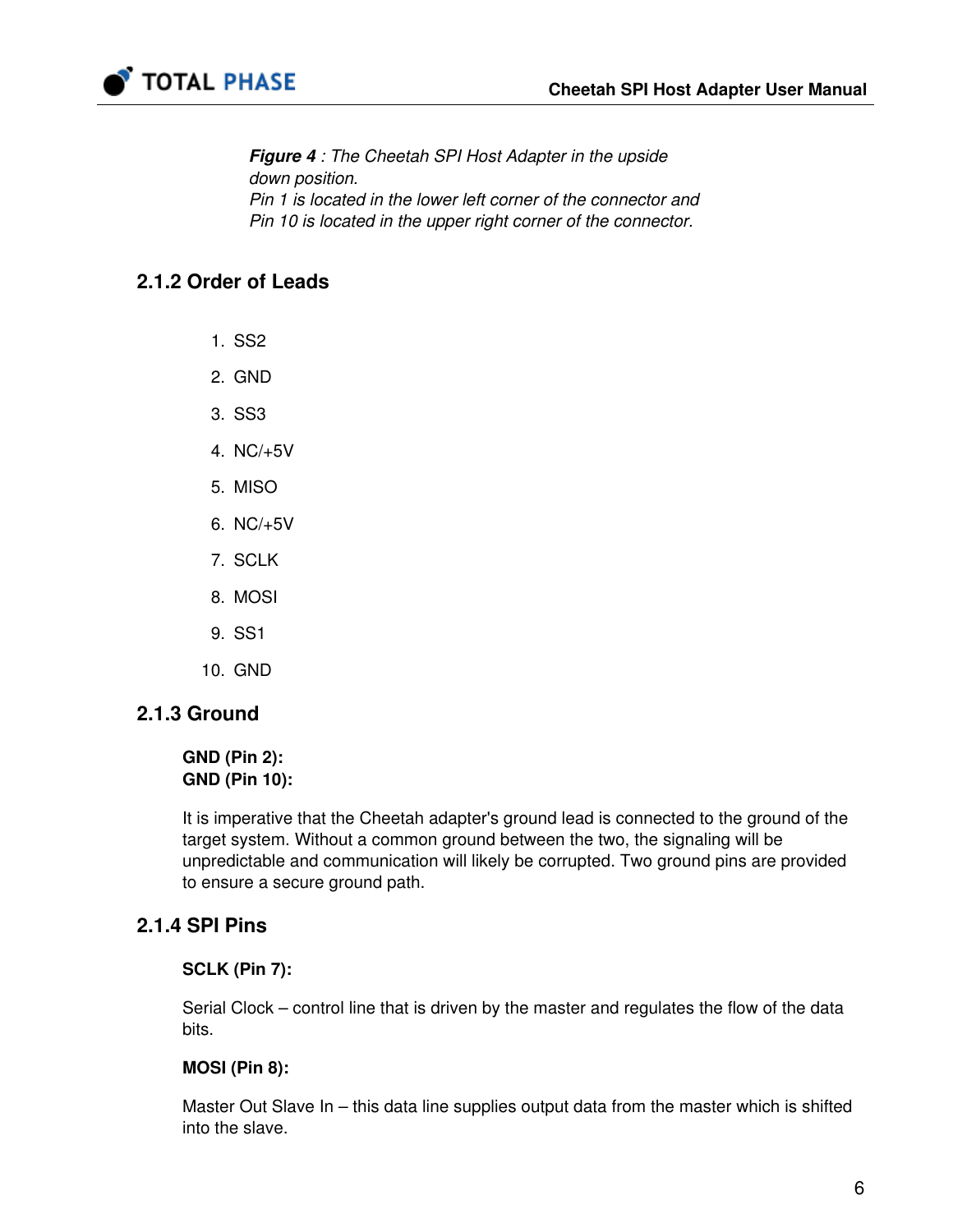

#### MISO (Pin 5):

Master In Slave Out – this data line supplies the output data from the slave to the input of the master.

#### SS1 (Pin 9):

Primary Slave Select – the primary control line that allows slaves to be turned on and off via hardware control. (This SS is in the same location as the SS line of the Aardvark and Beagle products.)

#### SS2 (Pin 1):

Second Slave Select – an additional control line that allows slaves to be turned on and off via hardware control.

#### SS2 (Pin 3):

Third Slave Select – an additional control line that allows slaves to be turned on and off via hardware control.

## 2.1.5 Powering Downstream Devices

It is possible to power a downstream target, such as an SPI EEPROM with the Cheetah adapter's power (which is provided by the USB bus). It is ideal if the downstream device does not consume more than 20-30 mA. The Cheetah adapter is compatible with USB hubs as well as USB host controllers. Bus-powered USB hubs are technically only rated to provide 100 mA per USB device. If the Cheetah adapter is directly plugged into a USB host controller or a self-powered USB hub, it can theoretically draw up to 500 mA total, leaving approximately 375 mA for any downstream target. However, the Cheetah adapter always reports itself to the host as a low-power device. Therefore, drawing large amounts of current from the host is not advisable.

# 2.2 Signal Specifications / Power Consumption

## 2.2.1 Logic High Levels

All signal levels should be nominally 3.3 volts (+/- 10%) logic high. This allows the Cheetah adapter to be used with both TTL (5 volt) and CMOS logic level (3.3 volt) devices. A logic high of 3.3 volts will be adequate for TTL-compliant devices since such devices are ordinarily specified to accept logic high inputs above approximately 3 volts.

## 2.2.2 ESD protection

The Cheetah adapter has built-in electrostatic discharge protection to prevent damage to the unit from high voltage static electricity. This adds a small amount of parasitic capacitance (approximately 15 pF) to the SPI bus.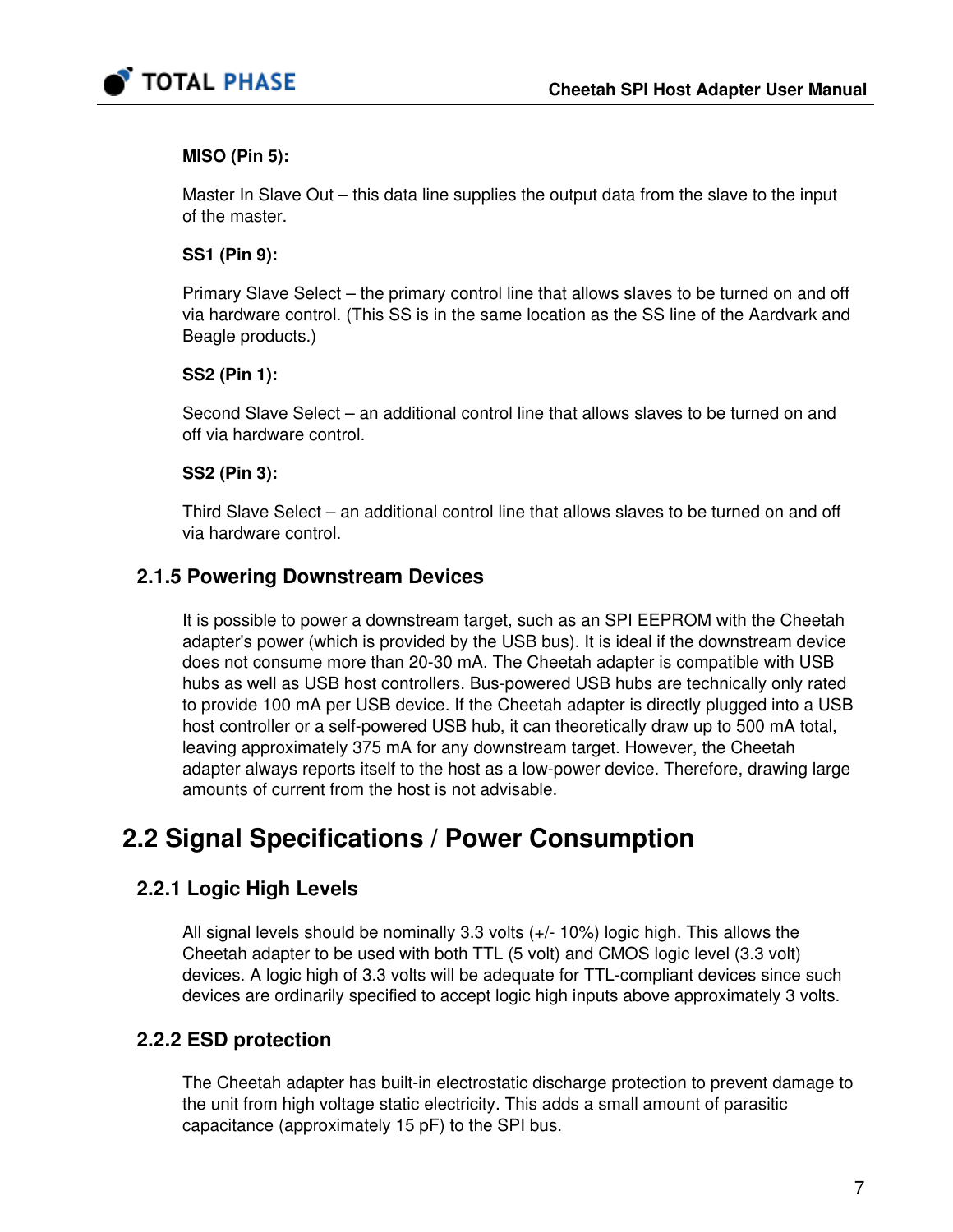

## 2.2.3 Power Consumption

The Cheetah adapter consumes approximately 125 mA of power from the host PC. However, it reports itself to the host PC as a low-power device. This reporting allows the Cheetah adapter to be used when its host port is connected to a bus-powered hub which are only technically specified to supply 100 mA per port. Normally this extra amount of power consumption should not cause any serious problems since other ports on the hub are most likely not using their own 100 mA budget. If there are any concerns regarding the total amount of available current supply, it is advisable to plug the Cheetah adapter directly into the host PC's USB host port or to use a self-powered hub.

# 2.3 USB 2.0

The Cheetah adapter is a High-Speed USB 2.0 device. It can be plugged into either a high-speed or full-speed port. However, a high-speed port must be used to achieve full throughput at high data rates (SPI clock rates >3 Mbps).

# 2.4 Temperature Specifications

The Cheetah adapter is designed to be operated at room temperature (10-35°C). The electronic components are rated for standard commercial specifications (0-70°C). However, the plastic housing, along with the ribbon and USB cables, may not withstand the higher end of this range. Any use of the Cheetah device outside the room temperature specification will void the hardware warranty.

# 2.5 SPI Signaling Characteristics

## 2.5.1 SPI Waveforms

The SPI signaling is characterized by the waveforms in Figures [5](#page-8-0) and [6](#page-8-1).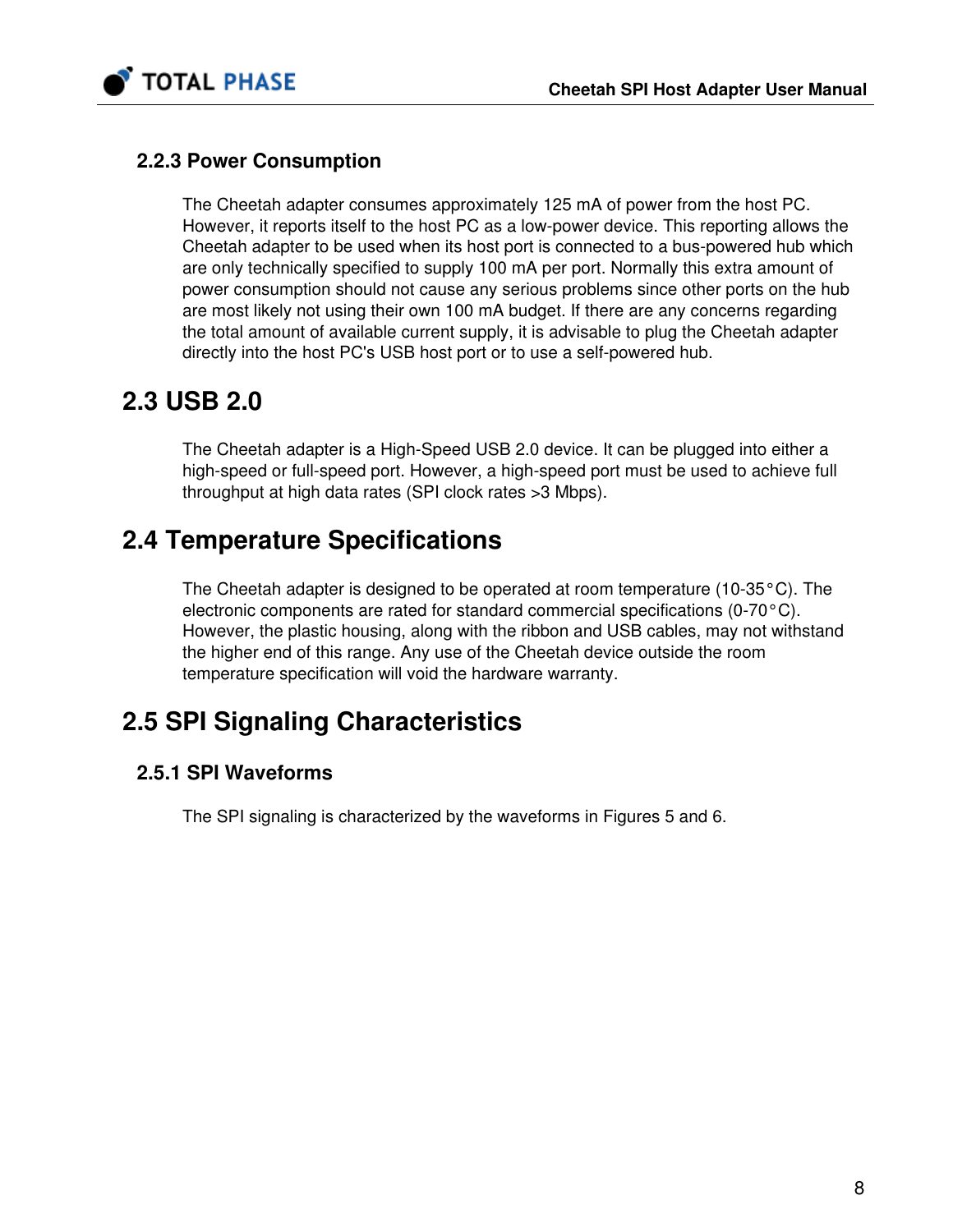

<span id="page-8-0"></span>

**Figure 5** (above): SPI Timing Requirements

<span id="page-8-1"></span>

Figure 6 (above): SPI Byte-Level Timing

Table 1 : SPI Timing Parameters

| Symbol             | <b>Parameter</b>                     | Min | <b>Max</b> | <b>Units</b>             |
|--------------------|--------------------------------------|-----|------------|--------------------------|
| $t_{\mathsf{clk}}$ | Clock period                         | 25  | 10000      | ns                       |
| $t_e$              | Output Enable to SS control delay    | 8   | 8          | $t_{\rm \,clk}$          |
| t <sub>sac</sub>   | SS# assertion to first clock edge    | 6.5 | 7          | t <sub>clk</sub>         |
| $t_{\sf \, csd}$   | SS# deassertion from last clock edge | 1.5 | 2          | $t_{\rm \,c\textsc{lk}}$ |
| $t_{op}$           | MOSI propagation time                | 0   | 5.8        | ns                       |
| t <sub>oh</sub>    | <b>MOSI</b> hold time                | 0.5 | 0.5        | $t_{\mathsf{clk}}$       |
| $t_{\rm is}$       | MISO setup time                      | 4.8 | N/A        | ns                       |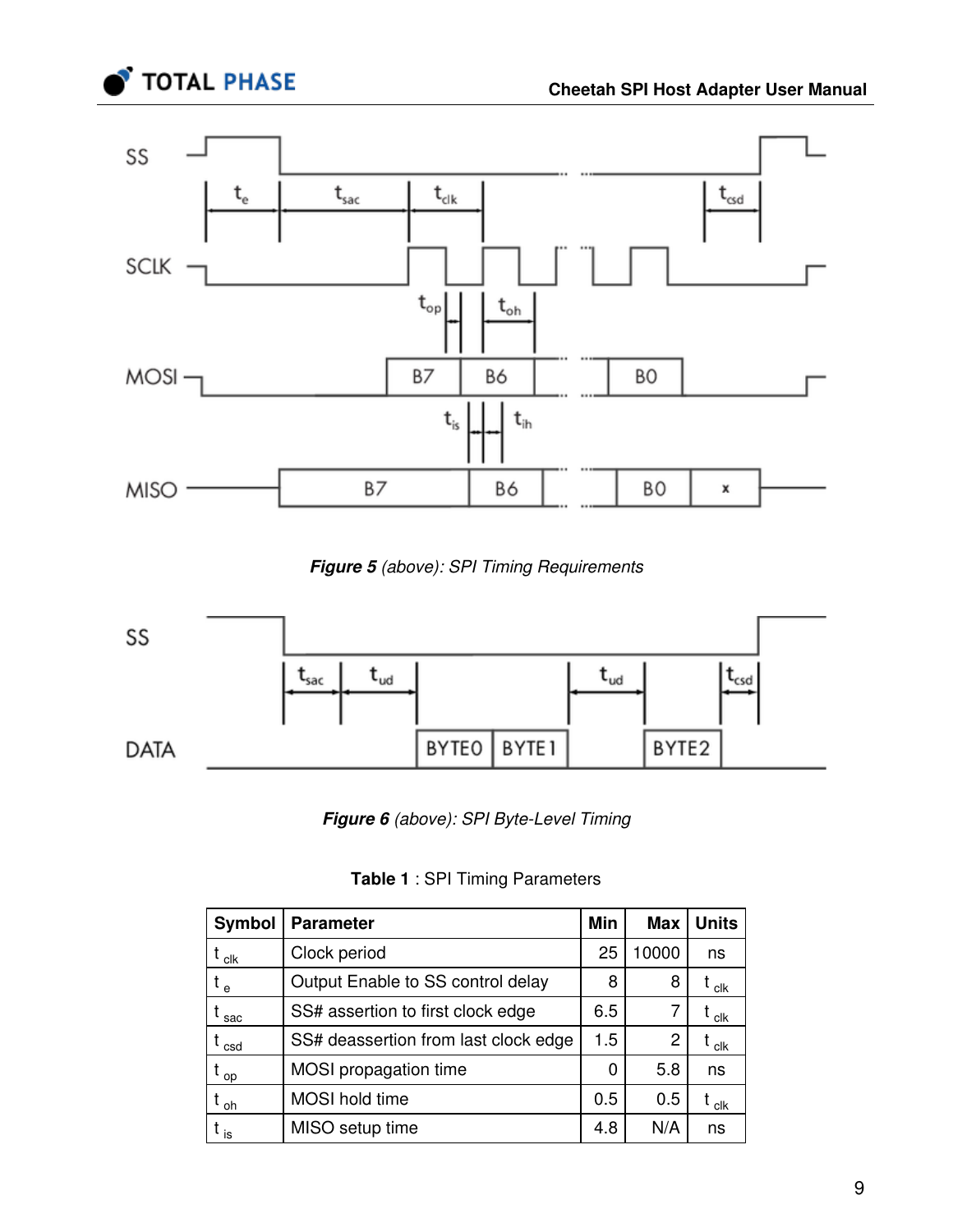

| ih | MISO hold time        | N/A            | ns   |
|----|-----------------------|----------------|------|
| ud | User Insertable Delay | 2 <sub>0</sub> | 'clk |

Notes:

- 1. The above timings only correspond to actions performed within a given SPI transaction. Actions that span transactions will be subject to inter-transaction USB delays. However, many SPI packets (delineated by SS assert/deassert) can be sent within a single transaction.
- 2. User insertable delays are quantized in blocks of 8 clock cycles.
- 3. A user delay can be inserted to stretch  $\mathsf{t}_\mathsf{e},\,\mathsf{t}_\mathsf{sac}$  or,  $\mathsf{t}_\mathsf{csd}$  as needed.
- 4. There is normally no gap between data bytes, although a user delay can be inserted between bytes if the target SPI slave device needs time to process each received byte.
- 5. The MOSI hold time (t<sub>oh</sub> ) can be longer than half of one clock period, depending on the exact MOSI propagation time. However, the maximum guaranteed hold time is 0.5\*t <sub>clk</sub>.
- 6. The parameters t  $_{\rm sac}$  and  $\rm t_{csd}$  differ based on mode and polarity. For example,  $\rm t_{sac}$ = 6.5 and  $t_{\text{csd}}$  = 2.0 clock periods for modes 0 and 2. Likewise,  $t_{\text{sac}}$  = 7.0 and  $t_{\text{csd}}$ = 1.5 clock periods for modes 1 and 3.

### 2.5.2 Speeds

The Cheetah device has a flexible clock generator that can produce SPI clock rates at a very fine granularity. The minimum bit rate is 100 Hz and the maximum settable bit rate is 50 MHz. Many intermediate bit rates are available, often with a 1-2 kHz precision.

The Cheetah software and hardware have been meticulously designed to ensure maximal average throughput over the USB bus. In other words, if the SPI clock rate is set to 30 MHz, the average data rate across an entire transaction will be nearly 30 Mbps, end-to-end from host PC to SPI target device. This property holds even for very large transactions ranging from hundreds of kilobytes to many megabytes long. This high throughput feature is only possible within a single transaction. Multiple transactions will suffer unavoidable USB bus latencies. Hence, the best throughput can be achieved for single transactions that transfer a large number of bytes at a time.

Rarely, there can be delays across the USB bus even within a transaction. While there will be a delay in the outgoing SCLK while the Cheetah adapter is paused, waiting for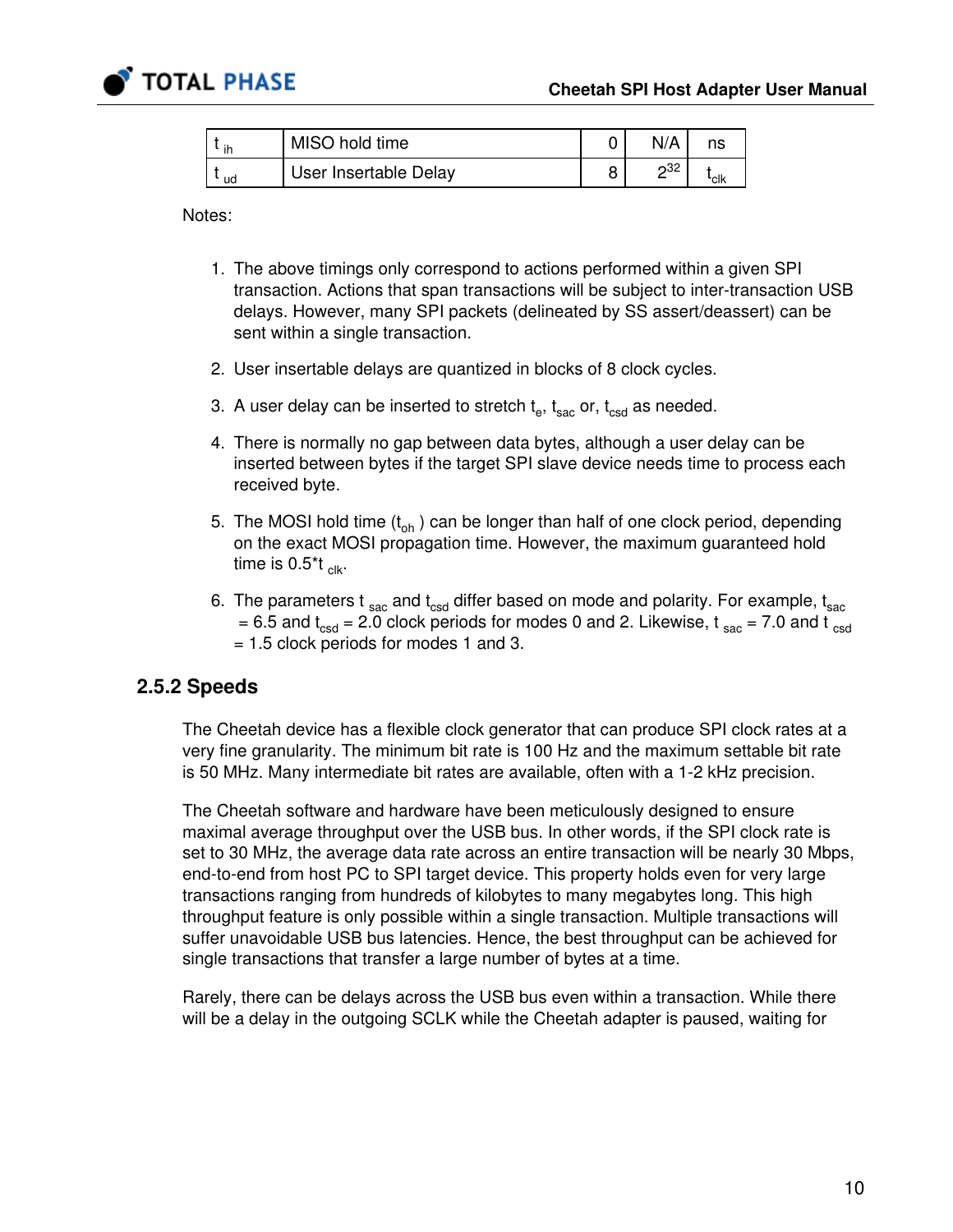

more data to shift out, the average throughput will not be diminished appreciably since such events happen so infrequently.

## 2.5.3 Pin Driving

The Cheetah adapter can be connected or disconnected from the bus through software control. Namely, the device can either drive its outputs or place them in high impedance mode. When in high impedance mode the Cheetah device will hold the last value of the output lines with very weak pull-up or pull-down resistances. When connected to the bus, the Cheetah adapter persistently holds the state of the SS lines across different shift transactions. Hence, if the SS line is left asserted after one transaction, it will stay asserted until modified in a subsequent transaction.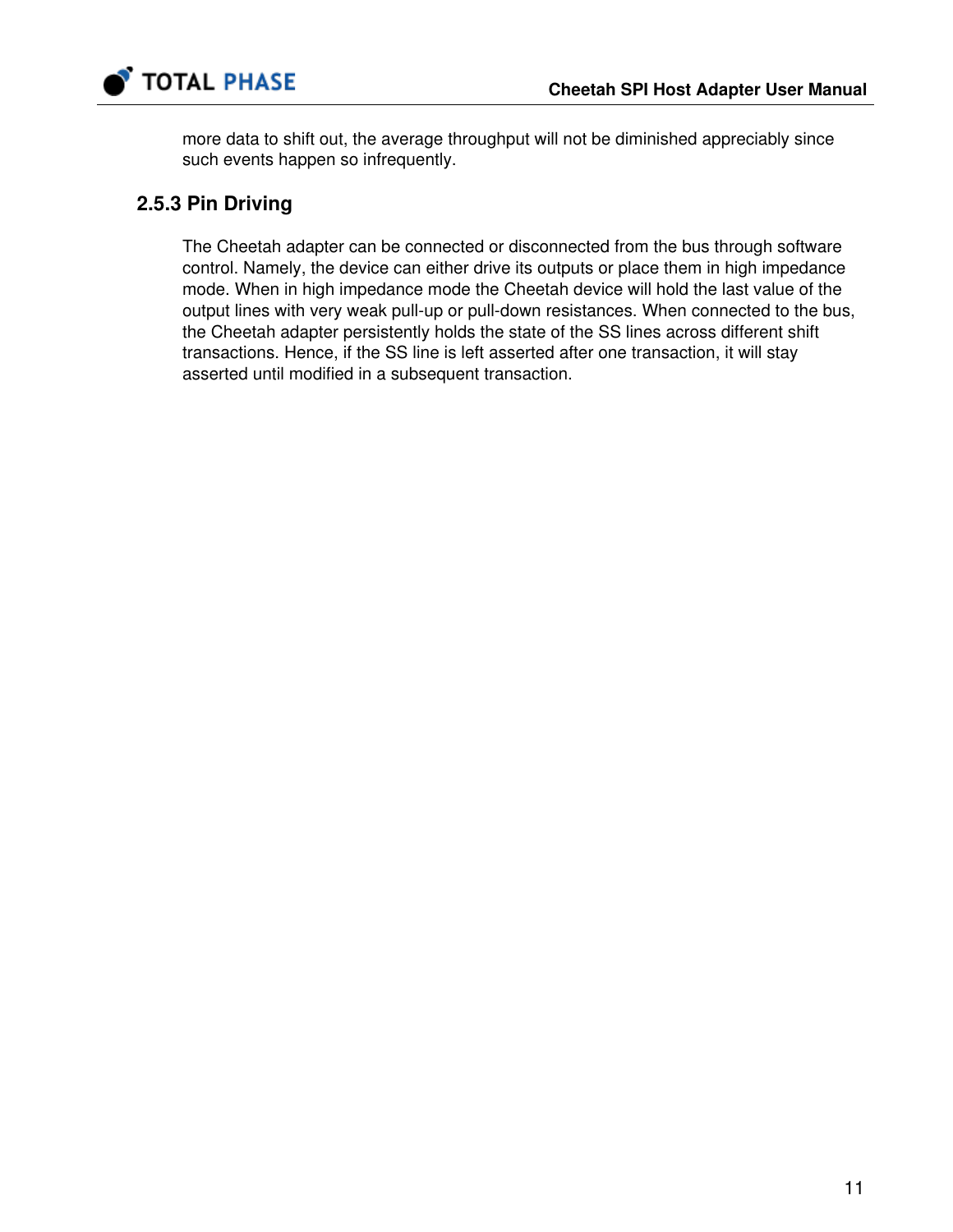

# 3 Software

# 3.1 Compatibility

## 3.1.1 Overview

The Cheetah software is offered as a 32-bit or 64-bit Dynamic Linked Library (or shared object). The specific compatibility for each operating system is discussed below. Be sure the device driver has been installed before plugging in the Cheetah adapter.

## 3.1.2 Windows Compatibility

The Cheetah software is compatible with Windows XP (SP2 or later, 32-bit and 64-bit), Windows Vista (32-bit and 64-bit), and Windows 7 (32-bit and 64-bit). Windows 2000 and legacy 16-bit Windows 95/98/ME operating systems are not supported.

# 3.1.3 Linux Compatibility

The Cheetah software is compatible with all standard 32-bit and 64-bit distributions of Linux with kernel 2.6 and integrated USB support. When using the 32-bit library on a 64 bit distribution, the appropriate 32-bit system libraries are also required.

# 3.1.4 Mac OS X Compatibility

The Cheetah software is compatible with Intel versions of Mac OS X 10.5 Leopard, 10.6 Snow Leopard, 10.7 Lion, 10.8 Mountain Lion, and 10.9 Mavericks. Installation of the latest available update is recommended.

# 3.2 Windows USB Driver

# 3.2.1 Driver Installation

To install the appropriate USB communication driver under Windows, use the Total Phase USB Driver Installer before plugging in any device. The driver installer can be found either on the CD-ROM (use the HTML based guide that is opened when the CD is first loaded to locate the Windows installer), or in the Downloads section of the Cheetah adapter product page on the Total Phase website.

After the driver has been installed, plugging in a Cheetah adapter for the first time will cause the adapter to be installed and associated with the correct driver. The following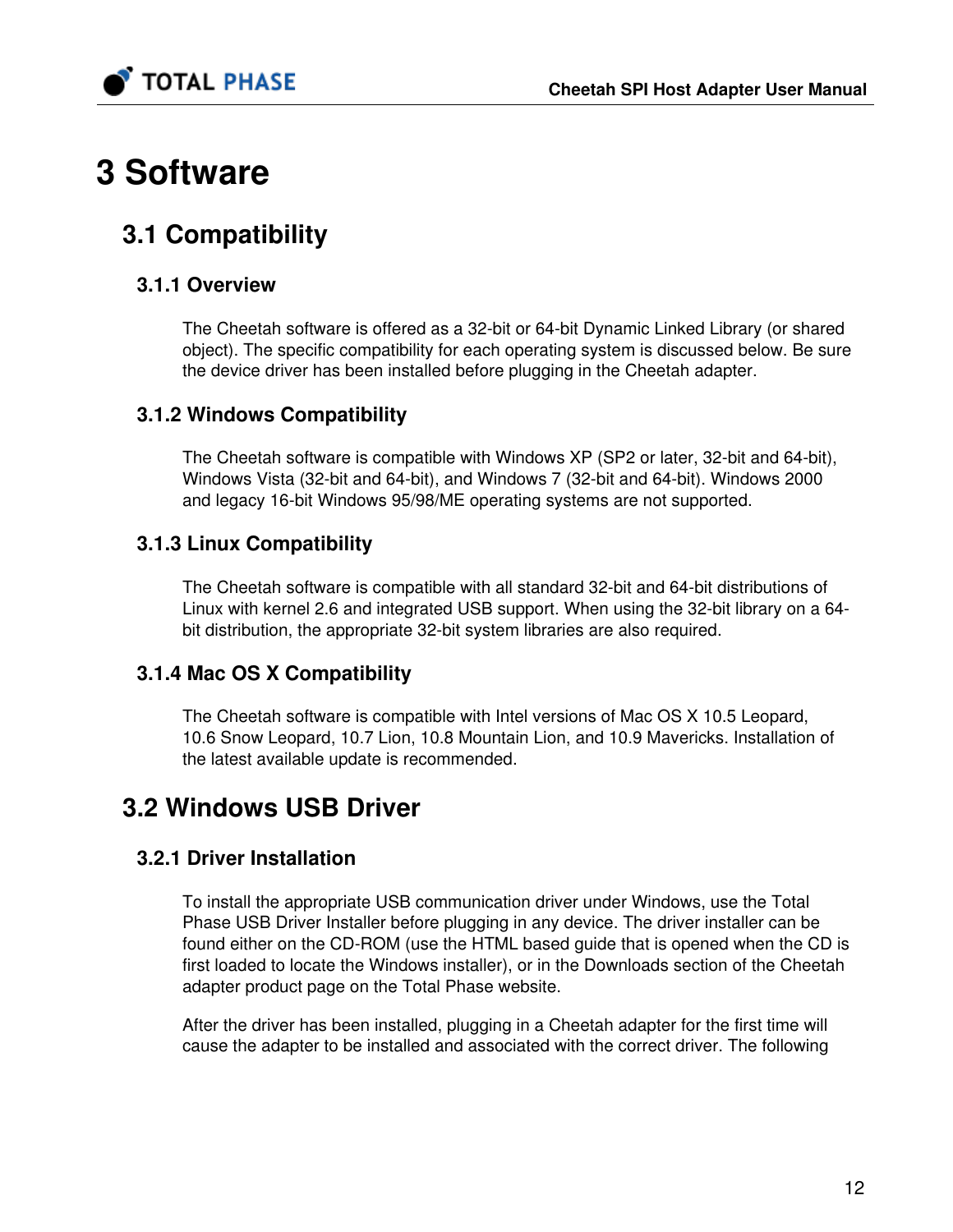

steps describe the feedback the user should receive from Windows after a Cheetah adapter is plugged into a system for the first time:

#### Windows XP:

- 1. The Found New Hardware notification bubble will pop up from the system tray and state that the "Total Phase Cheetah Host Adapter" has been detected. Note that installation may take a while (30-60 seconds per device).
- 2. When the installation is complete, the Found New Hardware notification bubble will again pop up and state that "your new hardware is installed and ready to use."

#### Windows Vista/7:

- 1. A notification bubble will pop up from the system tray and state that Windows is "installing device driver software."
- 2. When the installation is complete, the notification bubble will again pop up and state that the "device driver software installed successfully."

To confirm that the device was correctly installed, check that the device appears in the Device Manager. To navigate to the "Device Manager" screen, select "Control Panel | System Properties | Hardware | Device Manager" for Windows XP or select "Control Panel | Hardware and Sound | Device Manager" for Windows Vista/7. The Cheetah adapter should appear under the Universal Serial Bus Controllers section for Windows XP/Vista/7.

### 3.2.2 Driver Removal

The USB communication driver can be removed from the operating system by using the Windows program removal utility. Instructions for using this utility can be found below. Alternatively, the Uninstall option found in the driver installer can also be used to remove the driver from the system.

Note: It is critical that all Total Phase devices have been removed from your system before removing the USB drivers.

#### Windows XP:

- 1. Select "Control Panel | Add or Remove Programs"
- 2. Select "Total Phase USB Driver" and select "Change/Remove"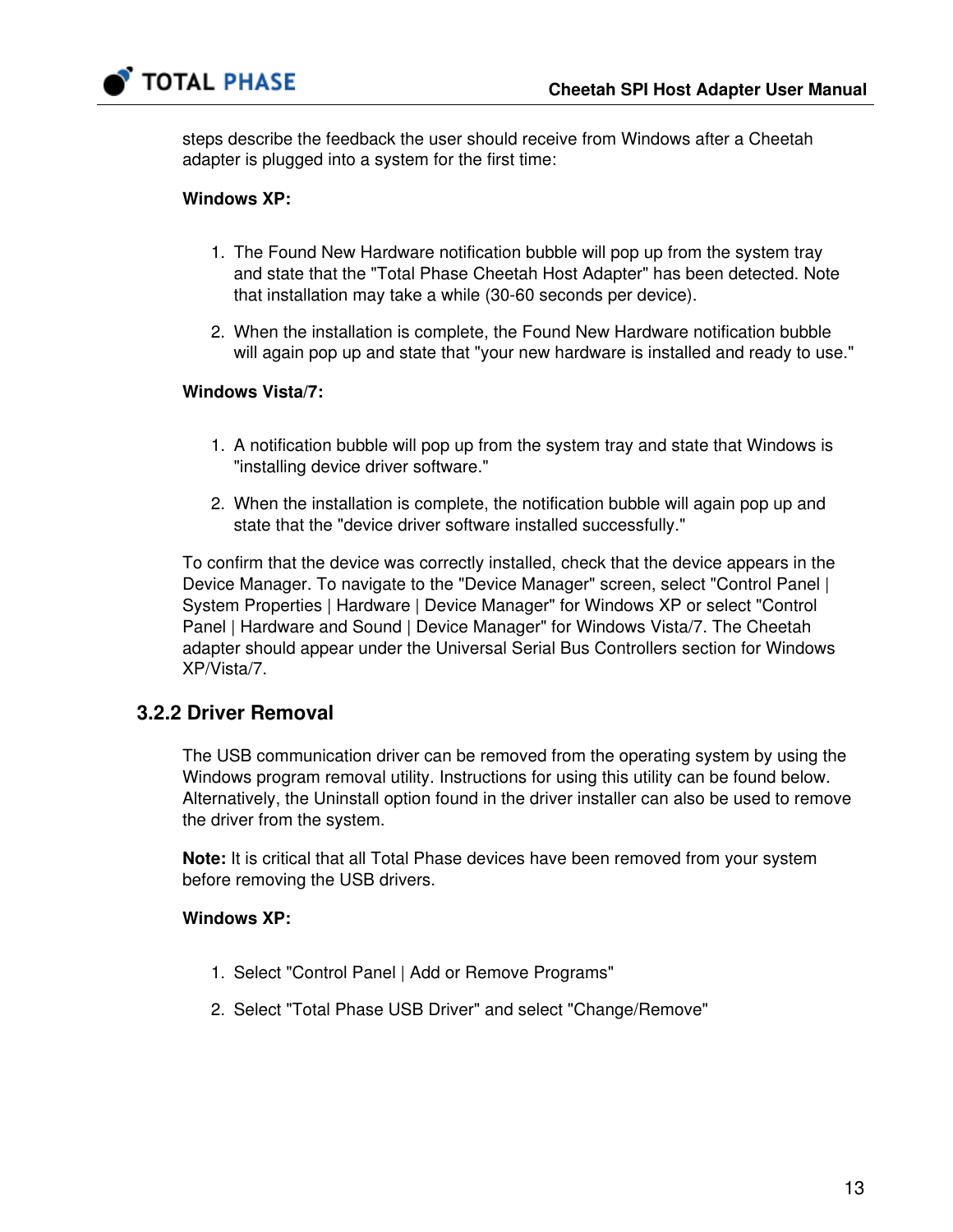

3. Follow the instructions in the uninstaller

#### Windows Vista/7:

- 1. Select "Control Panel | Uninstall a program"
- 2. Right-click on "Total Phase USB Driver " and select "Uninstall/Change"
- 3. Follow the instructions in the uninstaller

# 3.3 Linux USB Driver

As of version 3.08, the Cheetah communications layer under Linux no longer requires a specific kernel mode or user mode driver to operate. This differs from previous versions that required the user to ensure independently that the libusb library was installed on the system. See the README.txt in the API package for more details.

Most modern Linux distributions use the udev subsystem to help manipulate the permissions of various system devices. This is the preferred way to support access to the Cheetah adapter such that the device is accessible by all of the users on the system upon device plug-in.

For legacy systems, there are two different ways to access the Cheetah adapter, through USB hotplug or by mounting the entire USB filesystem as world writable. Both require that /proc/bus/usb is mounted on the system which is the case on most standard distributions.

## 3.3.1 UDEV

Support for udev requires a single configuration file that is available on the software CD, and also listed on the Total Phase website for download. This file is 99 totalphase. rules. Please follow the following steps to enable the appropriate permissions for the Cheetah adapter.

- 1. As superuser, unpack 99-totalphase.rules to /etc/udev/rules.d
- 2. chmod 644 /etc/udev/rules.d/99-totalphase.rules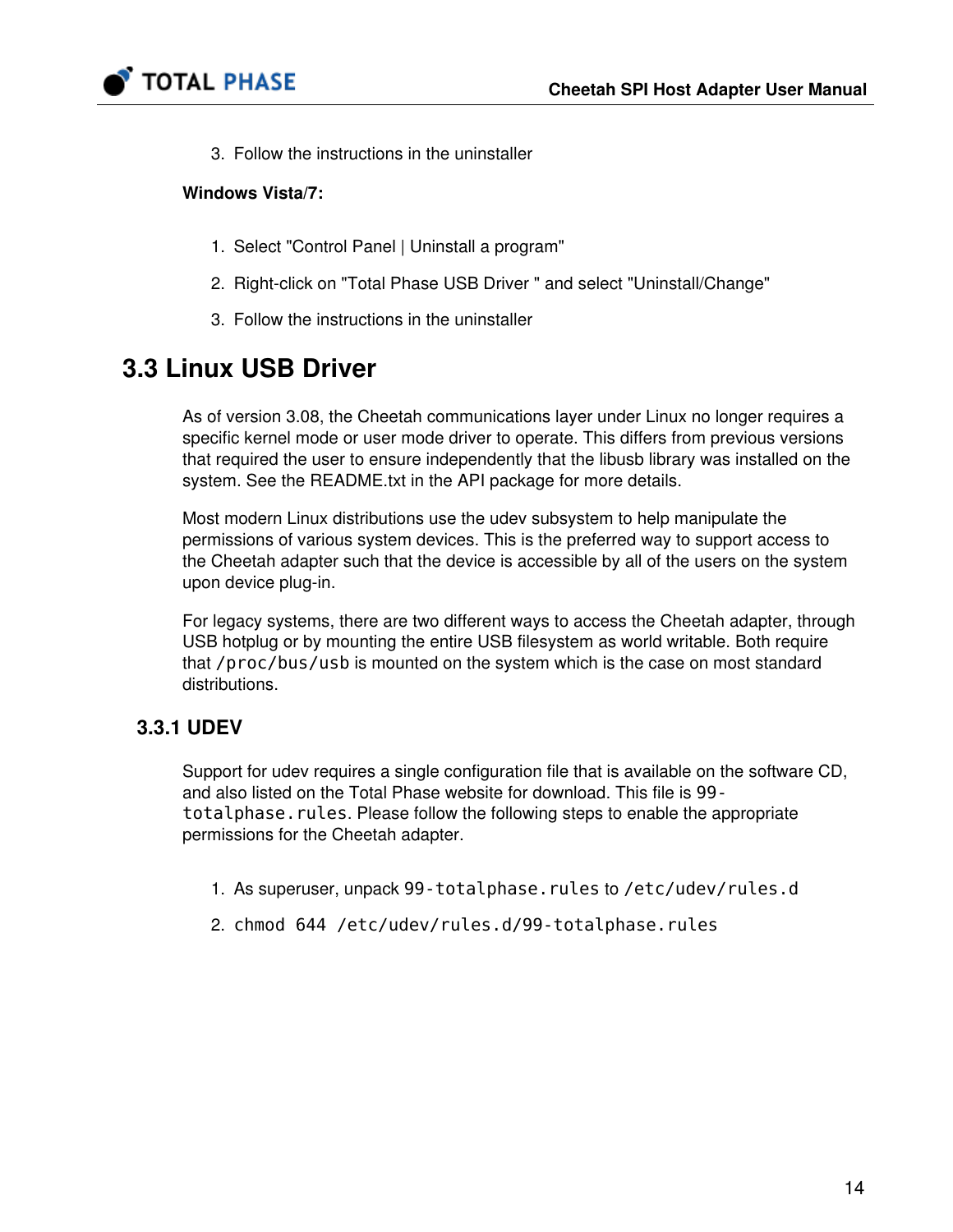

3. Unplug and replug your Cheetah adapter(s)

## 3.3.2 USB Hotplug

USB hotplug requires two configuration files which are available on the software CD, and also listed on the Total Phase website for download. These files are: cheetah and cheetah.usermap. Please follow the following steps to enable hotplugging.

- 1. As superuser, unpack cheetah and cheetah.usermap to /etc/hotplug/ usb
- 2. chmod 755 /etc/hotplug/usb/cheetah
- 3. chmod 644 /etc/hotplug/usb/cheetah.usermap
- 4. Unplug and replug your Cheetah adapter(s)
- 5. Set the environment variable USB\_DEVFS\_PATH to /proc/bus/usb

#### 3.3.3 World-Writable USB Filesystem

Finally, here is a last-ditch method for configuring your Linux system in the event that your distribution does not have udev or hotplug capabilities. The following procedure is not necessary if you were able to exercise the steps in the previous subsections.

Often, the /proc/bus/usb directory is mounted with read-write permissions for root and read-only permissions for all other users. If an non-privileged user wishes to use the Cheetah adapter and software, one must ensure that /proc/bus/usb is mounted with read-write permissions for all users. The following steps can help setup the correct permissions. Please note that these steps will make the entire USB filesystem world writable.

- 1. Check the current permissions by executing the following command: ls -al /proc/bus/usb/001
- 2. If the contents of that directory are only writable by root, proceed with the remaining steps outlined below.
- 3. Add the following line to the /etc/fstab file:

none /proc/bus/usb usbfs defaults,devmode=0666 0 0

- 4. Unmount the /proc/bus/usb directory using "umount"
- 5. Remount the /proc/bus/usb directory using "mount"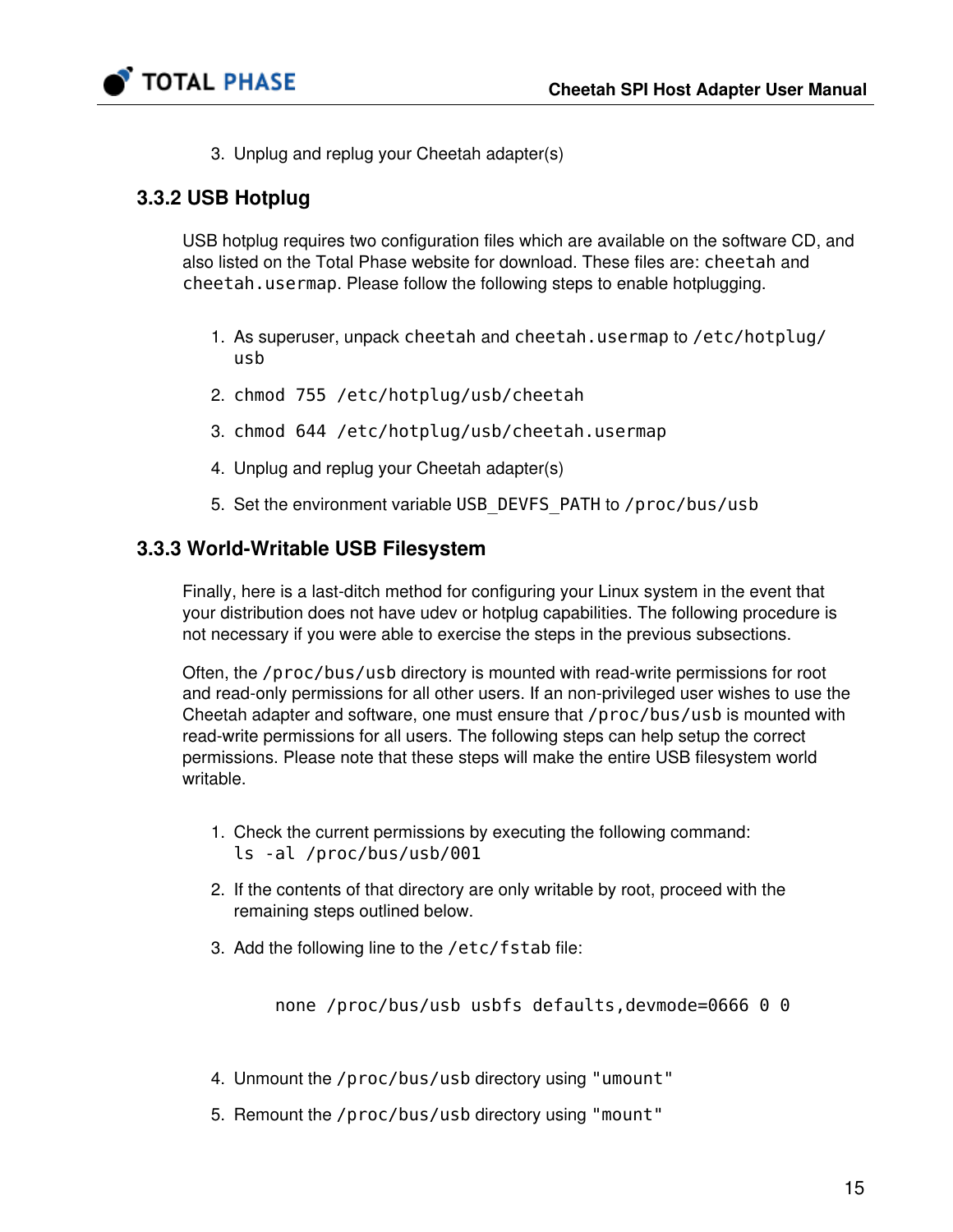

- 6. Repeat step 1. Now the contents of that directory should be writable by all users.
- 7. Set the environment variable USB\_DEVFS\_PATH to /proc/bus/usb

# 3.4 Mac OS X USB Driver

The Cheetah communications layer under Mac OS X does not require a specific kernel driver to operate. Both Mac OS X 10.4 Tiger and 10.5 Leopard are supported. It is typically necessary to ensure that the user running the software is currently logged into the desktop. No further user configuration should be necessary.

# 3.5 USB Port Assignment

The Cheetah adapter is assigned a port on a sequential basis. The first adapter is assigned to port 0, the second is assigned to port 1, and so on. If a Cheetah adapter is subsequently removed from the system, the remaining adapters shift their port numbers accordingly. Hence with n Cheetah adapters attached, the allocated ports will be numbered from 0 to n-1.

## 3.5.1 Detecting Ports

As described in following API documentation chapter, the ch\_find\_devices routine can be used to determine the mapping between the physical Cheetah adapter and their port numbers.

# 3.6 Cheetah Dynamically Linked Library

## 3.6.1 DLL Philosophy

The Cheetah DLL provides a robust approach to allow present-day Cheetah-enabled applications to interoperate with future versions of the device interface software without recompilation. For example, take the case of a graphical application that is written to communicate SPI through a Cheetah device. At the time the program is built, the Cheetah software is released as version 1.2. The Cheetah interface software may be improved many months later resulting in increased performance and/or reliability; it is now released as version 1.3. The original application need not be altered or recompiled. The user can simply replace the old Cheetah DLL with the newer one. How does this work? The application contains only a stub which in turn dynamically loads the DLL on the first invocation of any Cheetah API function. If the DLL is replaced, the application simply loads the new one, thereby utilizing all of the improvements present in the replaced DLL.

On Linux, the DLL is technically known as a shared object (SO).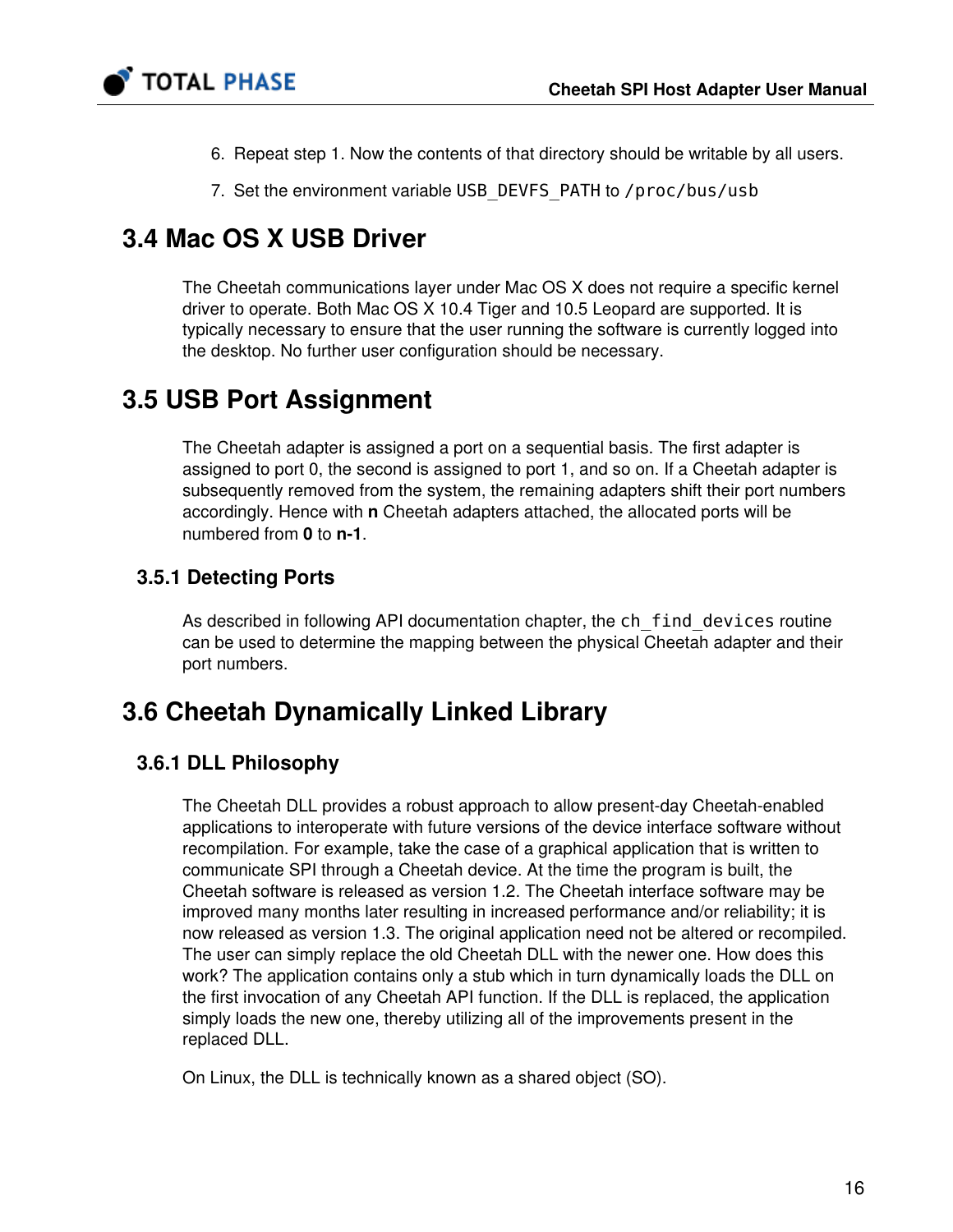

## 3.6.2 DLL Location

Total Phase provides language bindings that can be integrated into any custom application. The default behavior of locating the Cheetah DLL is dependent on the operating system platform and specific programming language environment. For example, for a C or C++ application, the following rules apply:

On a Windows system, this is as follows:

- 1. The directory from which the application binary was loaded.
- 2. The applications current directory.
- 3. 32-bit system directory (for a 32-bit application). Examples:
	- c:\Windows\System32 [Windows XP/Vista/7 32-bit]
	- C:\Windows\System64 [Windows XP 64-bit]
	- c:\Windows\SysWow64 [Windows Vista/7 64-bit]
- 4. 64-bit system directory (for a 64-bit application). Examples:
	- C:\Windows\System32 [Windows XP/Vista/7 64-bit]
- 5. The Windows directory. (Ex: c:\Windows )
- 6. The directories listed in the PATH environment variable.

On a Linux system this is as follows:

- 1. First, search for the shared object in the application binary path. If the /proc filesystem is not present, this step is skipped.
- 2. Next, search in the applications current working directory.
- 3. Search the paths explicitly specified in LD\_LIBRARY\_PATH.
- 4. Finally, check any system library paths as specified in /etc/ld.so.conf and cached in /etc/ld.so.cache.

On a Mac OS X system this is as follows:

- 1. First, search for the shared object in the application binary path.
- 2. Next, search in the applications current working directory.
- 3. Search the paths explicitly specified in DYLD\_LIBRARY\_PATH.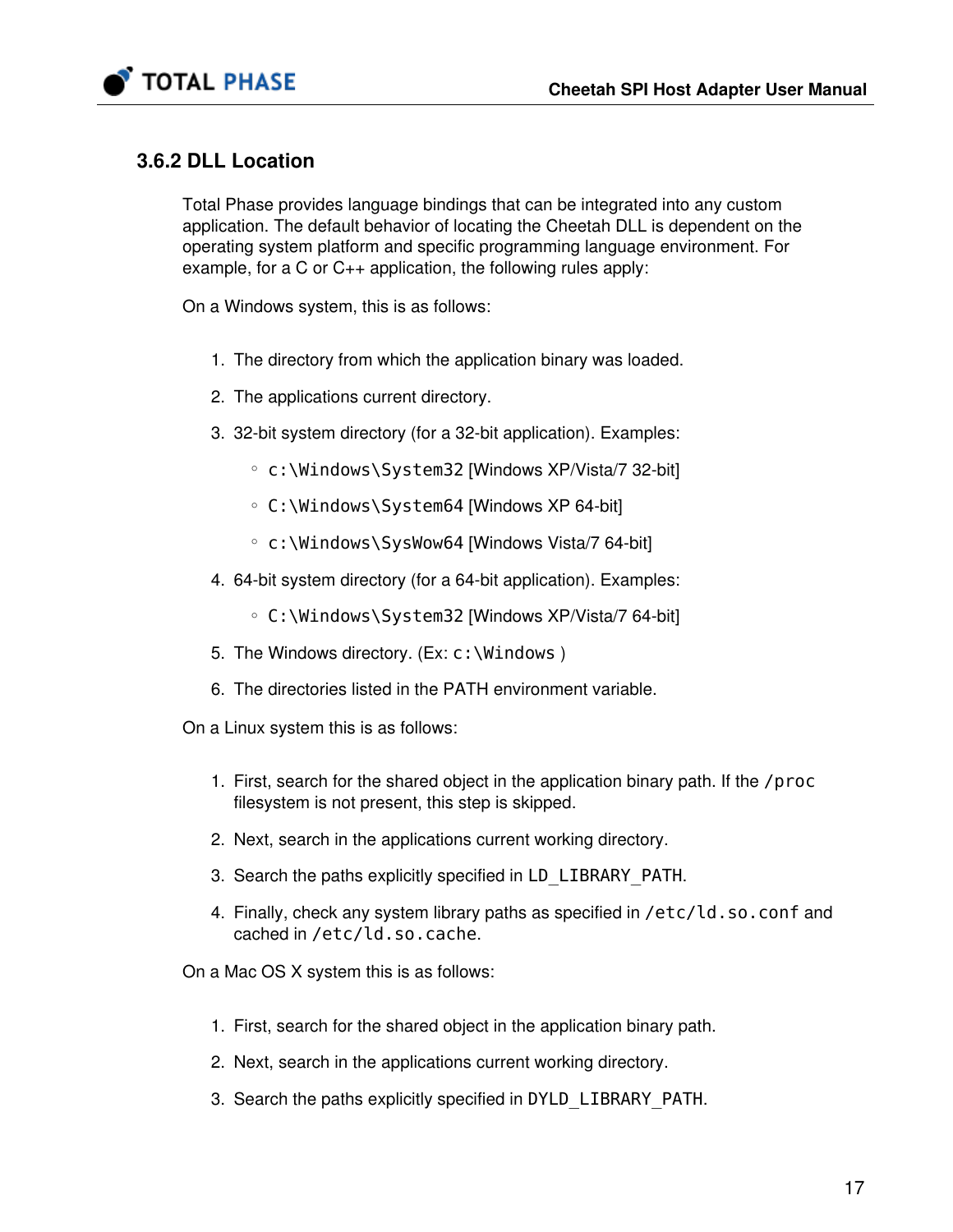

4. Finally, check the /usr/lib and /usr/local/lib system library paths.

If the DLL is still not found, the CH\_UNABLE\_TO\_LOAD\_LIBRARY error will be returned by the binding function.

# 3.6.3 DLL Versioning

The Cheetah DLL checks to ensure that the firmware of a given Cheetah device is compatible. Each DLL revision is tagged as being compatible with firmware revisions greater than or equal to a certain version number. Likewise, each firmware version is tagged as being compatible with DLL revisions greater than or equal to a specific version number.

Here is an example.

DLL  $v1.20$ : compatible with Firmware  $>= v1.15$ Firmware  $v1.30$ : compatible with DLL  $>= v1.20$ 

Hence, the DLL is not compatible with any firmware less than version 1.15 and the firmware is not compatible with any DLL less than version 1.20. In this example, the version number constraints are satisfied and the DLL can safely connect to the target firmware without error. If there is a version mismatch, the API calls to open the device will fail. See the API documentation for further details.

# 3.7 Rosetta Language Bindings: API Integration into Custom Applications

# 3.7.1 Overview

The Cheetah Rosetta language bindings make integration of the Cheetah API into custom applications simple. Accessing Cheetah functionality simply requires function calls to the Cheetah API. This API is easy to understand, much like the ANSI C library functions, (e.g., there is no unnecessary entanglement with the Windows messaging subsystem like development kits for some other embedded tools).

First, choose the Rosetta bindings appropriate for the programming language. Different Rosetta bindings are included with the software distribution on the distribution CD. They can also be found in the software download package available on the Total Phase website. Currently the following languages are supported: C/C++, Python, Visual Basic 6, Visual Basic .NET, and C#.

Next, follow the instructions for each language binding on how to integrate the bindings with your application build setup. As an example, the integration for the C language bindings is described below. (For information on how to integrate the bindings for other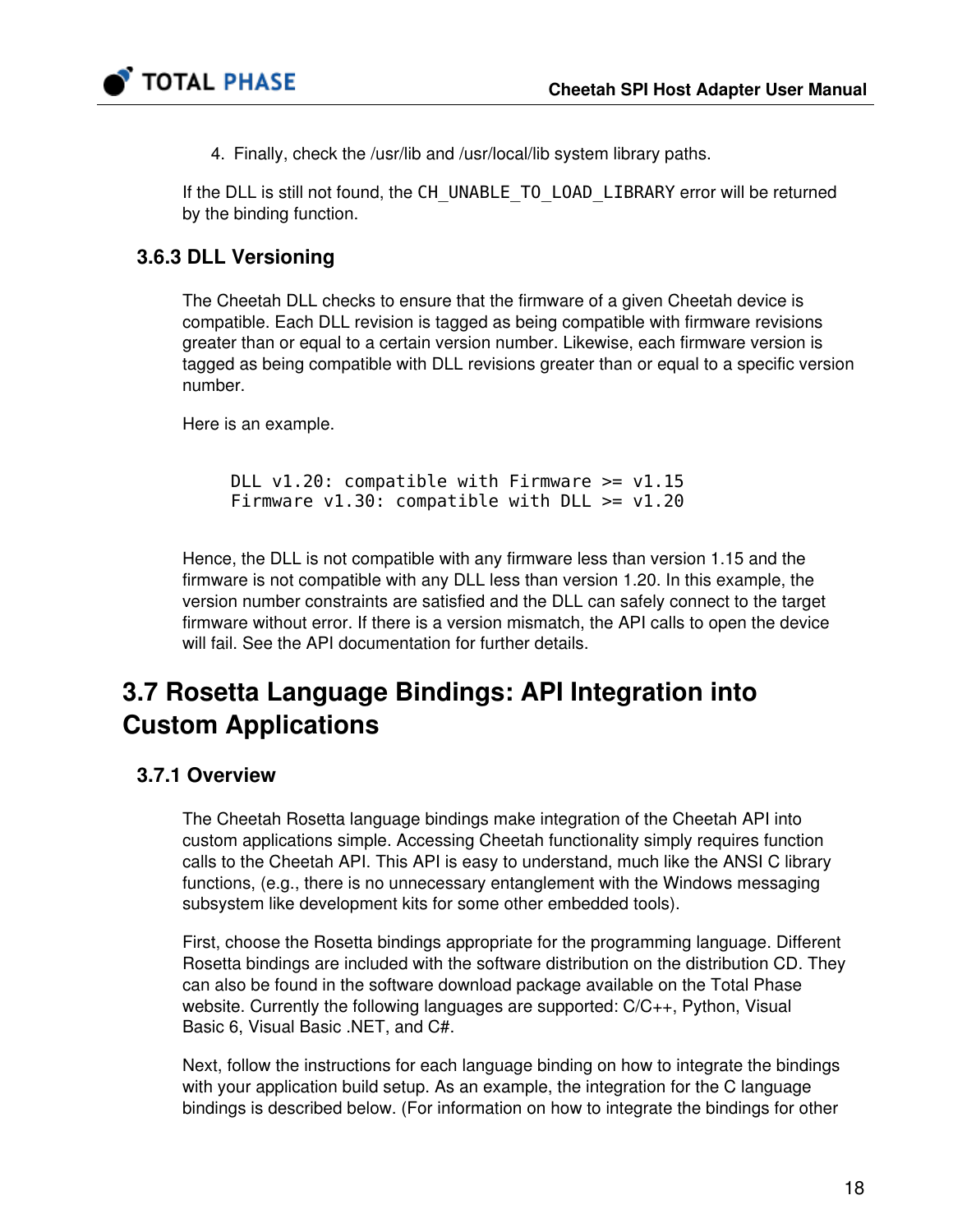

languages, please see the example code included on the distribution CD and also available for download on the Total Phase website.)

- 1. Include the cheetah.h file included with the API software package in any C or C ++ source module. The module may now use any Cheetah API call listed in cheetah.h.
- 2. Compile and link cheetah.c with your application. Ensure that the include path for compilation also lists the directory in which cheetah. h is located if the two files are not placed in the same directory.
- 3. Place the Cheetah DLL, included with the API software package, in the same directory as the application executable or in another directory such that it will be found by the previously described search rules.

## 3.7.2 Versioning

Since a new Cheetah DLL can be made available to an already compiled application, it is essential to ensure the compatibility of the Rosetta binding used by the application (e.g., cheetah.c ) against the DLL loaded by the system. A system similar to the one employed for the DLL-Firmware cross-validation is used for the binding and DLL compatibility check.

Here is an example.

DLL  $v1.20$ : compatible with Binding  $>= v1.10$ Binding  $v1.15$ : compatible with DLL  $\geq$  v1.15

The above situation will pass the appropriate version checks. The compatibility check is performed within the binding. If there is a version mismatch, the API function will return an error code, CH\_INCOMPATIBLE\_LIBRARY.

### 3.7.3 Customizations

While the provided language bindings stubs are fully functional, it is possible to modify the code found within this file according to specific requirements imposed by the application designer.

For example, in the C bindings one can modify the DLL search and loading behavior to conform to a specific paradigm. See the comments in cheetah.c for more details.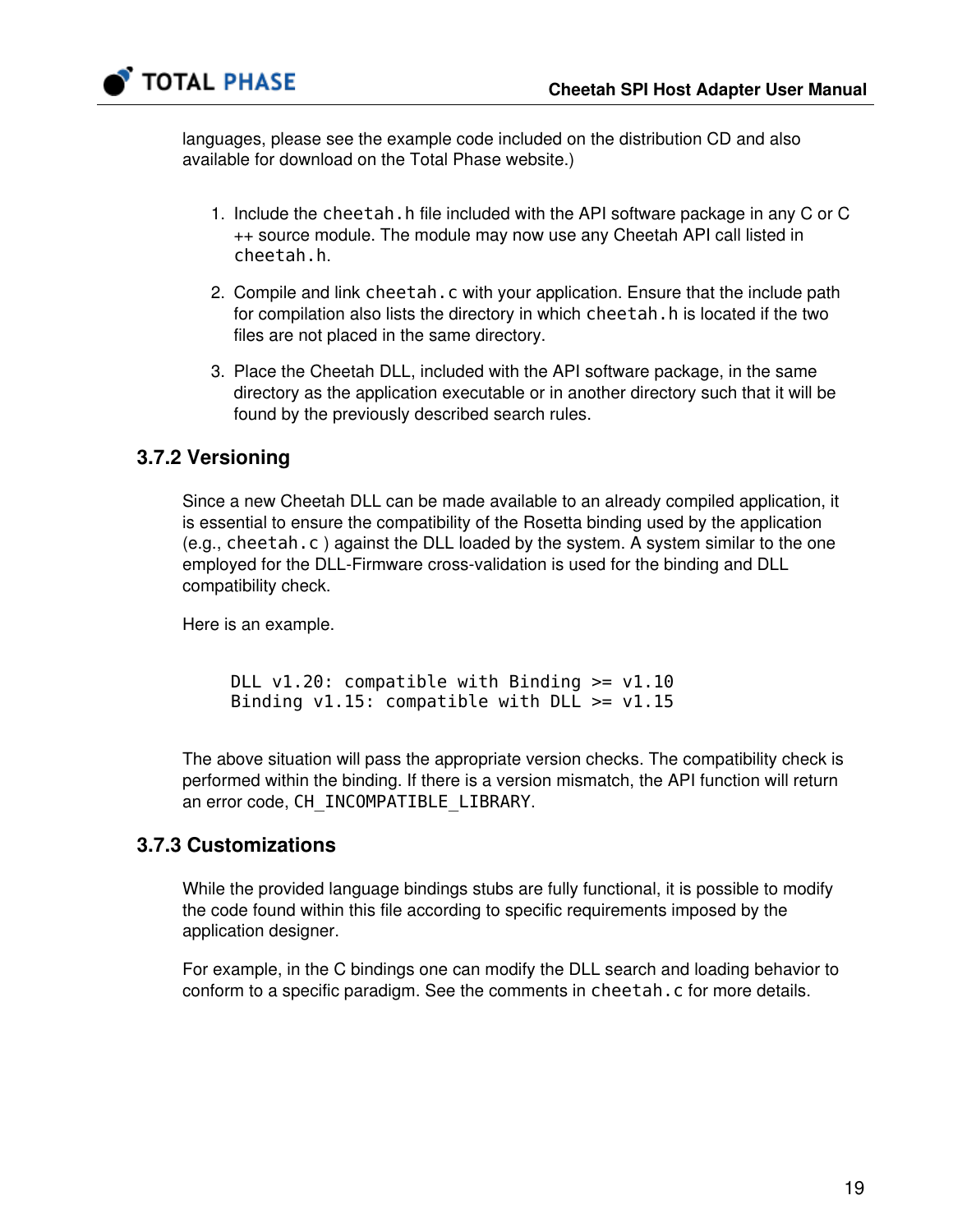

# 3.8 Application Notes

## 3.8.1 Threading

The Cheetah DLL is designed for single-threaded environments so as to allow for maximum cross-platform compatibility. If the application design requires multi-threaded use of the Cheetah functionality, each Cheetah API call can be wrapped with a threadsafe locking mechanism before and after invocation.

It is the responsibility of the application programmer to ensure that the Cheetah open and close operations are thread-safe and cannot happen concurrently with any other Cheetah operations. However, once a Cheetah device is opened, all operations to that device can be dispatched to a separate thread as long as no other threads access that same Cheetah device.

## 3.8.2 USB Scheduling Delays

More specifically, each API call that is used to send data to and from the Cheetah adapter can incur up to 125 µs (1 ms) in delay on the PC host for USB High Speed (Full Speed) connections. This is caused by the inherent design of the USB architecture. The operating system will queue any outgoing USB transfer request on the host until the next USB frame period. The frame period is 125  $\mu$ s (1 ms). Thus, if the application attempts to execute several transactions in rapid sequence there can be 1-2 ms delay between each transaction plus any additional process scheduling delays introduced by the operating system. The best throughput can be achieved for single transactions that transfer a large number of bytes at a time.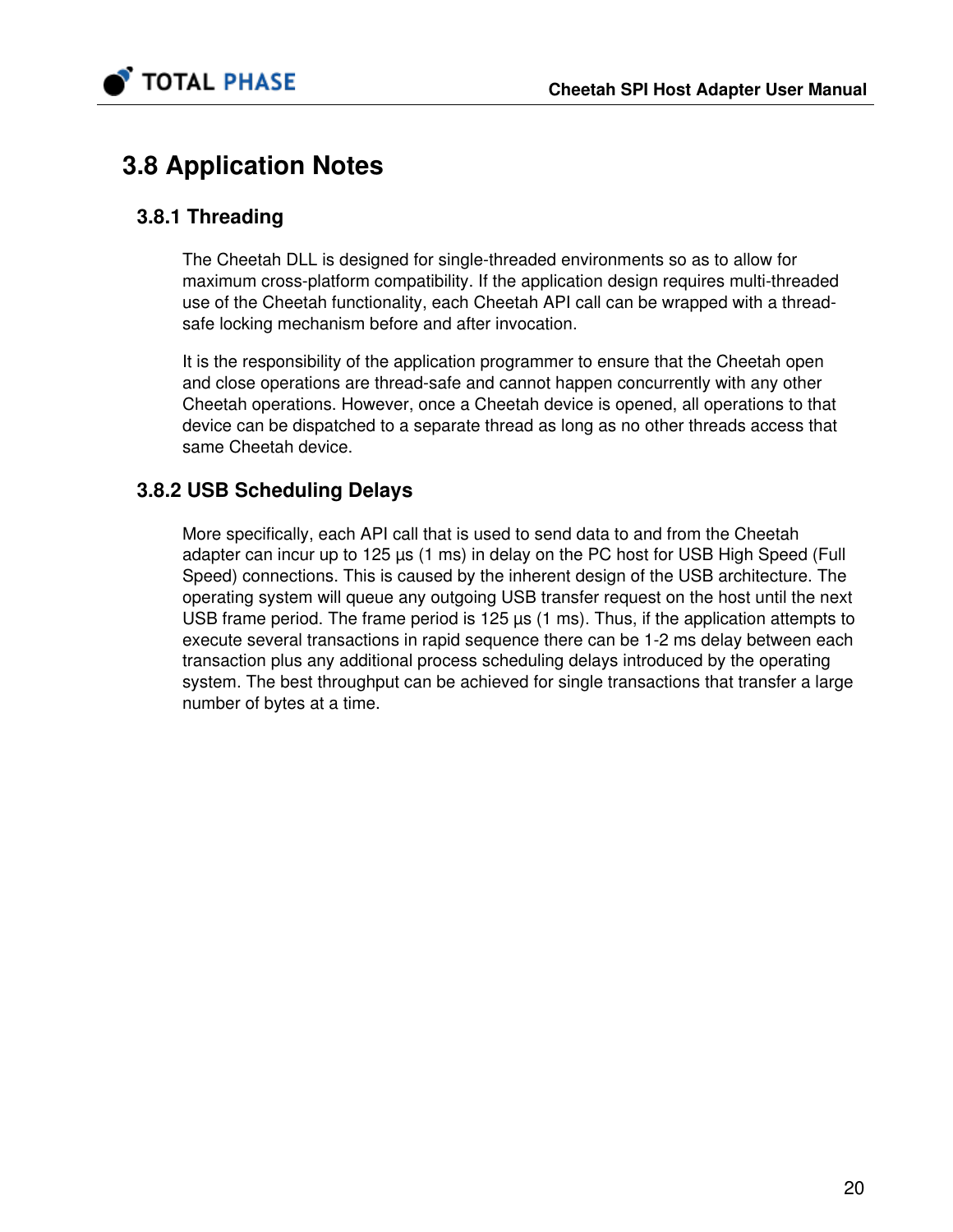

# 4 Firmware

# 4.1 Philosophy

The firmware included with the Cheetah adapter provides for the analysis of the supported protocols. It is installed at the factory during manufacturing. Updates to this firmware are provided through a device upgrade utility. The Cheetah software automatically detects firmware compatibility and will inform the user if an upgrade is required.

# 4.2 Procedure

Firmware upgrades should be conducted using the procedure specified in the README.txt that accompanies the particular firmware revision.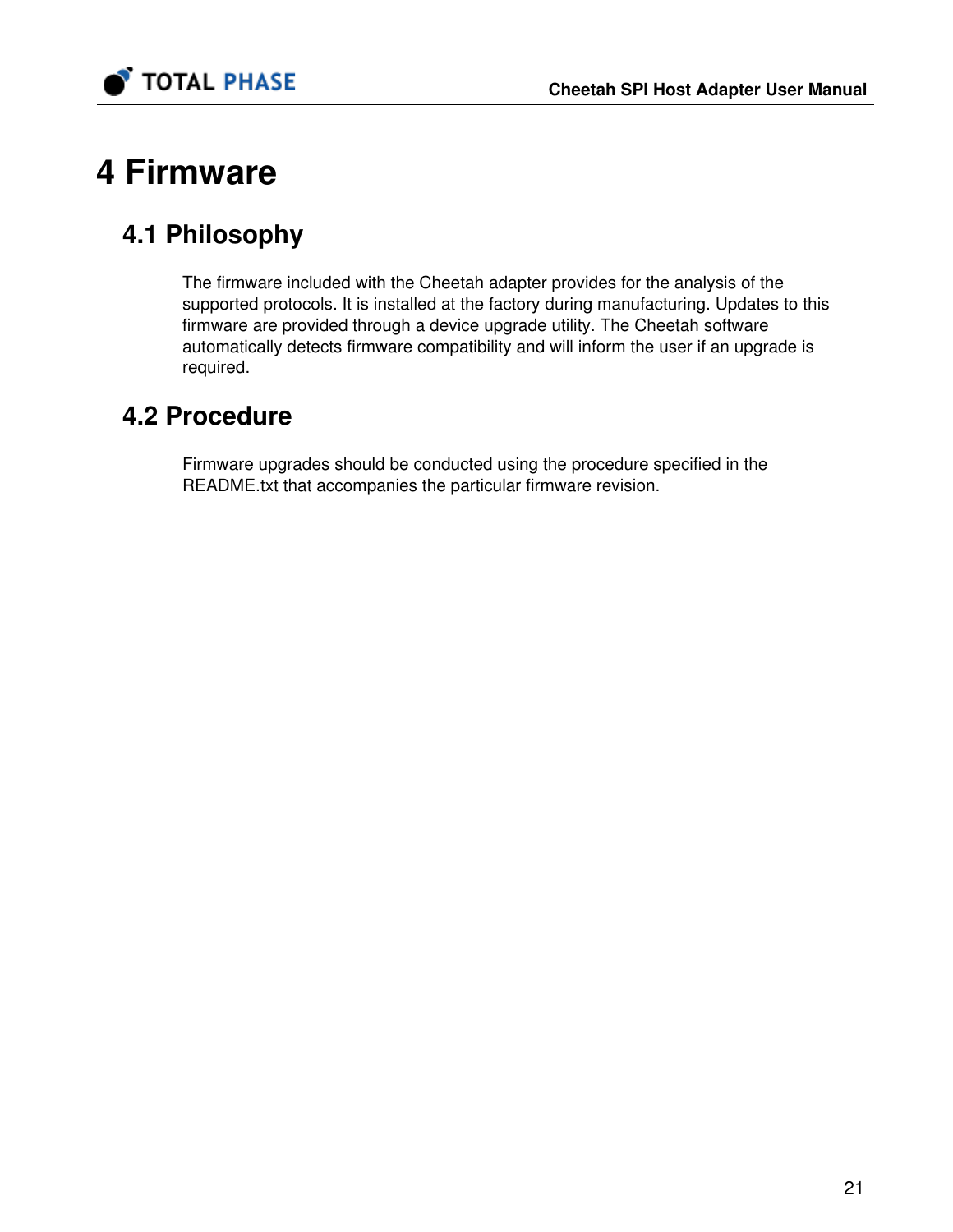

# 5 API Documentation

# 5.1 Introduction

The API documentation describes the Cheetah Rosetta C bindings.

# 5.2 General Data Types

The following definitions are provided for convenience.

|                | typedef unsigned char  |                            | u08; |
|----------------|------------------------|----------------------------|------|
|                | typedef unsigned short |                            | u16; |
|                | typedef unsigned int   |                            | u32; |
|                |                        | typedef unsigned long long | u64; |
| typedef signed |                        | char                       | s08; |
| typedef signed |                        | short                      | s16; |
| typedef signed |                        | int                        | s32; |
| typedef signed |                        | long long                  | s64; |

# 5.3 Notes on Status Codes

Most of the Cheetah API functions return a status or error code back to the caller. The complete list of status codes is provided at the end of this chapter. All of the error codes are assigned values less than 0, separating these responses from any numerical values returned by certain API functions.

Each API function can return one of two error codes with respect to the loading of the Cheetah DLL, CH\_UNABLE\_TO\_LOAD\_LIBRARY and CH\_INCOMPATIBLE\_LIBRARY. If these status codes are received, refer to the previous sections in this datasheet that discuss the DLL and API integration of the Cheetah software. Furthermore, all API calls can potentially return the errors CH\_UNABLE\_TO\_LOAD\_DRIVER or CH\_INCOMPATIBLE\_DRIVER. If either of these errors are seen, please make sure the driver is installed and of the correct version. Where appropriate, compare the language binding versions (e.g., CH\_HEADER\_VERSION found in cheetah.h and CH\_CFILE\_VERSION found in cheetah.c ) to verify that there are no mismatches. Next, ensure that the Rosetta language binding (e.g., cheetah.c and cheetah.h) are from the same release as the Cheetah DLL. If all of these versions are synchronized and there are still problems, please contact Total Phase support for assistance.

Note that any API function that accepts a Cheetah handle can potentially return the error code CH\_INVALID\_HANDLE

if the handle does not correspond to a valid Cheetah device that has already been opened. If this error is received, check the application code to ensure that the ch\_open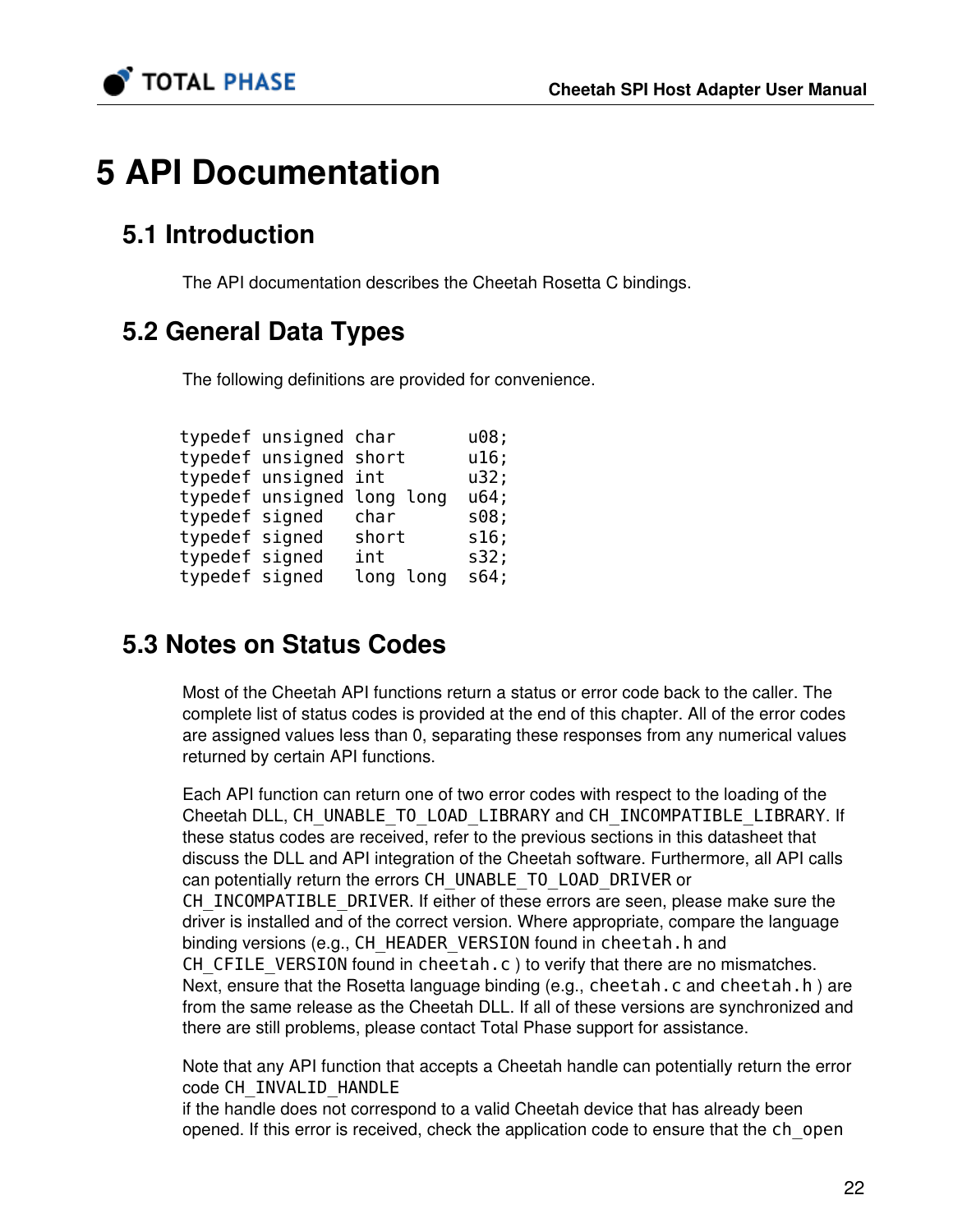

command returned a valid handle and that this handle was not corrupted before being passed to the offending API function.

Finally, any API call that communicates with a Cheetah device can also return the error CH\_COMMUNICATION\_ERROR. This means that while the Cheetah handle is valid and the communication channel is open, there was an error communicating with the device. This is possible if the device was unplugged while being used.

These common status responses are not reiterated for each function. Only the error codes that are specific to each API function are described below.

All of the possible error codes, along with their values and status strings, are listed following the API documentation.

# 5.4 General

## 5.4.1 Interface

#### Find Devices (ch\_find\_devices)

```
int ch find devices (int nelem,
                       u16 * devices);
```
Get a list of ports to which Cheetah devices are attached.

#### Arguments

| nelem | Maximum size of the array                              |
|-------|--------------------------------------------------------|
|       | devices array into which the port numbers are returned |

#### Return Value

This function returns the number of devices found, regardless of the array size.

#### Specific Error Codes

None.

#### **Details**

Each element of the array is written with the port number.

Devices that are in use are OR'ed with CH\_PORT\_NOT\_FREE (  $0x8000$  ). Under Linux, such devices correspond to Cheetah adapters that are currently in use. Under Windows, such devices are currently in use, but it is not known if the device is a Cheetah adapter.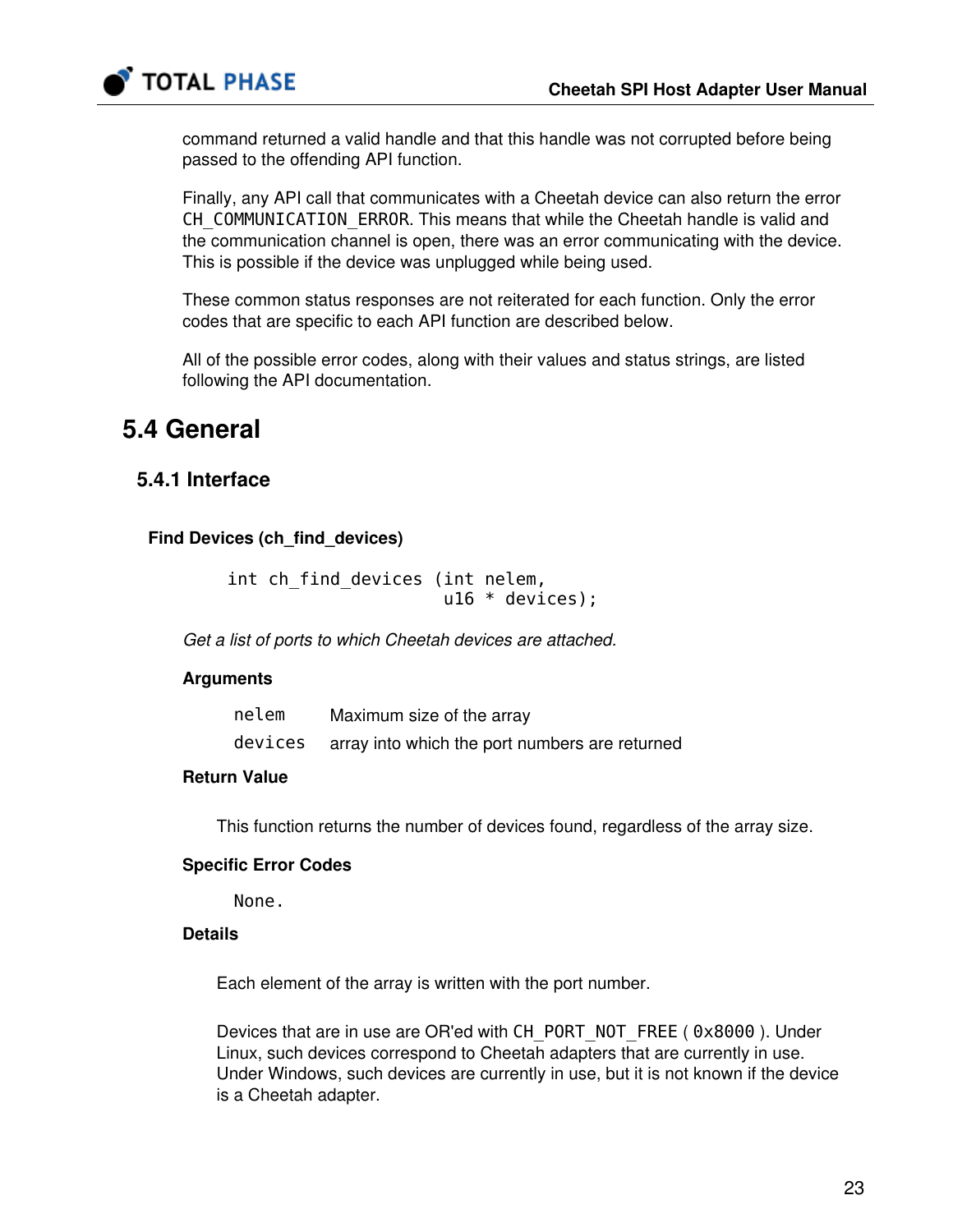



Example:

```
Devices are attached to port 0, 1, 2. 
Ports 0 and 2 are available, and port 1 is in-use. 
devices = { 0x0000, 0x8001, 0x0002 }
```
If the input array is NULL, it is not filled with any values.

If there are more devices than the array size (as specified by nelem ), only the first nelem port numbers will be written into the array.

#### Find Devices (ch\_find\_devices\_ext)

```
int ch find devices ext (int num devices,
                          u16 * devices, 
                          int num_ids, 
                         u32 * uniqueids);
```
Get a list of ports and unique IDs to which Cheetah devices are attached.

#### **Arguments**

| num devices | maximum number of devices to return            |
|-------------|------------------------------------------------|
| devices     | array into which the port numbers are returned |
| num ids     | maximum number of device IDs to return         |
| unique ids  | array into which the unique IDs are returned   |

#### Return Value

This function returns the number of devices found, regardless of the array size.

#### Specific Error Codes

None.

#### **Details**

This function is the same as characterial devices() except that it also returns the unique IDs of each Cheetah device. The IDs are guaranteed to be non-zero if valid.

The IDs are the unsigned integer representation of the 10-digit serial numbers.

The number of devices and IDs returned in each of their respective arrays is determined by the minimum of num devices and num ids. However, if either array is NULL, the length passed in for the other array is used as-is, and the NULL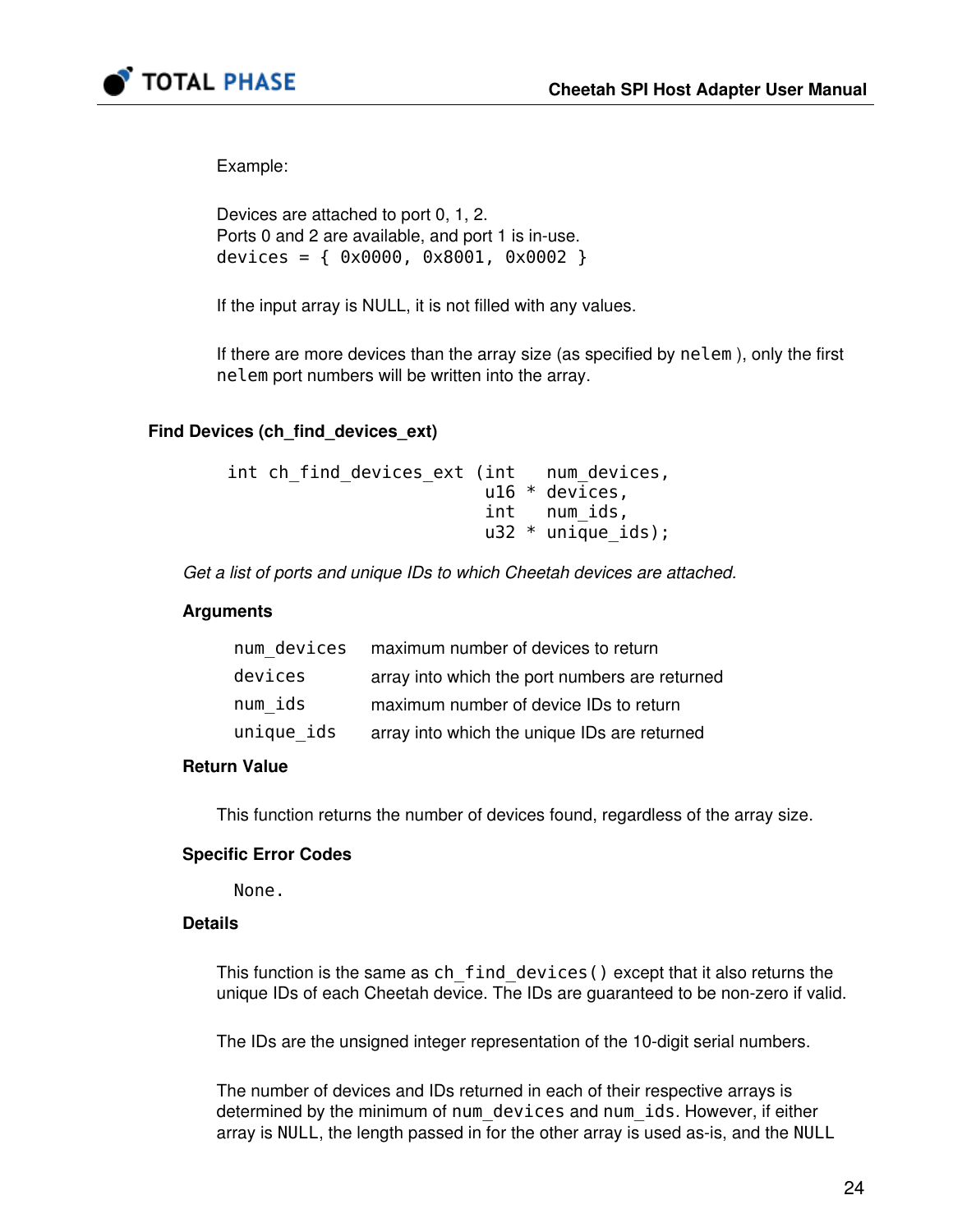

array is not populated. If both arrays are NULL, neither array is populated, but the number of devices found is still returned.

#### Open a Cheetah device (ch\_open)

Cheetah ch open (int port number);

Open a connection to the Cheetah at the given port.

#### **Arguments**

| port number | The Cheetah port number. This port number is the the |
|-------------|------------------------------------------------------|
|             | same as the one obtained from the ch find devices    |
|             | function. It is a zero-based number.                 |

#### Return Value

This function returns a Cheetah handle, which is guaranteed to be greater than zero if valid.

#### Specific Error Codes

| CH UNABLE TO OPEN      | The specified port is not connected to a<br>Cheetah device or the port is already in<br>use.                                                                                                                           |
|------------------------|------------------------------------------------------------------------------------------------------------------------------------------------------------------------------------------------------------------------|
| CH INCOMPATIBLE DEVICE | There is a version mismatch between the<br>DLL and the hardware. The DLL is not of a<br>sufficient version for interoperability with<br>the hardware version or vice versa. See<br>ch_open_ext() for more information. |

#### Details

This function is recommended for use in simple applications where extended information is not required. For more complex applications, the use of ch open ext() is recommended.

#### Open a Cheetah device (ch\_open\_ext)

Cheetah ch open ext (int port number, CheetahExt \*ch ext);

Open the Cheetah port, returning extended information in the supplied structure.

#### **Arguments**

| port number | same as chopen                                          |
|-------------|---------------------------------------------------------|
| ch ext      | pointer to pre-allocated structure for extended version |
|             | information available on open                           |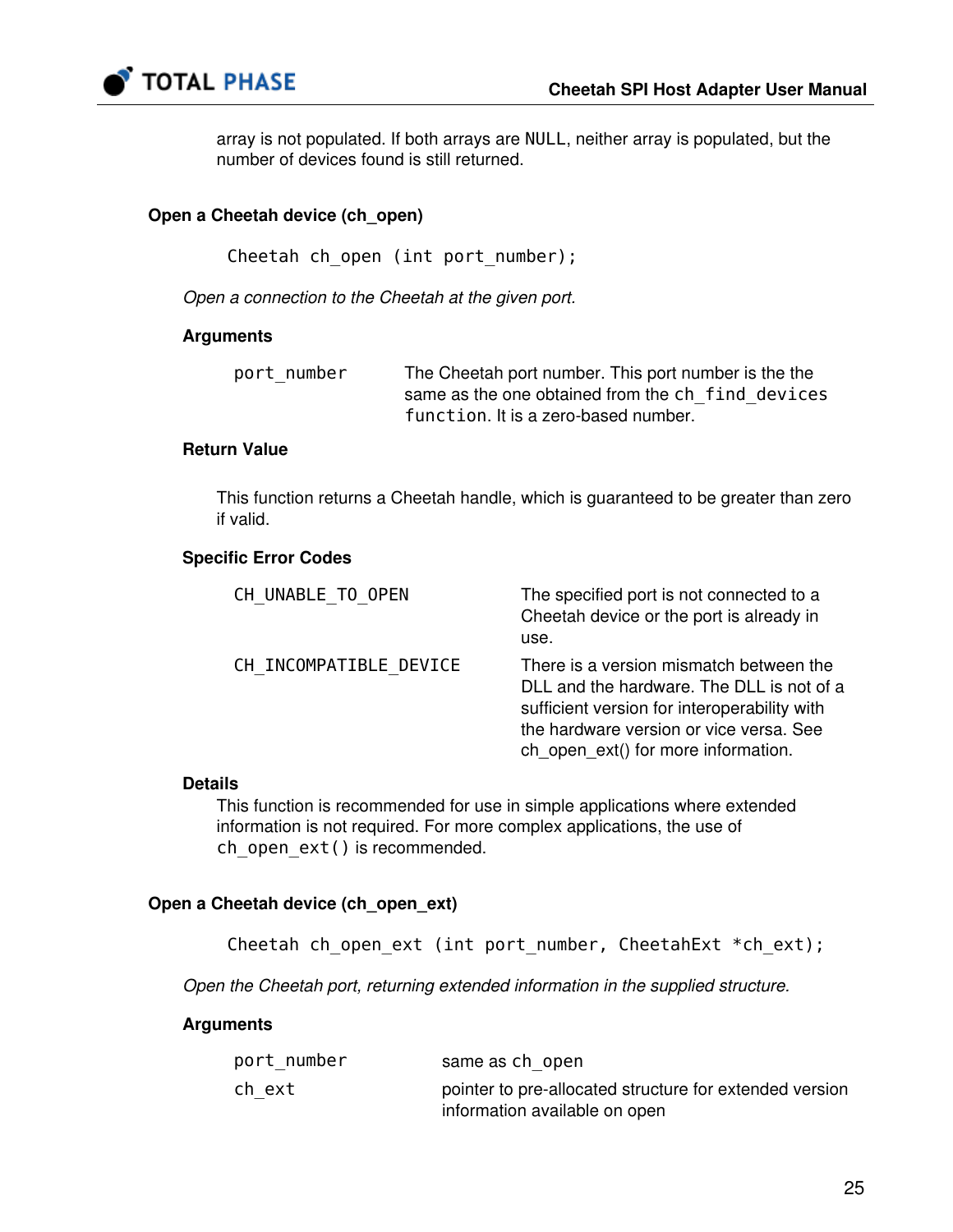

#### Return Value

This function returns a Cheetah handle, which is guaranteed to be greater than zero if valid.

#### Specific Error Codes

| CH UNABLE TO OPEN      | The specified port is not connected to a<br>Cheetah device or the port is already in<br>use.                                                                                                                                                                    |
|------------------------|-----------------------------------------------------------------------------------------------------------------------------------------------------------------------------------------------------------------------------------------------------------------|
| CH INCOMPATIBLE DEVICE | There is a version mismatch between the<br>DLL and the hardware. The DLL is not of a<br>sufficient version for interoperability with the<br>hardware version or vice versa. The version<br>information will be available in the memory<br>pointed to by ch ext. |

#### **Details**

If 0 is passed as the pointer to the structure ch\_ext, this function will behave exactly like ch\_open().

The CheetahExt structure is described below:

```
struct CheetahExt { 
    CheetahVersion version; 
    /* Features of this device. */ 
    int features; 
}
```
The CheetahVersion structure describes the various version dependencies of Cheetah components. It can be used to determine which component caused an incompatibility error.

```
struct CheetahVersion { 
    /* Software and hardware versions. */ 
    u16 software;
    u16 firmware; 
    u16 hardware;
   /* 
    * Hardware revisions that are compatible with this 
    * software version. The top 16 bits gives the maximum 
    * accepted hardware revision. The lower 16 bits gives 
    * the minimum accepted hardware revision.
```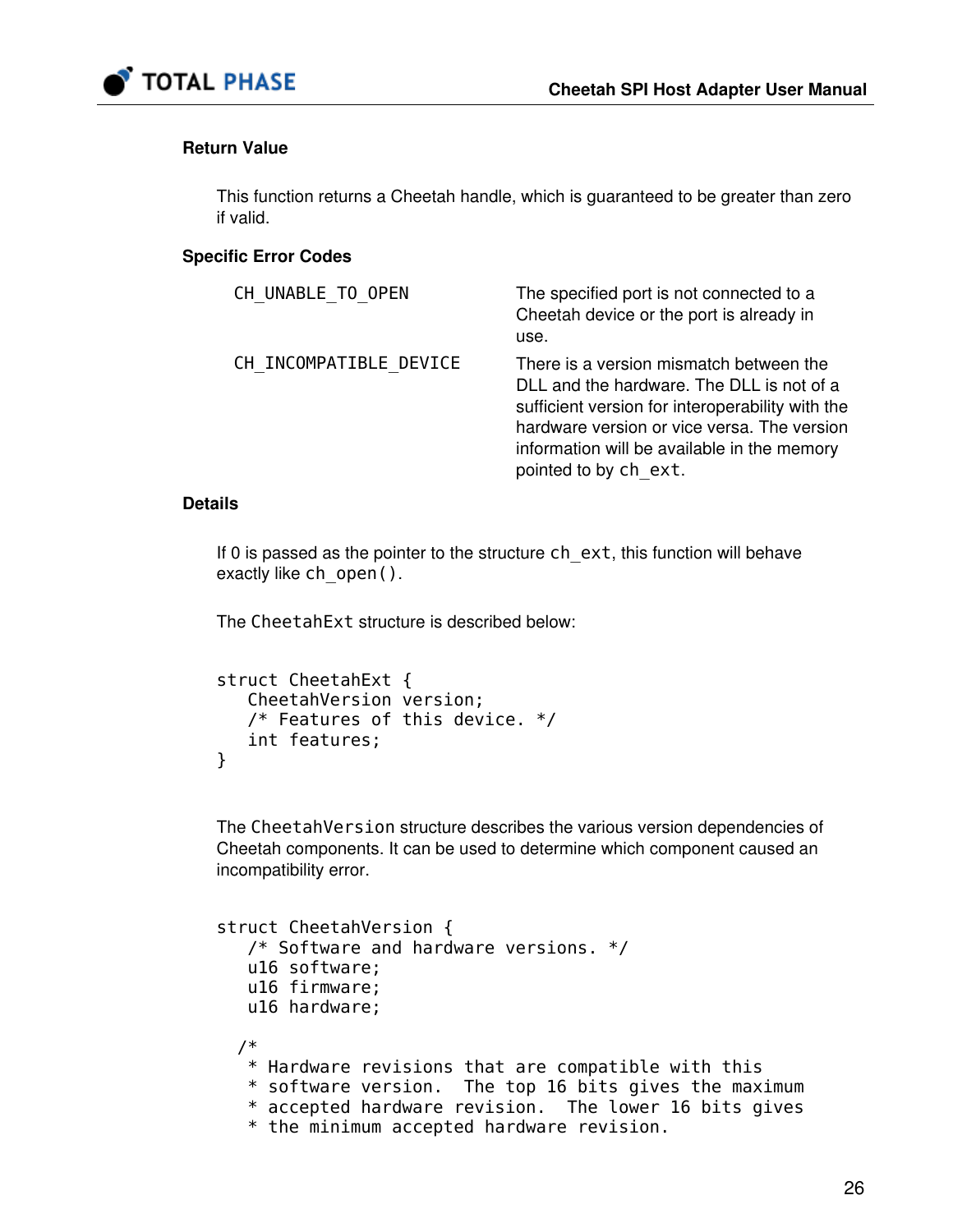

```
 */ 
   u32 hw_revs_for_sw;
   /* 
    * Firmware revisions that are compatible with this 
    * software version. The top 16 bits gives the maximum 
    * accepted firmware revision. The lower 16 bits gives 
    * the minimum accepted firmware revision. 
    */ 
  u32 fw revs for sw;
   /* 
    * Driver revisions that are compatible with this 
    * software version. The top 16 bits gives the maximum 
    * accepted driver revision. The lower 16 bits gives 
    * the minimum accepted driver revision. This version 
    * checking is currently only pertinent for WIN32 
    * platforms. 
    */ 
  u32 drv revs for sw;
   /* 
    * Software requires that the API interface must 
   * be >= this version.
    */ 
  u16 api req by sw;
};
```
All version numbers are of the format:

(major << 8) | minor example: v1.20 would be encoded as 0x0114.

The structure is zeroed before the open is attempted. It is filled with whatever information is available. For example, if the hardware version is not filled, then the device could not be queried for its version number.

This function is recommended for use in complex applications where extended information is required. For simpler applications, the use of ch\_open() is recommended.

#### Close a Cheetah (ch\_close)

int ch close (Cheetah cheetah);

Close the connection to the given Cheetah.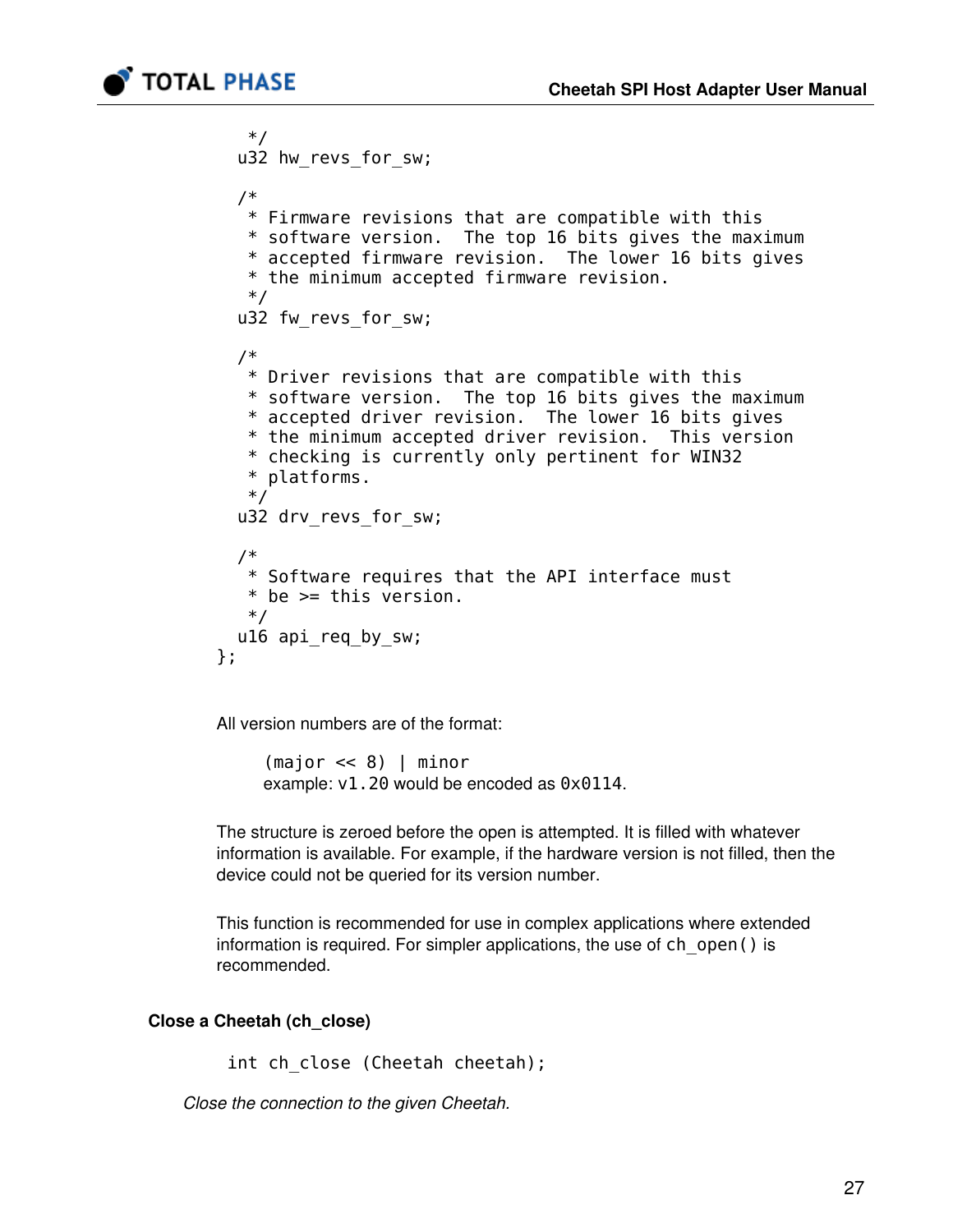

#### Arguments

cheetah handle of a Cheetah adapter to be closed

#### Return Value

The number of adapters closed is returned on success. This will usually be 1.

#### Specific Error Codes

None.

#### **Details**

If the handle argument is zero, the function will attempt to close all possible handles, thereby closing all open Cheetah adapters. The total number of Cheetah adapters closed is returned by the function.

#### Get Port (ch\_port)

int ch\_port (Cheetah cheetah);

Return the port number for this Cheetah handle.

#### **Arguments**

cheetah handle of a Cheetah adapter

#### Return Value

The port number corresponding to the given handle is returned. It is a zero-based number.

#### Specific Error Codes

None.

#### **Details**

None.

#### Get Unique ID (ch\_unique\_id)

u32 ch\_unique\_id (Cheetah cheetah);

Return the unique ID of the given Cheetah device.

#### Arguments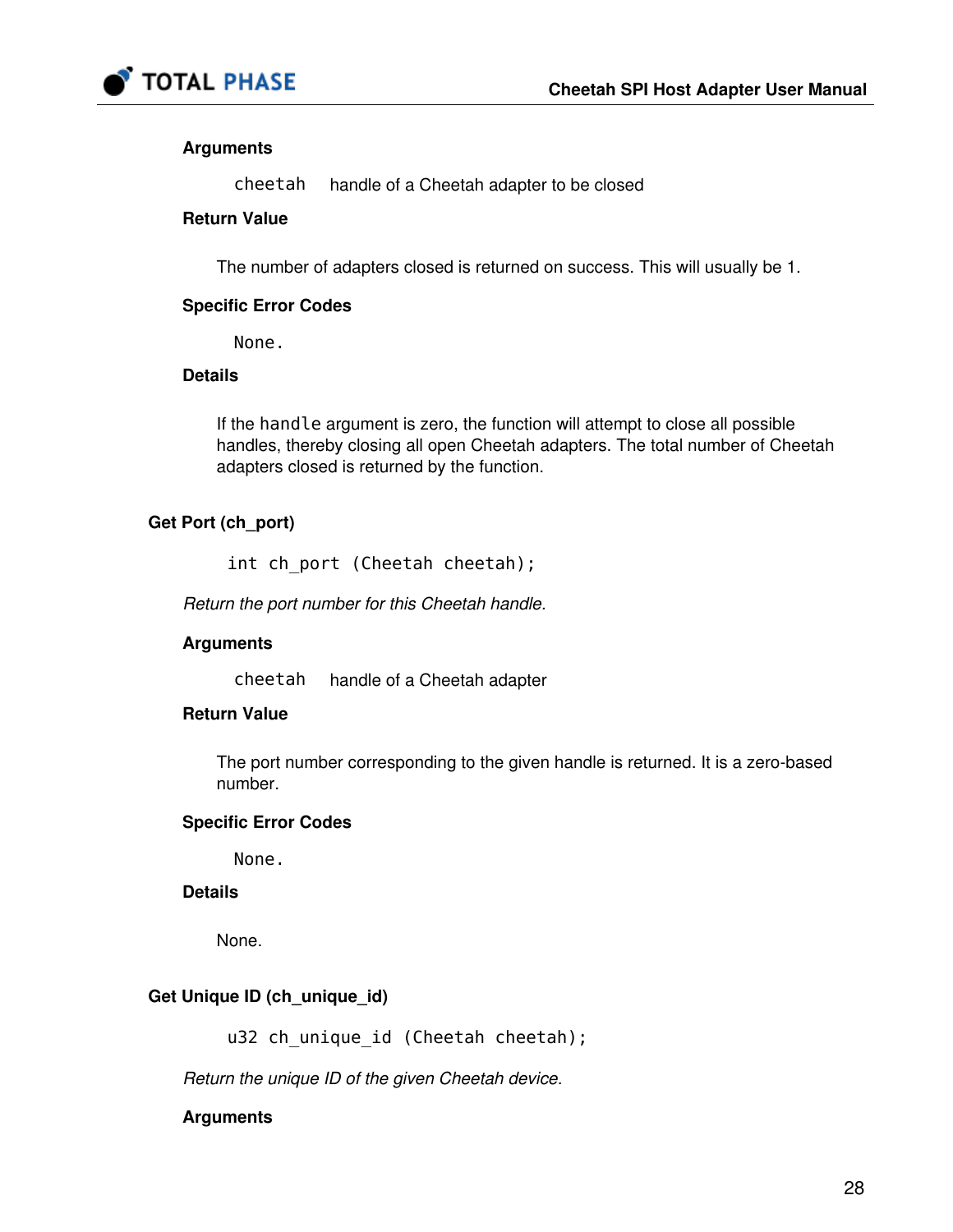

cheetah handle of a Cheetah adapter

#### Return Value

This function returns the unique ID for this Cheetah adapter. The IDs are guaranteed to be non-zero if valid. The ID is the unsigned integer representation of the 10-digit serial number.

#### Specific Error Codes

None.

#### **Details**

None.

#### Status String (ch\_status\_string)

const char \*ch status string (int status);

Return the status string for the given status code.

#### Arguments

status status code returned by a Cheetah API function

#### Return Value

This function returns a human readable string that corresponds to status. If the code is not valid, it returns a NULL string.

#### Specific Error Codes

None.

#### **Details**

None.

#### Version (ch\_version)

int ch version (Cheetah cheetah, CheetahVersion \*version);

Return the version matrix for the device attached to the given handle.

#### Arguments

cheetah handle of a Cheetah adapter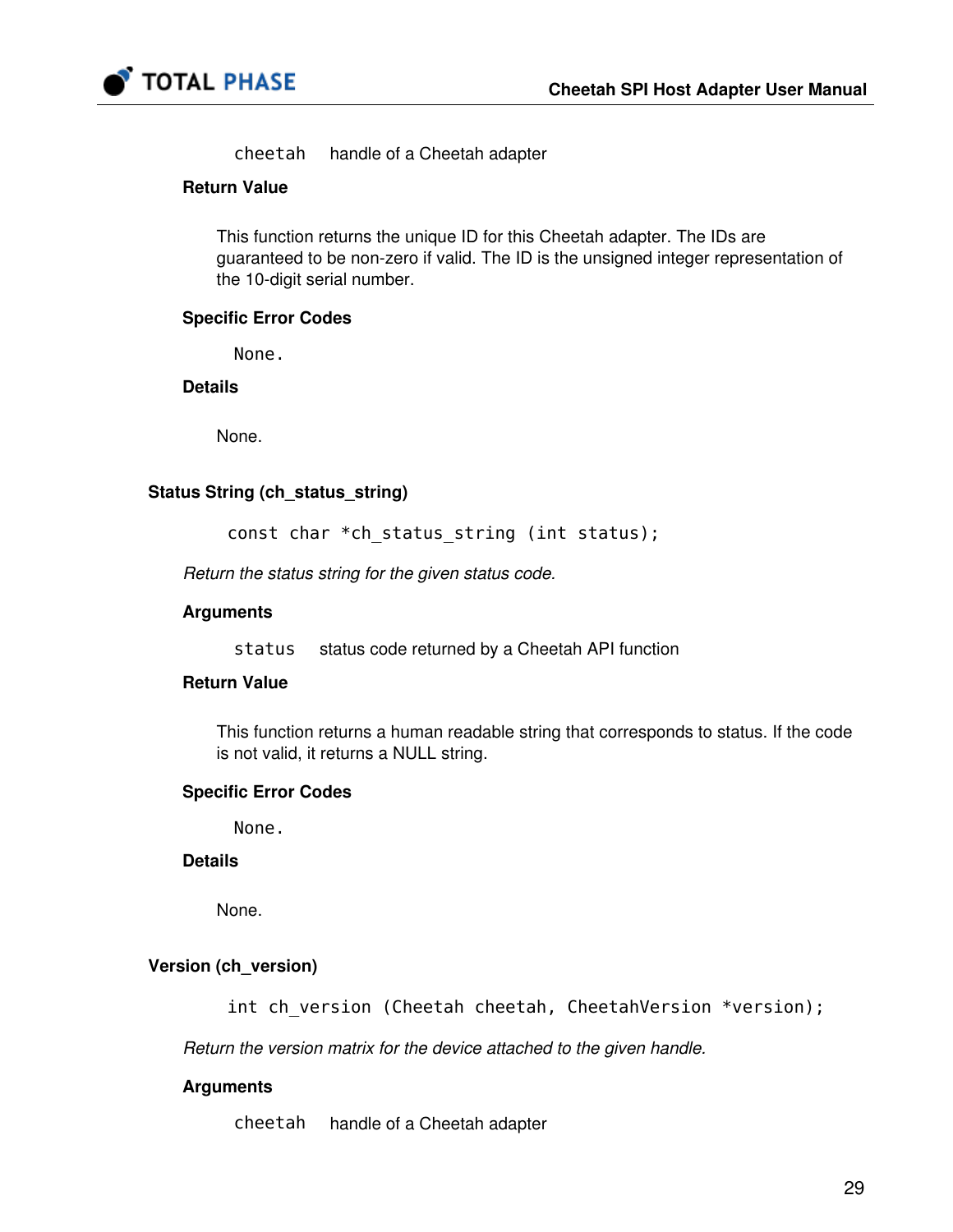

version pointer to pre-allocated structure

#### Return Value

A Cheetah status code is returned with CH\_OK on success.

#### Specific Error Codes

None.

#### **Details**

If the handle is 0 or invalid, only the software version is set.

See the details of ch\_open\_ext for the definition of CheetahVersion.

#### Sleep (ch\_sleep\_ms)

u32 ch sleep ms (u32 milliseconds);

Sleep for given amount of time.

#### Arguments

milliseconds number of milliseconds to sleep

#### Return Value

This function returns the number of milliseconds slept.

#### Specific Error Codes

None.

#### **Details**

This function provides a convenient cross-platform function to sleep the current thread using standard operating system functions.

The accuracy of this function depends on the operating system scheduler. This function will return the number of milliseconds that were actually slept.

#### Target Power (ch\_target\_power)

int ch target power (Cheetah cheetah, u08 power mask);

Activate/deactivate target power pins 4 and 6.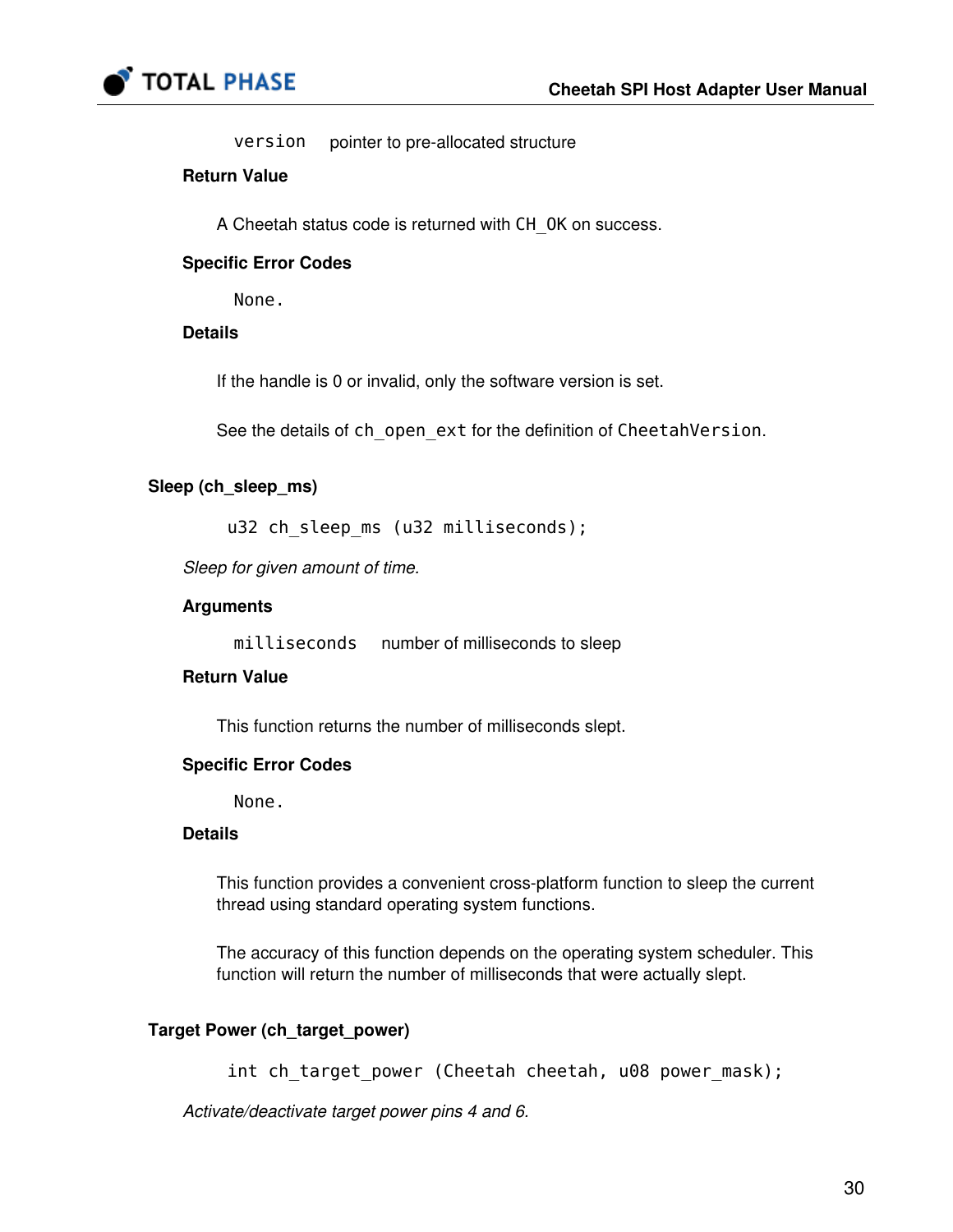

#### Arguments

cheetah handle of a Cheetah adapter power mask enumerated values specifying power pin state. See Table [2.](#page-30-0)

Table 2 : power mask enumerated types

<span id="page-30-0"></span>

| CH TARGET POWER OFF | Disable target power pins                                  |
|---------------------|------------------------------------------------------------|
| CH TARGET POWER ON  | Enable target power pins                                   |
|                     | CH TARGET POWER QUERY   Queries the target power pin state |

#### Return Value

The current state of the target power pins on the Cheetah adapter will be returned. The configuration will be described by the same values as in the table above.

#### Specific Error Codes

None.

#### **Details**

Both target power pins are controlled together. Independent control is not supported. This function may be executed in any operation mode.

#### Host Interface Speed (ch\_host\_ifce\_speed)

int ch host ifce speed (Cheetah cheetah);

Return the interface host speed.

#### **Arguments**

cheetah handle of a Cheetah adapter

#### Return Value

<span id="page-30-1"></span>This function returns enumerated values specifying the USB speed at which the host computer is communicating with the given Cheetah device. See Table [3](#page-30-1).

Table 3 : Host interface speed enumerated types

| CH_HOST_IFCE_FULL_SPEED   Full speed (12 Mbps) interface |                                                           |
|----------------------------------------------------------|-----------------------------------------------------------|
|                                                          | CH_H0ST_IFCE_HIGH_SPEED   High Speed (480 Mbps) interface |

#### Specific Error Codes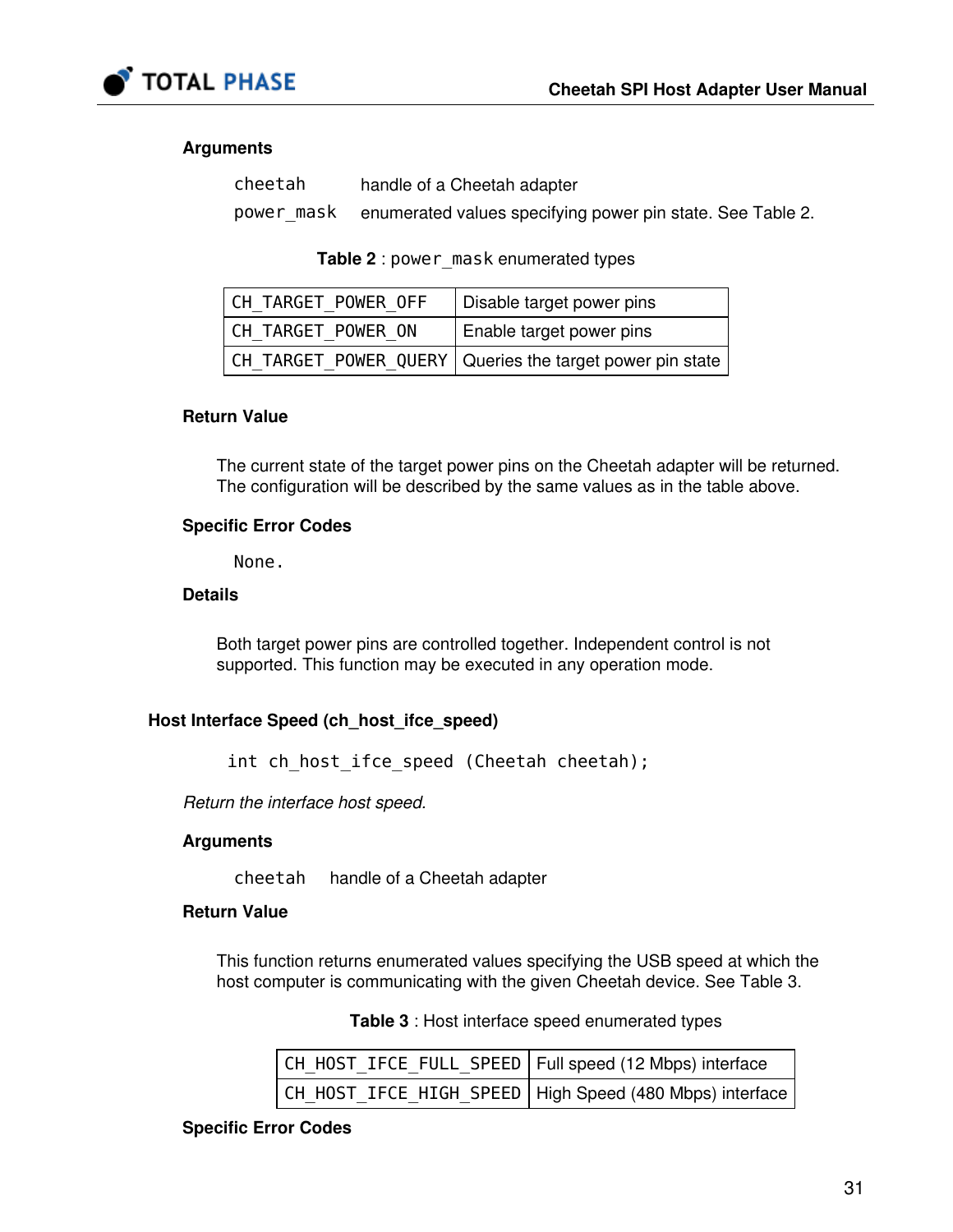

None.

#### **Details**

Used to determine the USB communication rate between the Cheetah device and the host. A High Speed USB interface is highly recommended to take full advantage of the high speed SPI interface.

# 5.5 SPI Interface

### 5.5.1 SPI Overview

In order to use the Cheetah API to send SPI data across the bus at high speed, commands are accumulated in a queue until a call is made to batch shift all of the queued commands. The sequence of commands in the command queue for a typical SPI transaction is:

- 1. Call ch spiqueue clear to clear the command queue.
- 2. Call ch spi queue oe to add a command to the queue to enable the Cheetah devices outputs on the SPI bus.
- 3. Call ch\_spi\_queue\_ss to add a command to the queue to enable the slave select signal.
- 4. Call ch\_spi\_queue\_byte and ch\_spi\_queue\_array to queue data to be sent across the SPI bus.
- 5. Call ch\_spi\_queue\_ss to queue a command to disable the slave select signal.
- 6. Optionally, call ch\_spi\_queue\_oe to queue a command to disable the outputs of the Cheetah device.
- 7. Call ch\_spi\_batch\_shift to send the accumulated accumulated commands across the SPI bus.

Please note that the queue is not cleared after it has been executed. This allows the same queue to be executed multiple times without re-queuing commands. The only way to clear a queue is by calling ch spiqueue clear.

If the user wishes to repeat the exact same shift sequence on the bus, the last step can be executed without the preceding ones. Also, the OE enable commands and SS assert/ deassert commands are held persistent on the Cheetah device. For example, if the SS line is left asserted after one transaction, it will stay asserted until modified in a subsequent transaction.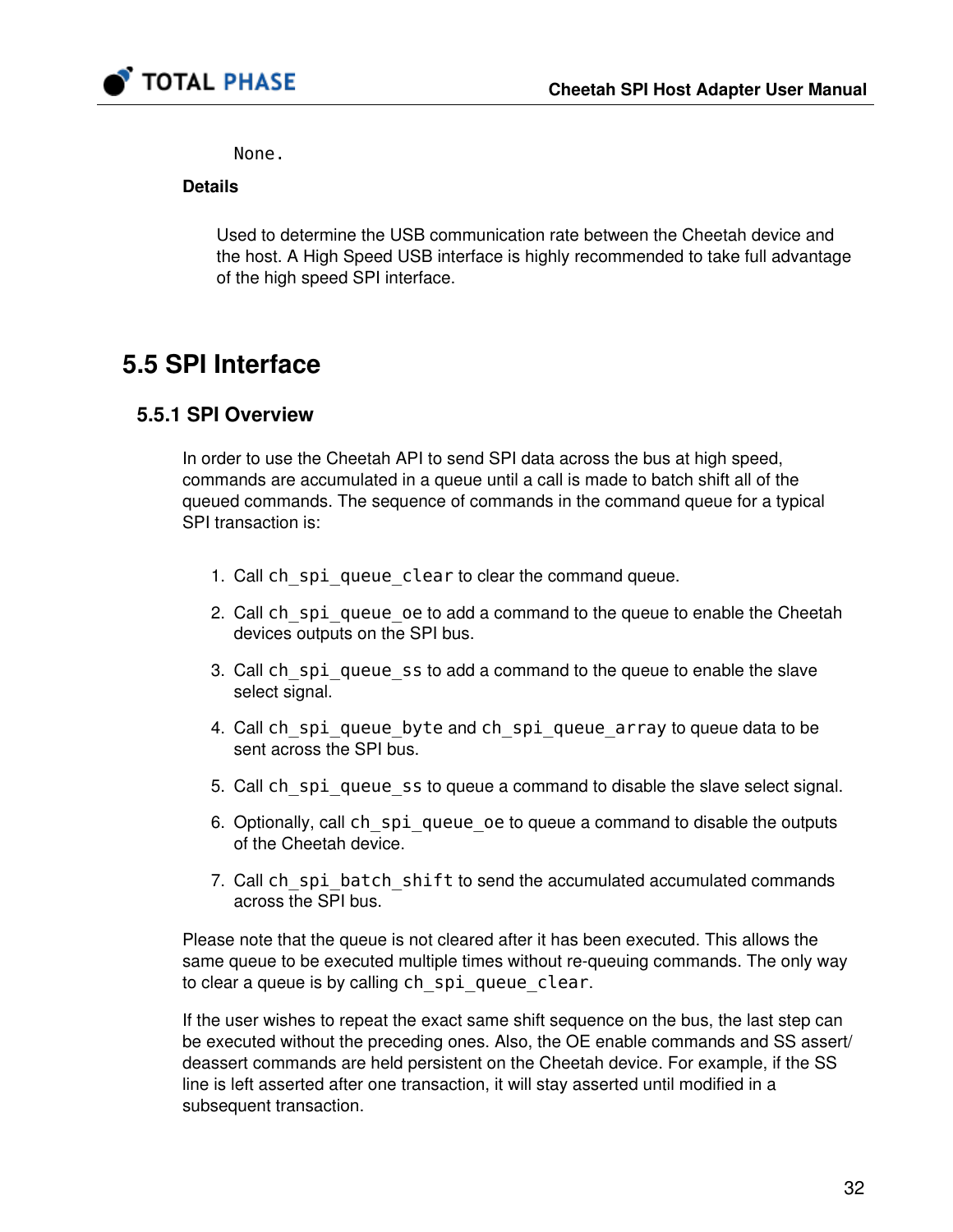

The data sent from the slave device to the Cheetah device across the MISO line will be filled into the data in parameter of the ch\_spi\_batch\_shift function. Also, ch spi batch length can be called prior to calling ch spi batch shift to find out how large of an array needs to be allocated for the data in argument.

The SPI master and slave must both be configured to use the same bit protocol (mode). Prior to sending any data across the SPI bus, the application should call ch spi configure and ch spi bitrate to set the proper configuration for the SPI communication.

This architecture for the Cheetah API allows for maximum flexibility of the control lines (SS1, SS2, and SS3) and provides for a mechanism to avoid expensive USB scheduling delays (as described in a previous section of this datasheet). For example, one can send several separate SPI packets with the following sequence:

- 1. Assert the OE.
- 2. Assert the appropriate SS, queue the data, and deassert SS.
- 3. Add optional delay on the bus.
- 4. Assert the appropriate SS, queue the data, and deassert SS.
- 5. Repeat the last two steps as many times as desired.
- 6. Call the batch shift function.

This grouping of packets into a single transactions can be very efficient for programming devices such as EEPROMs or flash memories that require a separate SPI packets for each page that needs to be written. The delay step would then correspond to the page write time specified in the memory's datasheet.

Note that the ch spi batch shift function will only return to the caller after the entire queue has been shifted on the SPI bus. There is an alternative, non-blocking implementation that can be used in lieu of ch spi batch shift. The functions ch\_spi\_async\_submit and ch\_spi\_async\_collect allow the user to submit a batch queue and perform other tasks (including assembling and submitting a subsequent queue) before collecting the results of the initial SPI shift operation. This is an advanced feature that has traditionally only been needed by a few users; a detailed description is provided in the relevant API documentation. The error code CH\_SPI\_ASYNC\_PENDING can be returned by other synchronous functions in the event that asynchronous batches are pending (i.e., have not been yet collected).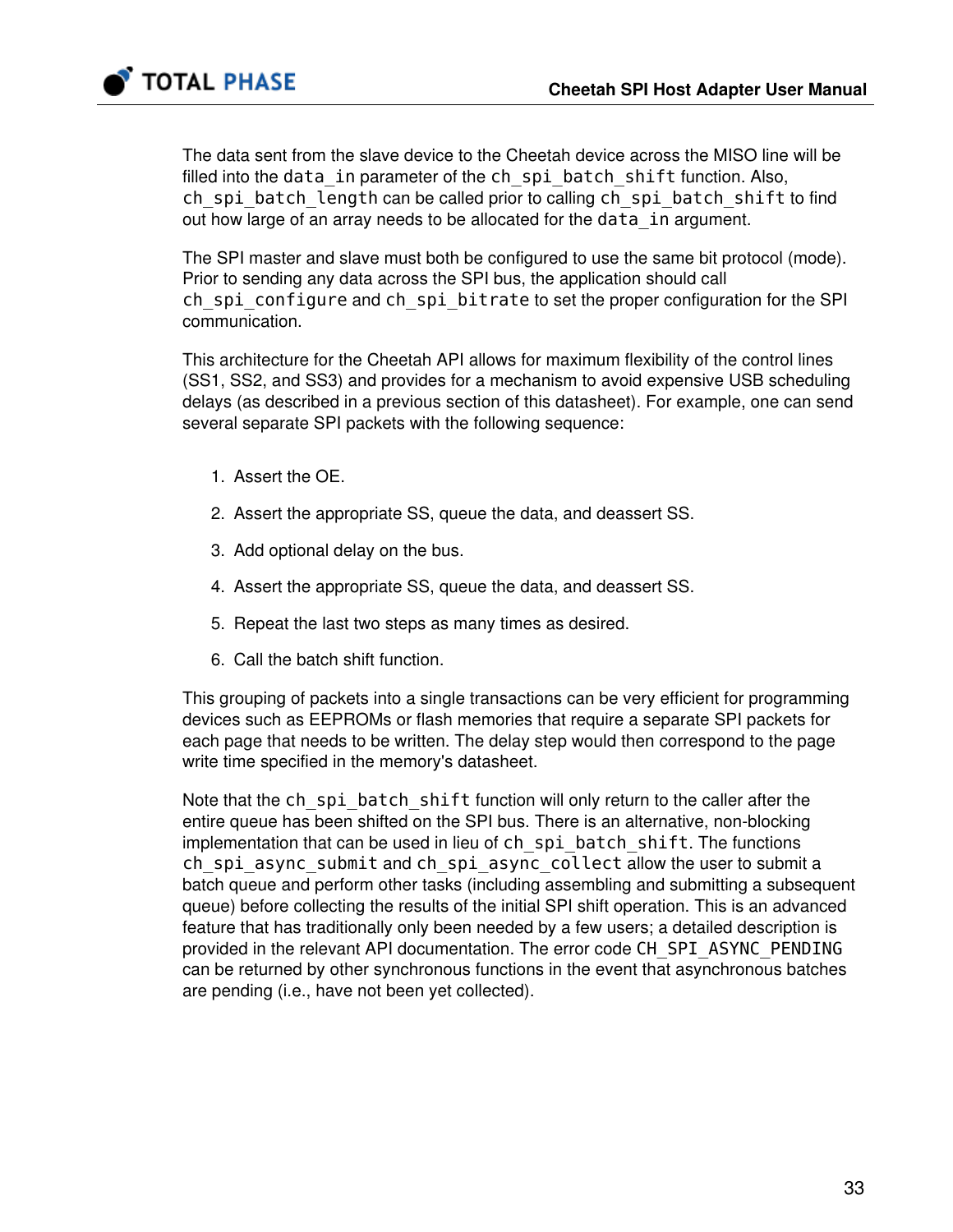

## 5.5.2 SPI Functions

#### Set Bitrate (ch\_spi\_bitrate)

int ch spi bitrate (Cheetah cheetah, int bitrate khz);

Set the SPI bitrate in kilohertz.

#### **Arguments**

| cheetah     | handle of a Cheetah adapter   |
|-------------|-------------------------------|
| bitrate khz | the requested bitrate in kHz. |

#### Return Value

This function returns the actual bitrate set.

#### Specific Error Codes

None.

#### **Details**

The power-on default bitrate is 1 MHz.

Only certain discrete bitrates are supported by the Cheetah adapter. As such, this actual bitrate set will be less than or equal to the requested bitrate unless the requested value is less than 100 kHz, in which case the Cheetah adapter will default to 100 kHz. The maximum supported speed for the Cheetah adapter is 50 MHz.

If bitrate khz is 0, the function will set the bit rate to the minimum value, 100 kHz.

#### Configure SPI Bus Parameters (ch\_spi\_configure)

| int ch spi configure (Cheetah |                    | cheetah,        |
|-------------------------------|--------------------|-----------------|
|                               | CheetahSpiPolarity | polarity,       |
|                               | CheetahSpiPhase    | phase,          |
|                               | CheetahSpiBitorder | bitorder,       |
|                               | u08                | $ss$ polarity); |

Configure the SPI interface.

#### **Arguments**

cheetah handle of a Cheetah adapter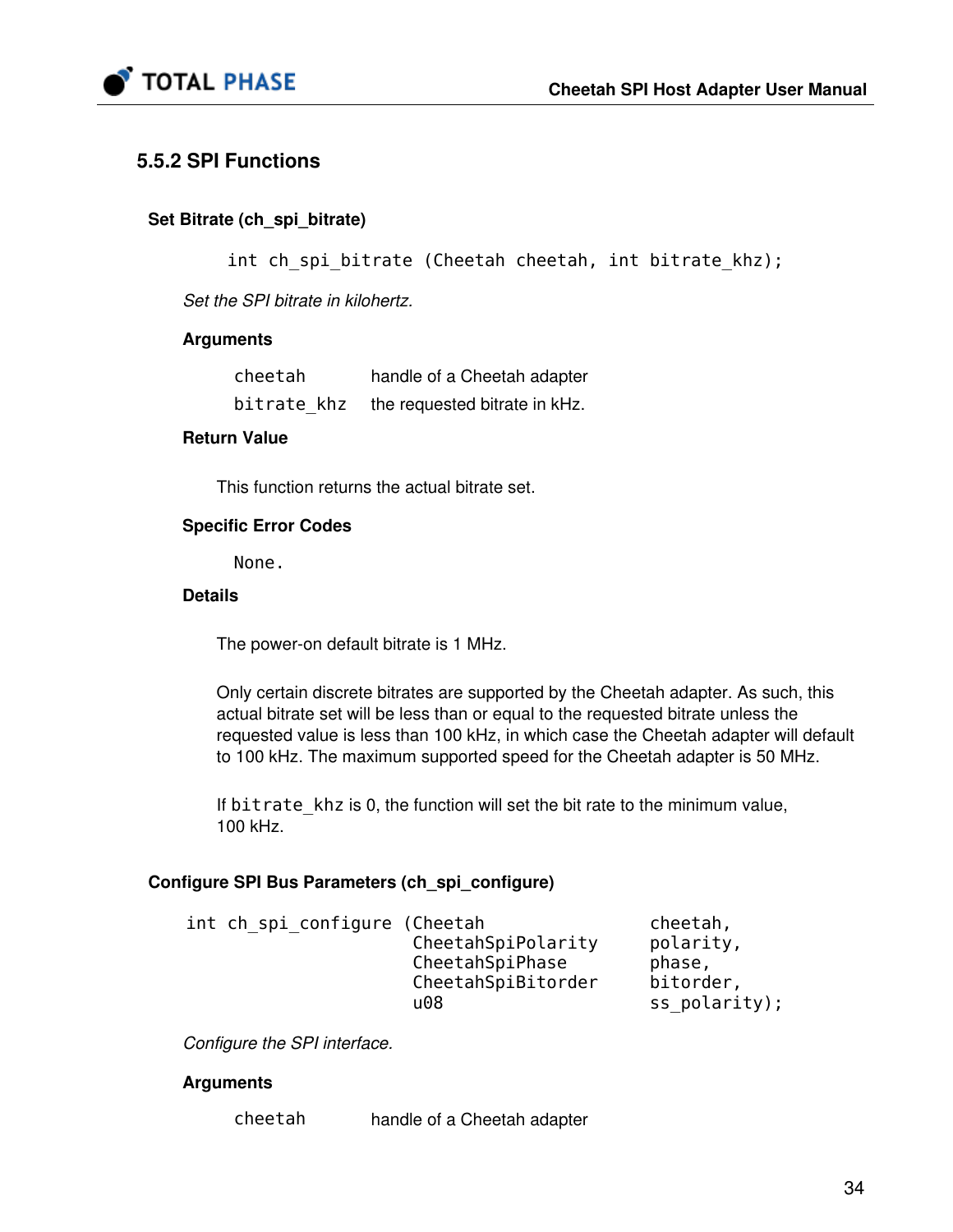

| polarity    | the polarity of the clock signal (see Table 4)           |
|-------------|----------------------------------------------------------|
| phase       | the phase of the clock signal to sample on (see Table 5) |
| bitorder    | the bit order, big endian or little endian (see Table 6) |
| ss polarity | the polarity of the slave select signals                 |

#### Table 4 : polarity enumerated types

<span id="page-34-0"></span>

| CH SPI POL RISING FALLING Clock idle low, active high |  |
|-------------------------------------------------------|--|
| CH SPI POL FALLING RISING Clock idle high, active low |  |

Table 5 : phase enumerated types

<span id="page-34-2"></span><span id="page-34-1"></span>

| CH SPI PHASE SAMPLE_SETUP   Sample on the leading edge of the clock signal |
|----------------------------------------------------------------------------|
| CH SPI PHASE SETUP SAMPLE Sample on the trailing edge of the clock signal  |

#### Table 6 : bitorder enumerated types

| CH_SPI_BITORDER_MSB   Big-endian bit order    |  |
|-----------------------------------------------|--|
| CH_SPI_BITORDER_LSB   Little-endian bit order |  |

#### Return Value

A Cheetah status code is returned with CH\_OK on success.

#### Specific Error Codes

None.

#### **Details**

These configuration parameters specify how to clock the bits that are sent and received on the Cheetah SPI interface.

The polarity option specifies which transition constitutes the leading edge and which transition is the falling edge. For example, CH\_SPI\_POL\_RISING\_FALLING would configure the SPI to idle the SCLK clock line low. The clock would then transition low-to-high on the leading edge and high-to-low on the trailing edge.

The phase option determines whether to sample or setup on the leading edge of the clock signal. For example, CH\_SPI\_PHASE\_SAMPLE\_SETUP would configure the SPI to sample on the leading edge and setup on the trailing edge of the clock.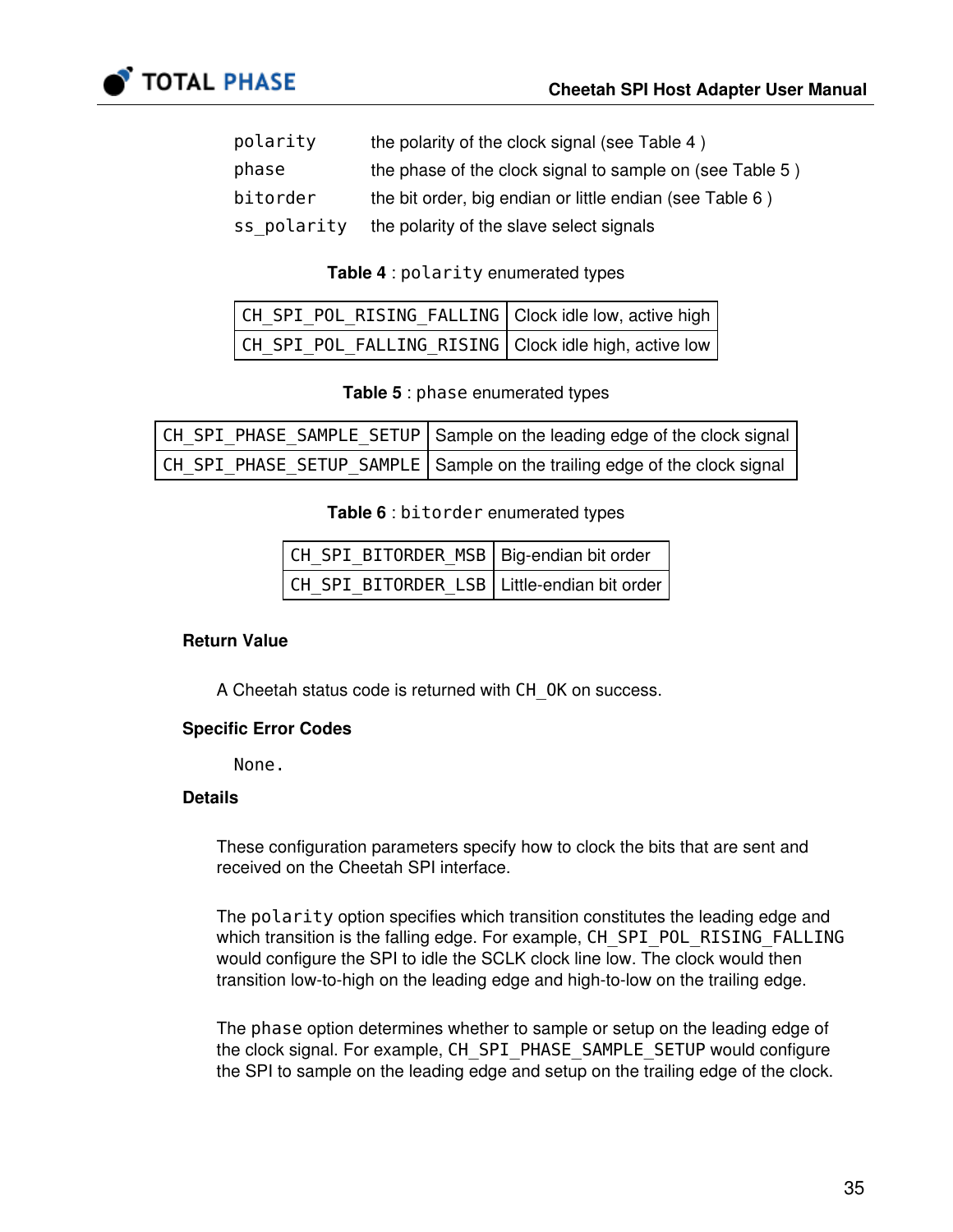

For example, mode 3 in the figure found in the "SPI Background" chapter would correspond to the pair ( CH\_SPI\_POL\_FALLING\_RISING, CH\_SPI\_PHASE\_SETUP\_SAMPLE ).

The bitorder option is used to indicate whether LSB or MSB is shifted first.

The ss polarity option is a bit mask that indicates whether each SS line is active high or active low. For example, setting ss\_polarity to 0x05 would mean that SS3 and SS1 are active high and SS2 is active low.

#### Clear Batch Queue (ch\_spi\_queue\_clear)

int ch spi queue clear (Cheetah cheetah);

Clear the batch queue.

#### Arguments

cheetah handle of a Cheetah adapter

#### Return Value

A Cheetah status code is returned with CH\_OK on success.

#### Specific Error Codes

None.

#### **Details**

All queued data and commands are removed from the queue.

#### Queue the Cheetah Output Enable (ch\_spi\_queue\_oe)

int ch\_spi\_queue\_oe (Cheetah cheetah, u08 oe);

Enable/disable the outputs.

#### **Arguments**

|    | cheetah handle of a Cheetah adapter       |
|----|-------------------------------------------|
| oe | 0 to disable the outputs, and 1 to enable |

#### Return Value

A Cheetah status code is returned with CH\_OK on success.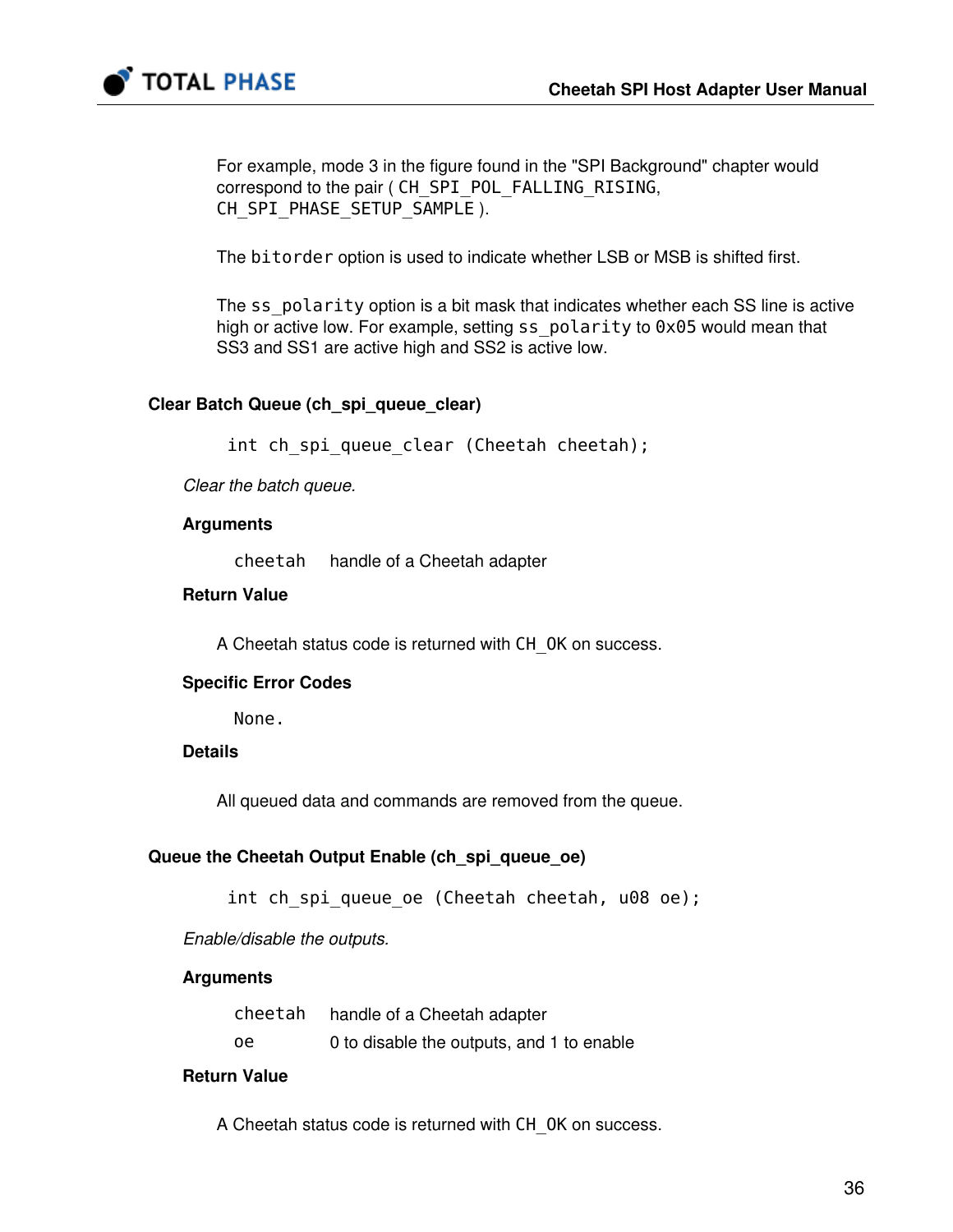

#### Specific Error Codes

None.

#### **Details**

This function enables and disables the outputs on the Cheetah device. When enabled, the Cheetah device connects to the SPI bus and is ready to drive the signal lines. When the Cheetah output enable is disabled, the device disconnects from the bus and each signal line is held at their current values with very weak internal pull-up or pull-down on the Cheetah device.

Call this function to enable the Cheetah outputs before calling any of the other queue functions.

#### Queue Slave Select Signals (ch\_spi\_queue\_ss)

 int ch\_spi\_queue\_ss (Cheetah cheetah, u08 active);

Queue Slave Select assertion/deassertion.

#### Arguments

| cheetah | handle of a Cheetah adapter                                                                 |
|---------|---------------------------------------------------------------------------------------------|
| active  | a bit mask based on the 3 SS lines where 1 corresponds to<br>assertion and 0 to deassertion |

#### Return Value

A Cheetah status code is returned with CH\_OK on success.

#### Specific Error Codes

None.

#### **Details**

This function adds a command to the batch queue to assert/deassert the SPI slave select lines. The active parameter is a bit mask. For example, setting active to 0x05 would mean that SS3 and SS1 are asserted and SS2 is deasserted. The polarity of the slave select is determined from a previous call to ch spi configure.

### Queue a Byte (ch\_spi\_queue\_byte)

int ch spi queue byte (Cheetah cheetah,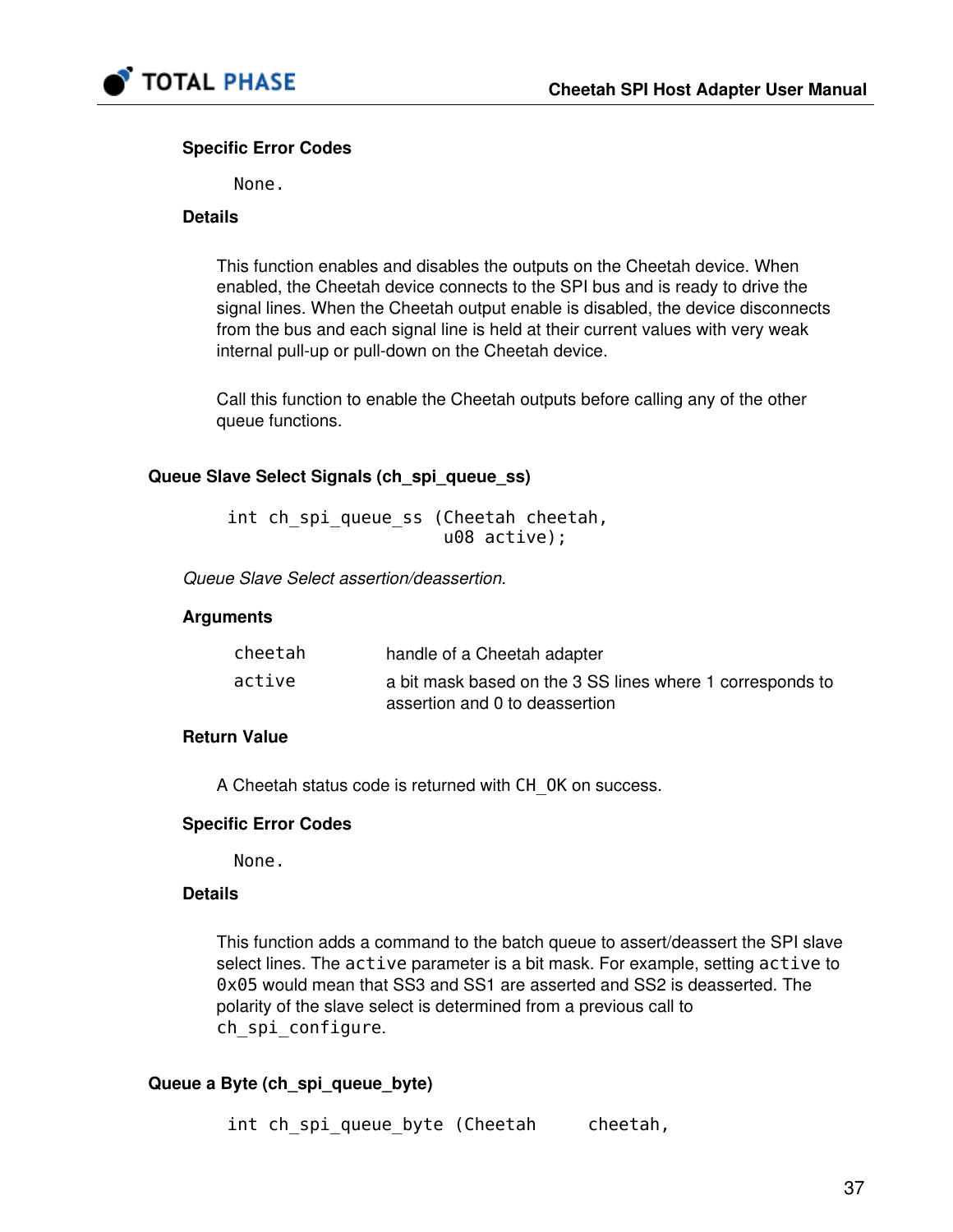

 int count, u08 data\_out);

Queue a byte value to be sent across the bus one or more times.

#### Arguments

| cheetah  | handle of a Cheetah adapter     |
|----------|---------------------------------|
| count    | number of bytes to put in queue |
| data out | value of the byte to queue      |

#### Return Value

Returns the actual number of times the byte in data out was added to the queue. This should equal count.

#### Specific Error Codes

None.

#### **Details**

Queues count number of bytes to send and sets each byte to the value of data\_out.

For this command, and the ch\_spi\_queue\_array command, the polarity, phase, and bit ordering will be determined by the configuration set with the ch spi configure function.

#### Queue a Byte Array (ch\_spi\_queue\_array)

| int ch_spi_queue_array (Cheetah |           | cheetah,     |
|---------------------------------|-----------|--------------|
|                                 | u 16      | num bytes,   |
|                                 | const u08 | * data out); |

Queue an array of bytes to be sent across the bus.

#### Arguments

| cheetah  | handle of a Cheetah adapter           |
|----------|---------------------------------------|
|          | num bytes number of bytes in data out |
| data out | byte array to queue                   |

#### Return Value

Returns the number of bytes queued. This should equal num bytes.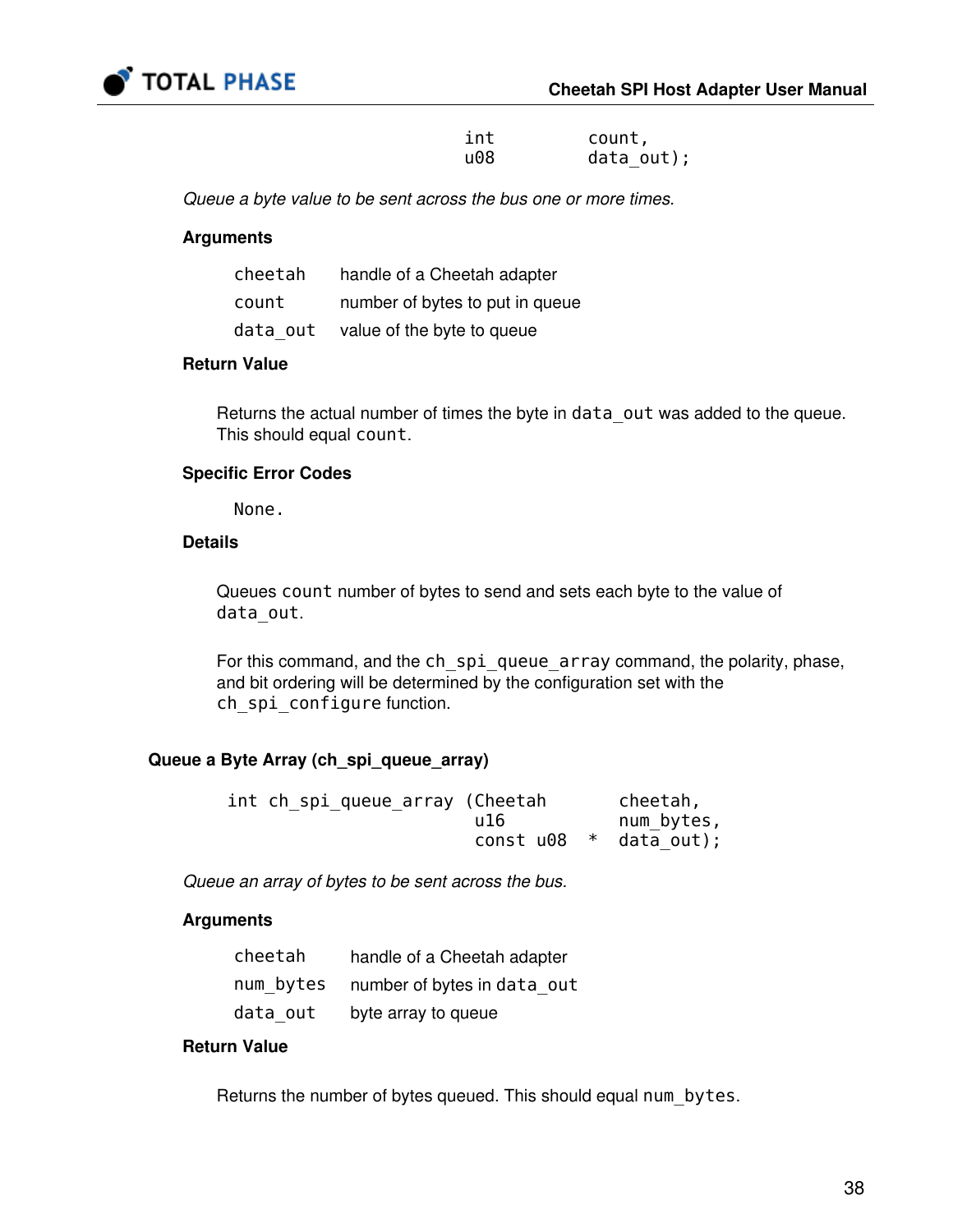

#### Specific Error Codes

None.

#### **Details**

The array will be processed with a minimal run length encoding algorithm, so repeated sequences of single bytes will be sent more efficiently. This helps reduce outgoing (host to Cheetah) bandwidth on the USB bus.

For this command, and the ch\_spi\_queue\_byte command, the polarity, phase, and bit ordering will be determined by the configuration set with the ch spi configure function.

#### Queue a Delay in Cycles (ch\_spi\_queue\_delay\_cycles)

| int ch_spi_queue_delay_cycles (Cheetah cheetah, |     |          |
|-------------------------------------------------|-----|----------|
|                                                 | int | cycles); |

Queue a delay value on the bus in units of clock cycles.

#### **Arguments**

| cheetah | handle of a Cheetah adapter                  |
|---------|----------------------------------------------|
| cycles  | cycles of delay to add to the outbound shift |

#### Return Value

Returns the actual number of cycles of delay that were queued.

#### Specific Error Codes

None.

#### Details

Queues cycles amount of delay on the bus. These are in units of clock cycles as set with ch\_spi\_bitrate. The delays can only be queued in multiples of 8. The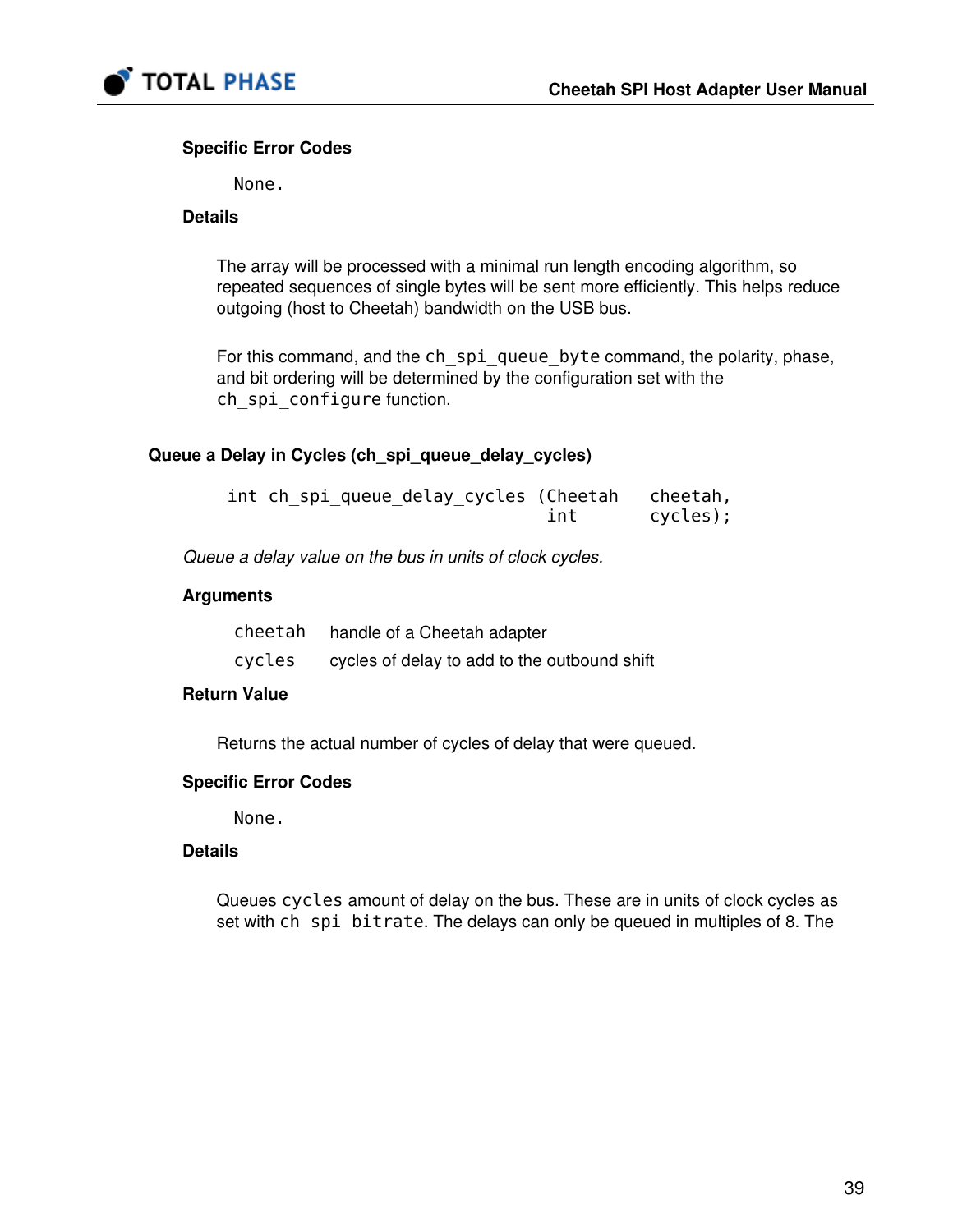

function will return the actual number of cycles queued. The requested number of cycles will be rounded up to the next multiple of 8.

The requested number of cycles must be greater than zero and less than or equal to  $2^{32}$  -9. If the requested number of cycles is out of bounds, no delay is queued and the function will return 0.

#### Queue a Delay in Nanoseconds (ch\_spi\_queue\_delay\_ns)

|  |  |     | int ch_spi_queue_delay_ns (Cheetah cheetah, |
|--|--|-----|---------------------------------------------|
|  |  | int | nanoseconds);                               |

Queue a delay value on the bus in units of nanoseconds.

#### **Arguments**

| cheetah     | handle of a Cheetah adapter             |
|-------------|-----------------------------------------|
| nanoseconds | amount of time for delay in nanoseconds |

#### Return Value

Returns the actual number of nanoseconds of delay that were queued.

#### Specific Error Codes

None.

#### **Details**

Queues nanoseconds amount of delay on the bus. The fundamental unit of delay that can be queued on the Cheetah SPI bus is 8 times the clock period. Therefore, requested delay will be rounded up to the next even multiple of this time span. The function will return the actual number of nanoseconds queued.

The requested number of nanoseconds must be greater than zero and less than or equal to 2 seconds. If the requested number of nanoseconds is out of bounds, no delay is queued and the function will return 0.

#### Get Shift Length (ch\_spi\_batch\_length)

int ch spi batch length (Cheetah cheetah);

Returns the number of data bytes in the queue.

#### Arguments

cheetah handle of a Cheetah adapter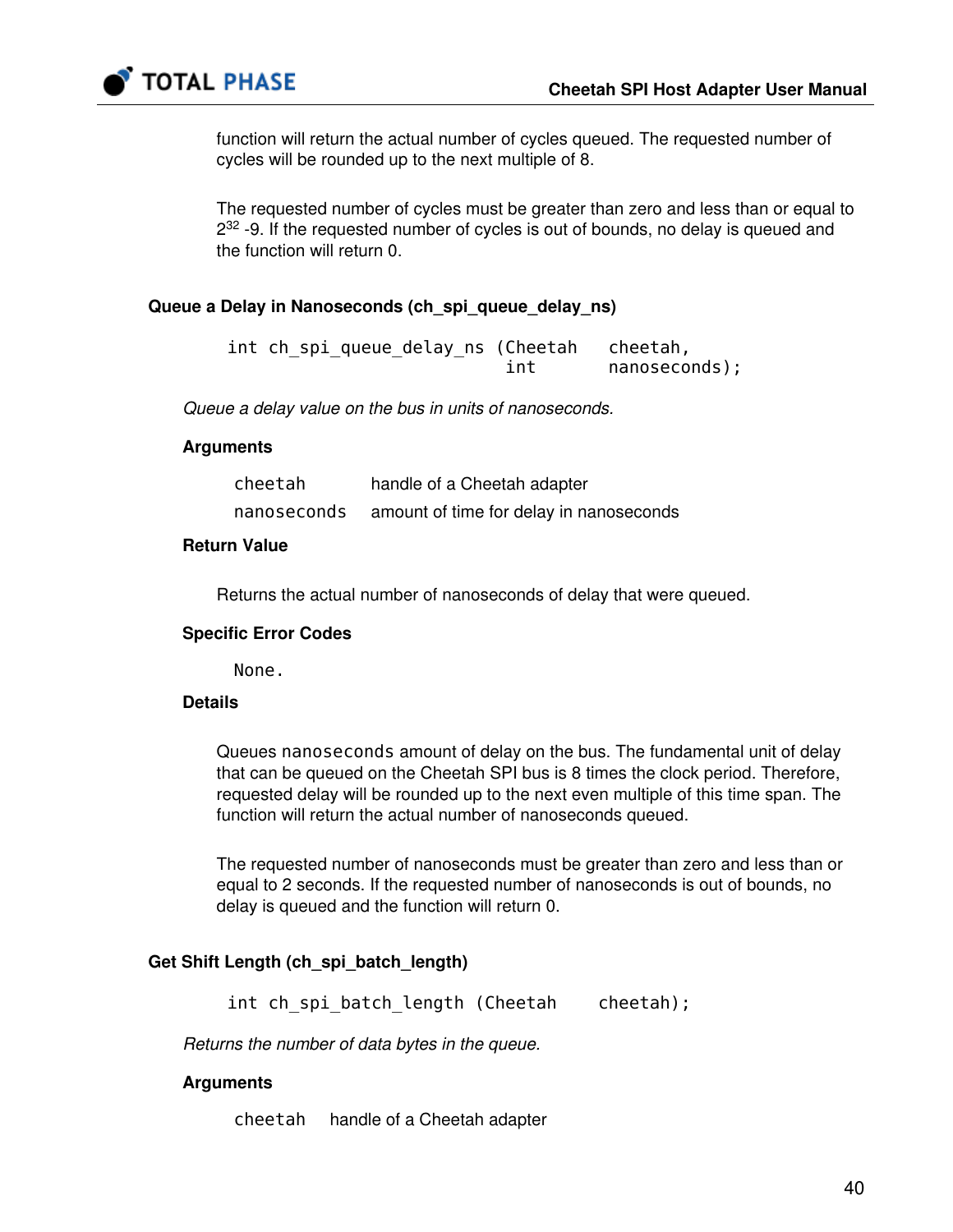

#### Return Value

Returns the number of data bytes in the queue. This does not include the commands (SS assertion, OE, etc). It only corresponds to the number of bytes that will be shifted out on the SPI bus. The value returned is also the number of bytes to expect from the slave device when the currently queued commands are executed.

#### Specific Error Codes

None.

**Details** 

None.

#### Execute SPI Shift (ch\_spi\_batch\_shift)

| int ch spi batch shift (Cheetah |     | cheetah,   |
|---------------------------------|-----|------------|
|                                 | int | num_bytes, |
|                                 | u08 | data in);  |

Perform the SPI shift operations in the queue.

#### Arguments

| cheetah | handle of a Cheetah adapter                     |
|---------|-------------------------------------------------|
|         | num bytes number of bytes to put into data in   |
| data in | buffer to place data received from slave device |

#### Return Value

The number of bytes sent by the Cheetah device across the SPI bus.

#### Specific Error Codes

CH\_SPI\_BATCH\_EMPTY\_QUEUE The queue was empty.

#### **Details**

This function performs all of the accumulated commands in the queue and shifts them in order onto the SPI bus. After the operation completes, the batch queue is not cleared. Therefore, this function may be called repeatedly if the same sequence of commands is to be shifted across the bus multiple times.

As data is shifted by the Cheetah device onto the MOSI line, the slave device will shift the same amount of data back across the MISO line. This function will put the first num bytes number of bytes received from the slave device into the data\_in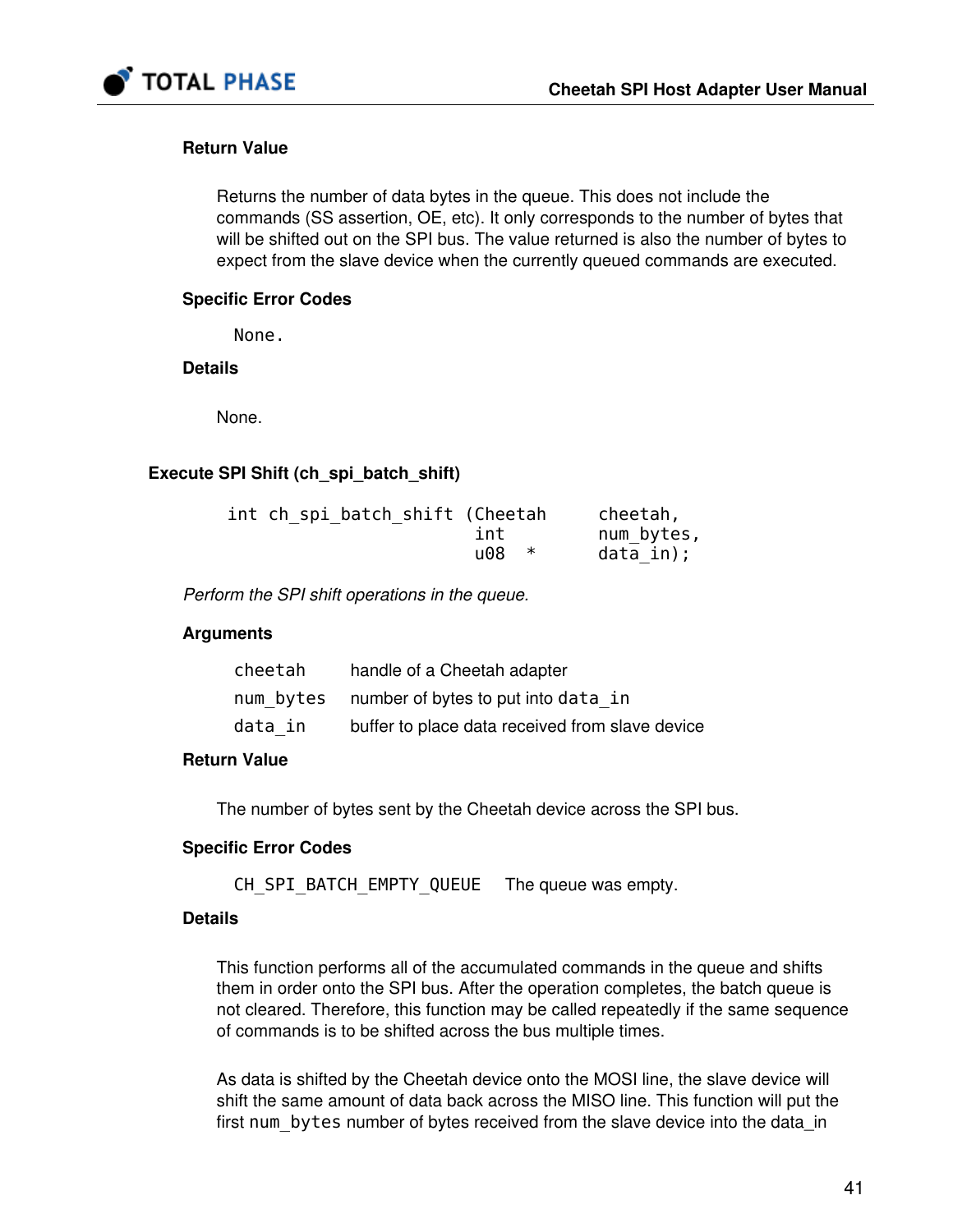

array. To ensure that all of the data from the slave device is captured, call ch spi batch length to determine how much data to expect from the slave device. Setting num bytes to 0 is permissible for cases where the data from slave device is not required and can simply be discarded.

If the number of bytes received from the slave device is less than num\_bytes, only the number of bytes received will be put into data\_in. However, all of the outgoing bytes in the queue will still be shifted. When setting num bytes to a value less than the total outgoing length, a special optimization will automatically take effect. This optimization will help reduce the traffic on the USB bus in the inbound direction (Cheetah to host). This optimization introduces an 8 clock cycle delay in the operation of the Cheetah device at the point that the Cheetah device stops sending the slave response back to the host.

#### Submit an Asynchronous SPI Shift (ch\_spi\_async\_submit)

int ch spi async submit (Cheetah cheetah);

Submit the SPI shift operations in the queue for asynchronous execution.

#### Arguments

cheetah handle of a Cheetah adapter

#### Return Value

The number of bytes to be sent by the Cheetah device across the SPI bus.

#### Specific Error Codes

| CH_SPI_BATCH_EMPTY_QUEUE  | The queue was empty.                                                                                                         |
|---------------------------|------------------------------------------------------------------------------------------------------------------------------|
| CH SPI ASYNC MAX REACHED  | The maximum number of<br>outstanding asynchronous batches<br>has been reached.                                               |
| CH SPI ASYNC EXCESS DELAY | The queue has a queued delay after<br>the last shifted byte, which is not<br>permissible for asynchronous batch<br>shifting. |

#### **Details**

This function will submit the current batch queue asynchronously to the Cheetah. A temporary outgoing buffer will be created to store the batch queue. An internal incoming buffer will be also created to asynchronously capture the slave response data. The application programmer does not have to explicitly manage these two buffers. The function will immediately return after queuing this batch onto the USB, rather than waiting for the shift to complete on the SPI bus.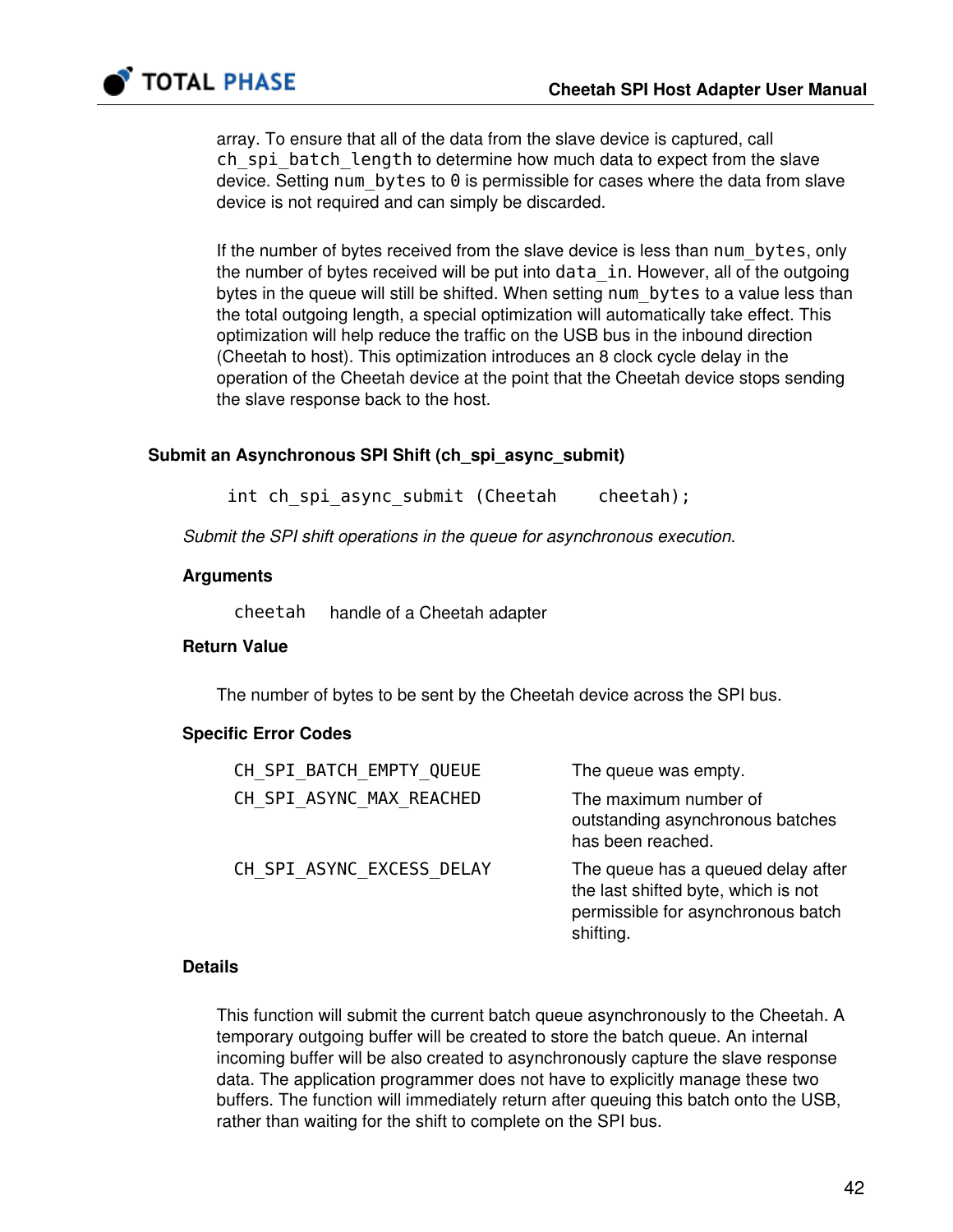

At this point, the application can submit another batch to the queue. This can be done immediately by submitting the same queue a second time without altering it the application simply needs to call ch\_spi\_async\_submit again. Or, the application may clear the queue and assemble a different batch all together (see the ch spi\_queuefamily of functions). Any subsequent calls to ch spi async submit will again create a temporary outgoing buffer and copy the current batch into it. Likewise, a temporary incoming buffer will also be created.

Note that the submitted batch should be sufficiently long (in real time) so that it does not complete before the application can submit more batches (and also collect the first batch). This will allow the adjacent batches to shift with very little delay between them. How long to be safe? First, there is always the possibility that the applications process could be scheduled out by the operating system before it has an opportunity to submit the subsequent batch. The operating system scheduler timeslice may be as much as 10ms. Therefore, submitted batches should be long enough to bridge one, if not two, time slices. Second, if the application is performing its own functions between the submission of two batches, the length of the batches should be long enough to accommodate the CPU time of those functions.

Keep in mind that there can significant memory overhead for each asynchronous batch:

- 1. Up to 4 times the size of the outgoing number of bytes. In the worst case, if there are no sequential repeats of data, the outgoing buffer is approximately twice the size of the number of bytes shifted out on the SPI bus (this doesnt count SS# assert/deassert commands or intermediate delays) and there is potentially another factor of two due to kernel/user mode memory allocation. So if the application shifts 10 KB out in one batch, the outgoing buffer overhead is approximately 40 KB.
- 2. 2 times the size of the incoming buffer for each batch.
- 3. Size of the data in buffer supplied to the ch\_spi\_async\_collect function.

Hence, it is important to not queue many megabytes of batches with the asynchronous interface. Additionally, only a fixed number of batches can be submitted and be left pending prior to collection. This number is fixed to 16.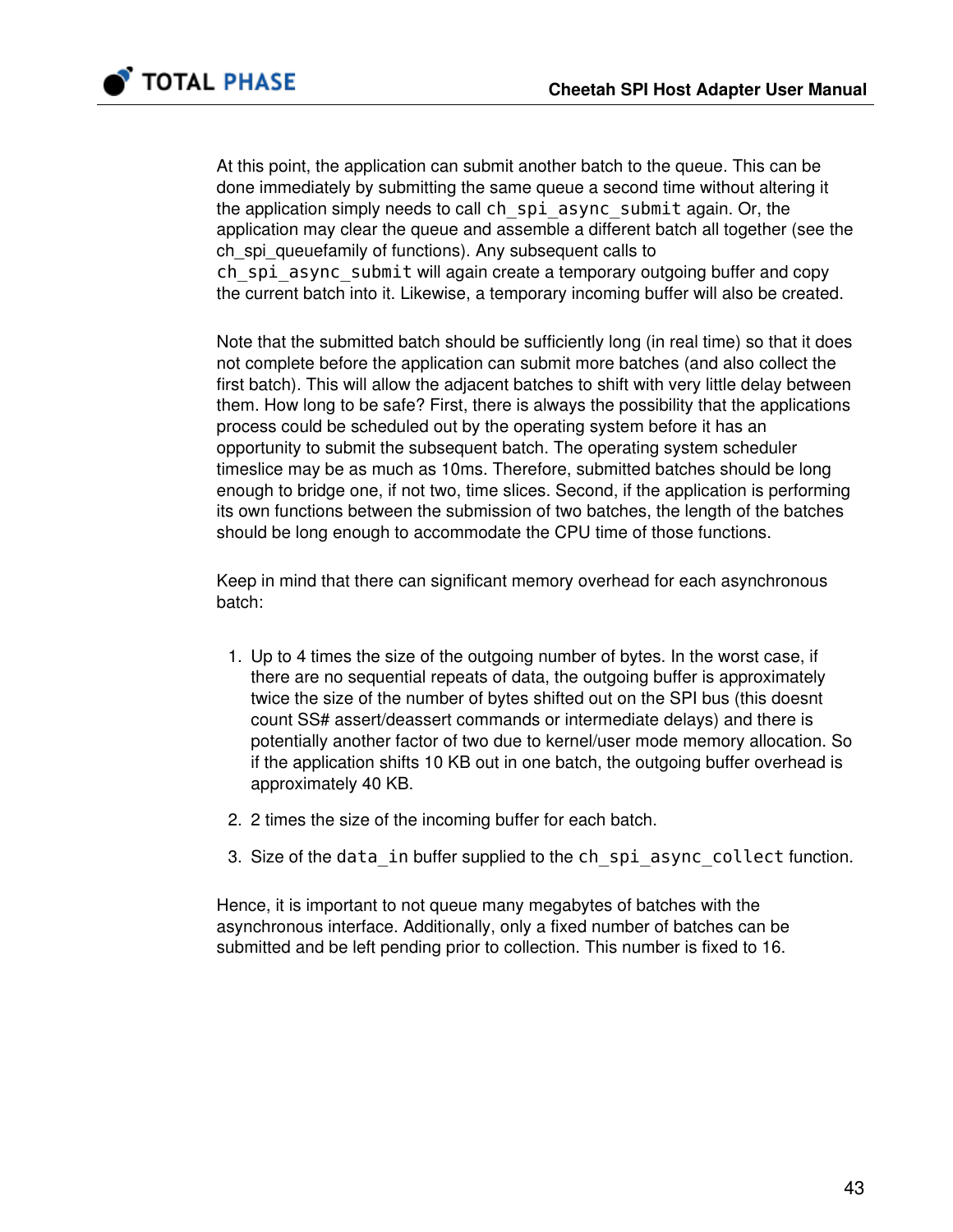

Finally, the asynchronous interface is only useful if the outgoing data of any asynchronous batch does not rely on the return MISO data of a previous asynchronous batch.

#### Collect an Asynchronous SPI Shift (ch\_spi\_async\_collect)

| int ch spi async collect (Cheetah |          | cheetah,   |
|-----------------------------------|----------|------------|
|                                   | int      | num bytes, |
|                                   | $1008 *$ | data in);  |

Collect a previously submitted asynchronous SPI shift queue.

#### Arguments

| cheetah | handle of a Cheetah adapter                     |
|---------|-------------------------------------------------|
|         | num bytes number of bytes to put into data in   |
| data in | buffer to place data received from slave device |

#### Return Value

The number of bytes sent by the Cheetah device across the SPI bus.

#### Specific Error Codes

| CH SPI ASYNC EMPTY | There are no outstanding asynchronous |
|--------------------|---------------------------------------|
|                    | batches to be collected.              |

#### **Details**

This function can be called at anytime after submitting a batch for asynchronous processing. It will block until the first pending batch completes. For example, if there are 5 batches outstanding, this function will return after 1 batch has fully completed, leaving the other 4 batches still outstanding.

The function will fill the user-supplied buffer with the incoming MISO data for the completed batch. The incoming data will be copied from the internal incoming buffer originally created by ch\_spi\_async\_submit into the user supplied data\_in buffer. The internal buffers (both outgoing and incoming) for the completed batch will be deleted before this function returns to the application.

If ch\_close is called without collecting pending asynchronous batches, those batches will be canceled, even if they are in progress. All temporary buffers will be freed as well.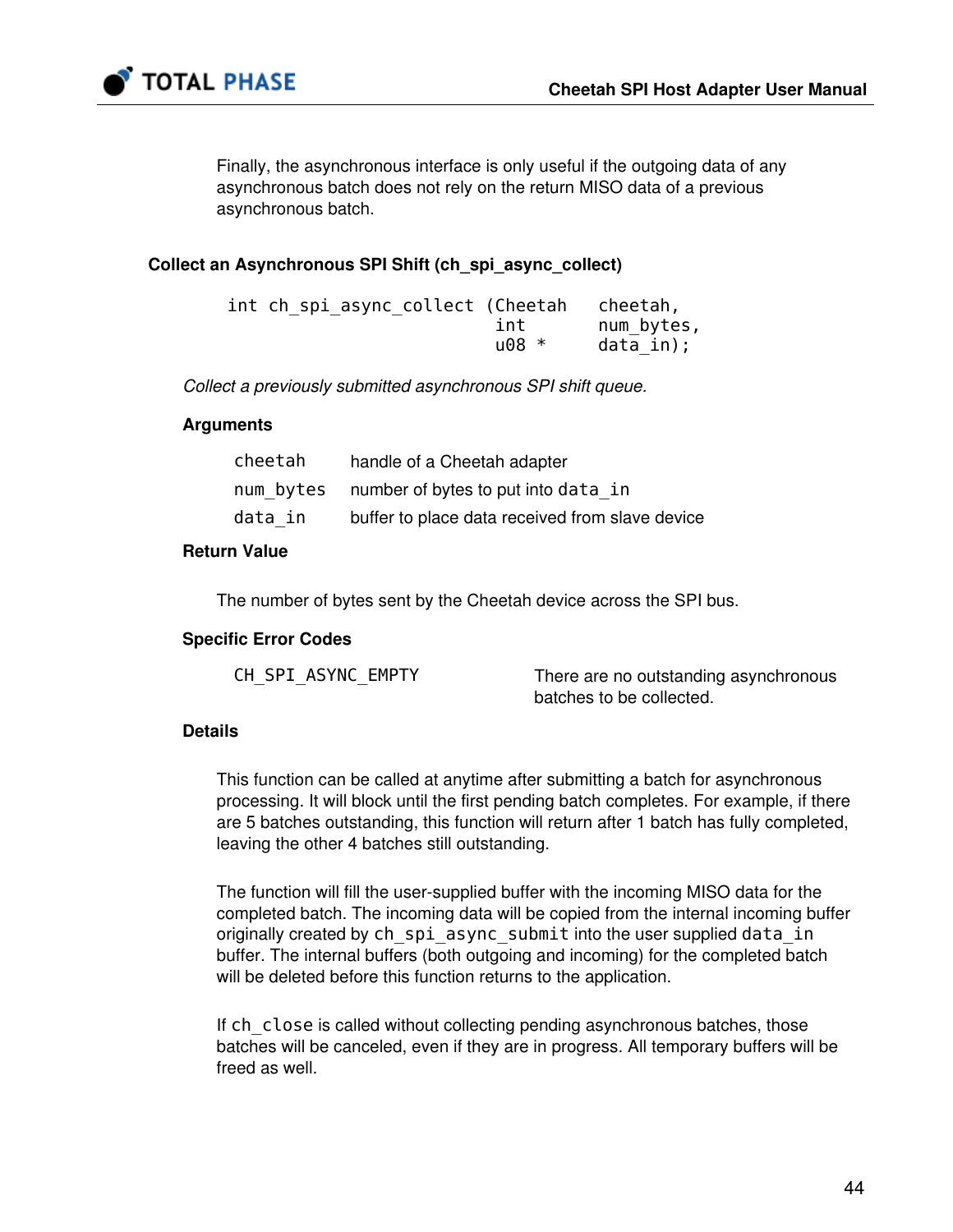

A suggested mode of operation would be as follows:

- 1. Submit 2-4 asynchronous batches, each with about 40 ms worth of SPI shifting. A single batch can contain many SPI commands / packets, of course.
- 2. Call ch\_spi\_async\_collect to collect one batch. Signal another thread to process this data.
- 3. Submit another asynchronous batch to replace the one that was just collected.
- 4. Repeat steps 2 & 3 while your other thread simply processes the data.

Note that this merely is a recommendation for use and developers can modify this procedure as it suits their own application requirements.

The application must keep full accounting of how many batches have been submitted and how many are collected during each step of the process. It is even possible that the application will not need multiple threads if it can process the data between steps 2 and 3 and guarantee the algorithm will not take too long to process the incoming data.

# 5.6 Error Codes

| <b>Literal Name</b>        | Value | ch_status_string() return value |
|----------------------------|-------|---------------------------------|
| CH OK                      | 0     | ok                              |
| CH_UNABLE_TO_LOAD_LIBRARY  | -1    | unable to load library          |
| CH_UNABLE_TO_LOAD_DRIVER   | -2    | unable to load USB driver       |
| CH_UNABLE_TO_LOAD_FUNCTION | -3    | unable to load binding function |
| CH INCOMPATIBLE LIBRARY    | -4    | incompatible library version    |
| CH INCOMPATIBLE DEVICE     | -5    | incompatible device version     |
| CH INCOMPATIBLE DRIVER     | -6    | incompatible driver version     |
| CH COMMUNICATION ERROR     | $-7$  | communication error             |
| CH UNABLE TO OPEN          | -8    | unable to open device           |
| CH UNABLE TO CLOSE         | -9    | unable to close device          |
| CH INVALID HANDLE          | -10   | invalid device handle           |
| CH CONFIG ERROR            | -11   | configuration error             |

Table 7 : Cheetah API Error Codes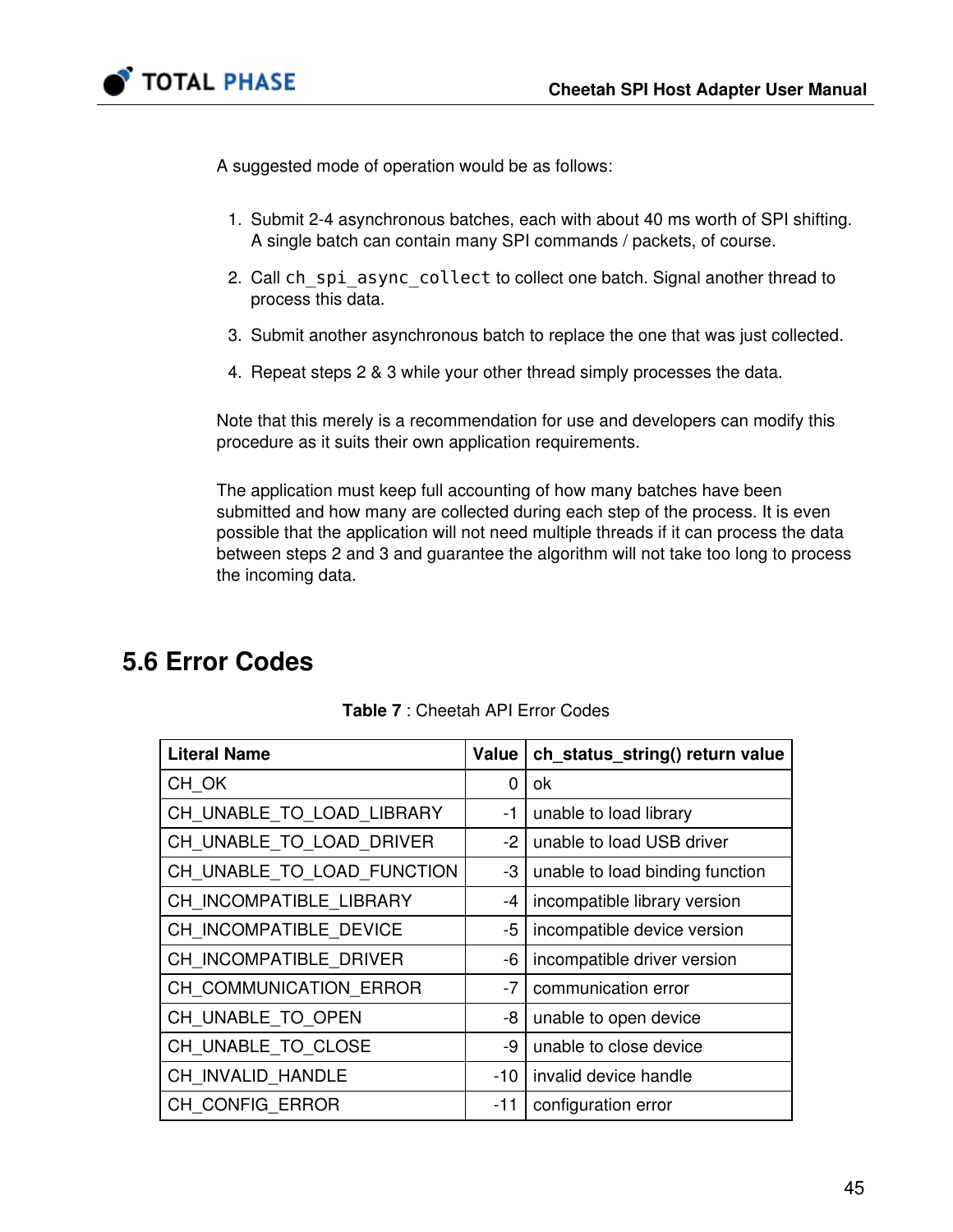

| CH UNKNOWN PROTOCOL       | $-12$  | unknown protocol                |
|---------------------------|--------|---------------------------------|
| CH_STILL_ACTIVE           | $-13$  | still active                    |
| CH_FUNCTION_NOT_AVAILABLE | $-14$  | function not available          |
| CH OS ERROR               | $-15$  | os error                        |
| CH SPI WRITE ERROR        | $-100$ | spi write error                 |
| CH_SPI_BATCH_EMPTY_QUEUE  | $-101$ | spi batch empty queue           |
| CH_SPI_BATCH_SHORT_BUFFER | $-102$ | spi batch short buffer          |
| CH SPI ASYNC EMPTY        | $-103$ | spi async empty                 |
| CH SPI ASYNC PENDING      | $-104$ | spi async pending               |
| CH SPI ASYNC MAX REACHED  | $-105$ | spi async max reached           |
| CH SPI ASYNC EXCESS DELAY | $-106$ | spi async excess trailing delay |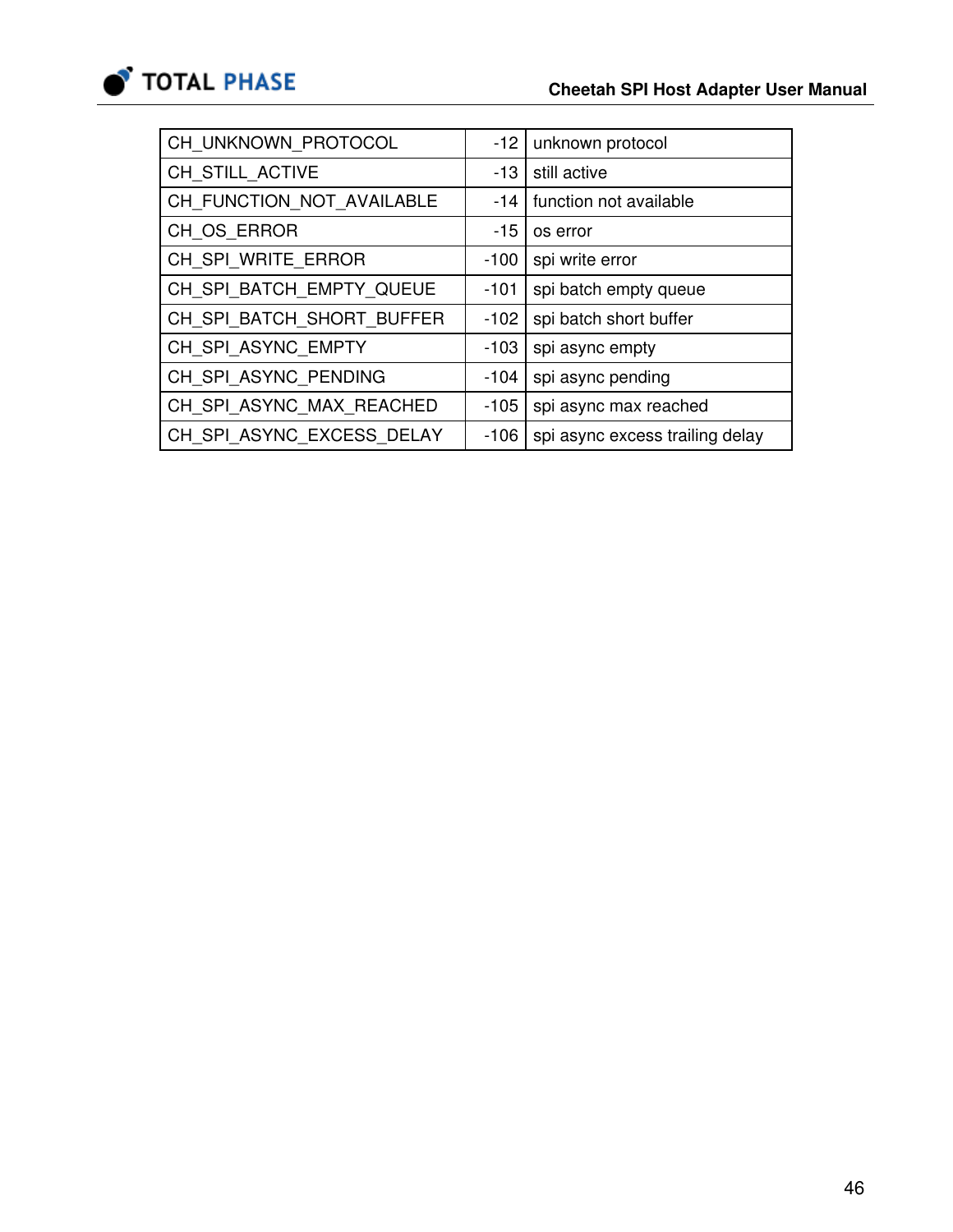

# 6 Legal / Contact

# 6.1 Disclaimer

All of the software and documentation provided in this datasheet, is copyright Total Phase, Inc. ("Total Phase"). License is granted to the user to freely use and distribute the software and documentation in complete and unaltered form, provided that the purpose is to use or evaluate Total Phase products. Distribution rights do not include public posting or mirroring on Internet websites. Only a link to the Total Phase download area can be provided on such public websites.

Total Phase shall in no event be liable to any party for direct, indirect, special, general, incidental, or consequential damages arising from the use of its site, the software or documentation downloaded from its site, or any derivative works thereof, even if Total Phase or distributors have been advised of the possibility of such damage. The software, its documentation, and any derivative works is provided on an "as-is" basis, and thus comes with absolutely no warranty, either express or implied. This disclaimer includes, but is not limited to, implied warranties of merchantability, fitness for any particular purpose, and non-infringement. Total Phase and distributors have no obligation to provide maintenance, support, or updates.

Information in this document is subject to change without notice and should not be construed as a commitment by Total Phase. While the information contained herein is believed to be accurate, Total Phase assumes no responsibility for any errors and/or omissions that may appear in this document.

# 6.2 Life Support Equipment Policy

Total Phase products are not authorized for use in life support devices or systems. Life support devices or systems include, but are not limited to, surgical implants, medical systems, and other safety-critical systems in which failure of a Total Phase product could cause personal injury or loss of life. Should a Total Phase product be used in such an unauthorized manner, Buyer agrees to indemnify and hold harmless Total Phase, its officers, employees, affiliates, and distributors from any and all claims arising from such use, even if such claim alleges that Total Phase was negligent in the design or manufacture of its product.

# 6.3 Contact Information

Total Phase can be found on the Internet at <http://www.totalphase.com/>. If you have support-related questions, please go to the Total Phase website. For sales inquiries, please contact [sales@totalphase.com.](mailto:sales@totalphase.com)